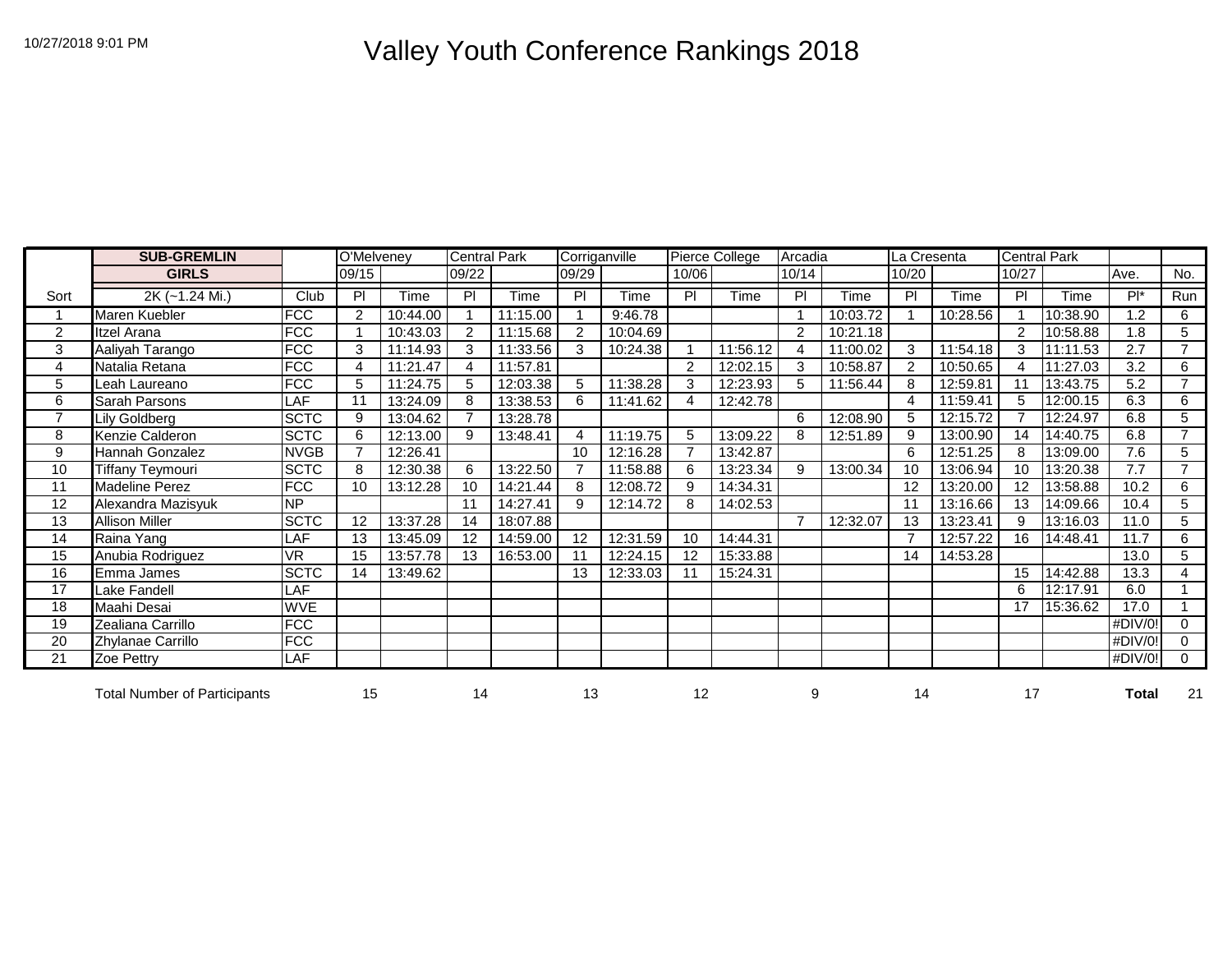|                 | <b>SUB-GREMLIN</b>                  |             | O'Melveney |          | Central Park |          | Corriganville |          |       | <b>Pierce College</b> | Arcadia |          | La Cresenta |          | <b>Central Park</b> |          |        |            |
|-----------------|-------------------------------------|-------------|------------|----------|--------------|----------|---------------|----------|-------|-----------------------|---------|----------|-------------|----------|---------------------|----------|--------|------------|
|                 | <b>BOYS</b>                         |             | 09/15      |          | 09/22        |          | 09/29         |          | 10/06 |                       | 10/14   |          | 10/20       |          | 10/27               |          | Ave.   | No.        |
| Sort            | 2K (~1.24 Mi.)                      | Club        | PI         | Time     | PI           | Time     | PI            | Time     | PI    | Time                  | P       | Time     | PI          | Time     | P                   | Time     | $Pl^*$ | <b>Run</b> |
|                 | Malik Bly                           | <b>SCTC</b> |            | 10:24.03 |              | 1:37.78  |               | 9:33.09  |       | 10:44.38              |         | 10:06.70 |             | 11:20.66 |                     | :03.21   | .0     |            |
|                 | Leonardo Maldonado                  | <b>FCC</b>  | 2          | 11:10.25 |              | 11:30.53 |               | 10:40.88 |       | 12:04.78              |         |          | 2           | 11:35.46 |                     | 11:15.18 | 2.0    | 6          |
|                 | <b>Arthur McDowell</b>              | LAF         | 3          | 11:43.53 | 3            | 11:56.38 |               |          | 2     | 11:56.03              |         |          | 3           | 12:11.31 |                     | 12:04.15 | 2.8    | 5.         |
|                 | <b>Andrew Daly</b>                  | <b>SCTC</b> | 6          | 13:00.00 |              | 12:33.15 |               |          |       |                       |         |          | 6           | 12:33.68 |                     | 12:16.00 | 5.0    |            |
|                 | <b>Collin Theule</b>                | <b>SCTC</b> | 8          | 13:08.02 | 5            | 12:56.59 | 3             | 10:57.72 |       | 12:39.41              | 3       | 11:54.50 |             | 12:39.78 | 10                  | 13:48.25 | 5.0    |            |
|                 | Emmanuel Zamora                     | <b>VR</b>   | 9          | 13:23.18 |              |          | 4             | 11:51.88 | 5     | 13:16.78              | 6       | 12:30.80 |             | 12:22.59 |                     | 12:54.25 | 6.2    | 6          |
|                 | Erwin Pena                          | <b>NVGB</b> | 5          | 12:37.66 | 6            | 13:23.56 | 6             | 12:26.97 |       |                       |         |          | 9           | 13:04.41 |                     | 12:46.78 | 6.4    | 5          |
|                 | <b>Anthony Grant</b>                | <b>NP</b>   |            | 13:07.81 |              |          |               | 12:30.75 | 6     | 13:33.28              |         |          |             |          |                     |          | 6.7    | 3          |
|                 | Landon Kazemzadeh                   | <b>SCTC</b> | 4          | 11:47.12 |              |          |               |          |       |                       | 4       | 11:55.20 | 10          | 13:05.00 | 9                   | 13:11.62 | 6.8    |            |
| 10 <sup>1</sup> | John Flores                         | <b>NP</b>   | 10         | 13:35.12 | 8            | 14:34.53 | 5             | 12:08.91 |       |                       | 5       | 12:08.00 | 8           | 12:58.31 |                     | 12:51.38 | 7.2    | 6          |
|                 | Isaiah Maldonado                    | <b>NVGB</b> | 12         | 14:21.25 | 9            | 16:24.06 | 9             | 13:43.41 |       | 14:13.03              |         |          |             | 12:13.15 |                     | 12:30.15 | 7.7    | 6          |
|                 | Gerardo Ruiz                        | <b>FCC</b>  | 11         | 13:43.75 |              | 14:02.03 | 8             | 12:39.53 | 8     | 14:57.06              | 2       | 11:51.20 |             | 14:13.12 |                     | 14:14.56 | 7.8    |            |
|                 | 13 Owen LaBianca                    | <b>WVE</b>  |            |          |              |          | 10            | 16:15.00 |       |                       |         |          | 12          | 15:22.91 |                     | 15:58.75 | 11.3   | 3          |
|                 | 14 Connor Smith                     | <b>SCTC</b> | 13         | 16:05.31 | 10           | 17:18.66 |               |          | 9     | 17:07.35              |         |          | 13          | 18:19.78 | 13                  | 18:21.66 | 11.6   | 5.         |
|                 | <b>Total Number of Participants</b> |             | 13         |          | 10           |          | 10            |          |       |                       | 6       |          | 13          |          | 13                  |          | Total  | 14         |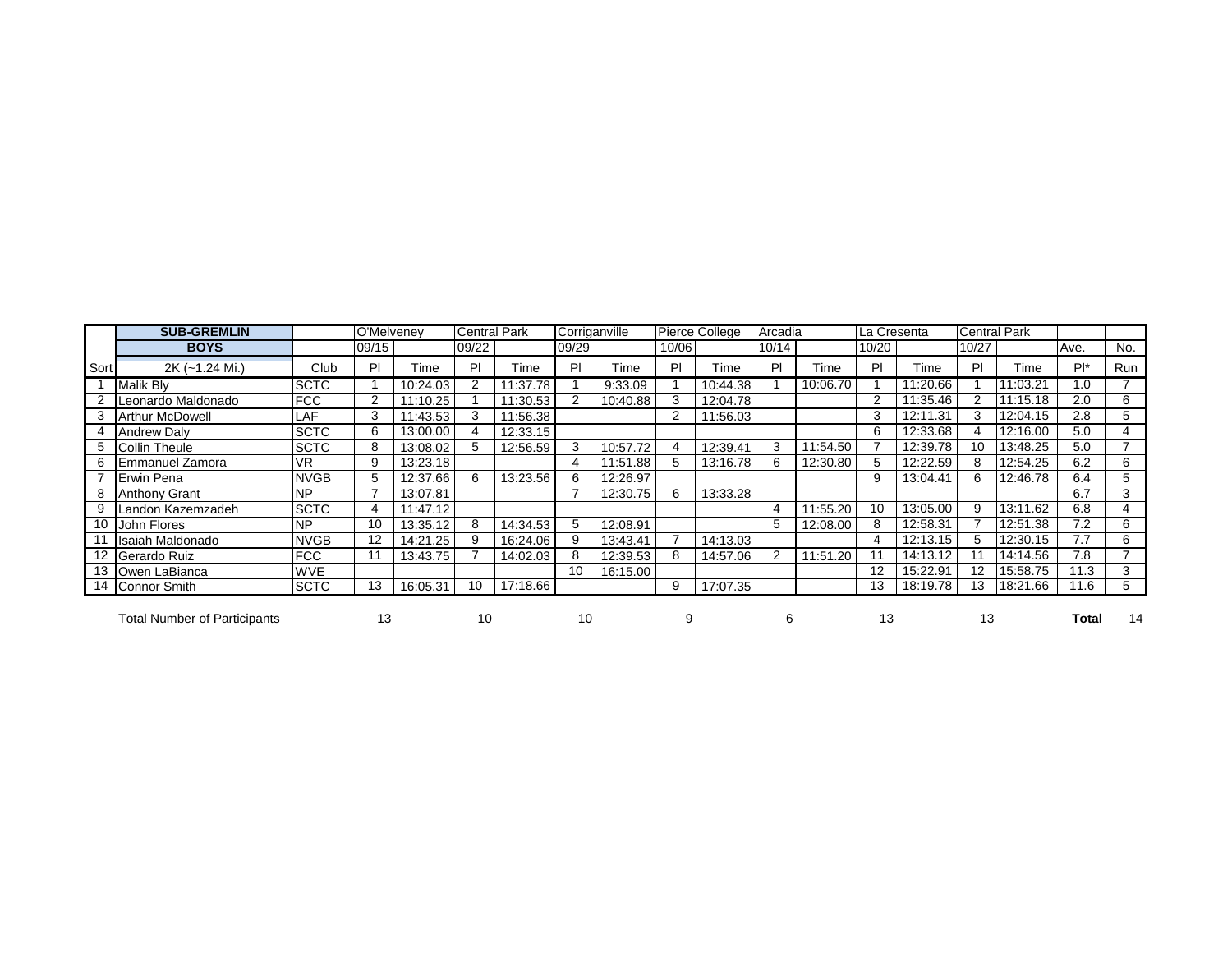|                 | <b>GREMLIN</b>               |                    | O'Melveney      |                      |                | <b>Central Park</b>  | Corriganville   |          |                | Pierce College       | Arcadia        |             | La Cresenta    |          |                | <b>Central Park</b> |                  |                     |
|-----------------|------------------------------|--------------------|-----------------|----------------------|----------------|----------------------|-----------------|----------|----------------|----------------------|----------------|-------------|----------------|----------|----------------|---------------------|------------------|---------------------|
|                 | <b>GIRLS</b>                 |                    | 09/15           |                      | 09/22          |                      | 09/29           |          | 10/06          |                      | 10/14          |             | 10/20          |          | 10/27          |                     | Ave.             | No.                 |
| Sort            | 2K (~1.24 Mi.)               | Club               | PI              | Time                 | PI             | Time                 | PI              | Time     | <b>PI</b>      | Time                 | PI             | Time        | PI             | Time     | PI             | Time                | $Pl^*$           | Run                 |
| $\mathbf{1}$    | Taraji Williams              | PB                 | $\overline{1}$  | 8:15.06              |                |                      | $\mathbf{1}$    | 7:42.69  | $\mathbf{1}$   | 08:43.62             | $\overline{1}$ | 8:08.78     |                |          | $\mathbf 1$    | 8:31.88             | 1.0              | 5                   |
| 2               | Emily Arriaga                | <b>FCC</b>         | $\overline{2}$  | 8:35.12              | $\overline{2}$ | 9:17.06              | $\overline{2}$  | 7:54.34  | $\overline{2}$ | 09:13.75             | $\overline{3}$ | 8:36.08     | $\mathbf{1}$   | 8:39.52  | $\overline{2}$ | 8:52.44             | 1.8              | $\overline{7}$      |
| 3               | Kristen Theobald             | <b>FCC</b>         | 3               | 8:56.78              | $\mathbf{1}$   | 8:58.41              | 3               | 8:20.18  |                |                      | 2              | 8:34.71     | $\overline{2}$ | 8:57.94  |                |                     | 2.2              | $\overline{5}$      |
| 4               | Keira Hamilton               | <b>NVGB</b>        | 12              | 9:56.12              | 4              | 9:33.00              | 4               | 8:24.34  | 4              | 09:38.06             | 4              | 8:43.24     | 3              | 8:59.75  | 3              | 8:59.34             | $\overline{3.7}$ | $\overline{7}$      |
| 5               | Lexi Boyd                    | LAF                | 4               | 8:06.62              | 5              | 9:41.12              | $\overline{7}$  | 8:42.94  | 3              | 09:29.18             | 6              | 9:11.05     | 4              | 9:26.81  | 4              | 9:23.78             | 4.3              | $\overline{7}$      |
| 6               | Kirsten Theobald             | <b>FCC</b>         | 5               | 9:14.09              | 3              | 9:26.53              | 5               | 8:29.50  |                |                      | $\overline{5}$ | 8:56.21     |                |          |                |                     | 4.5              | $\overline{4}$      |
| $\overline{7}$  | Layla Tyler                  | <b>NP</b>          | 6               | 9:35.03              | $\overline{7}$ | 9:51.97              | 6               | 8:39.03  | 6              | 09:52.75             | $\overline{7}$ | 9:19.60     |                |          |                |                     | 6.4              | 5                   |
| 8               | <b>Reese Ray</b>             | <b>SCTC</b>        | 10              | 9:45.22              | 6              | 9:49.34              | 9               | 8:47.38  | 8              | 09:56.90             | 9              | 9:21.12     | 6              | 9:34.90  | 5              | 9:30.69             | 7.2              | $\overline{7}$      |
| 9               | Sanae Garcia                 | <b>NVGB</b>        | $\overline{7}$  | 9:36.09              | 10             | 10:01.66             | 10              | 8:47.75  |                |                      | 8              | 9:19.81     | 5              | 9:34.12  | 9              | 9:45.94             | 8.2              | 6                   |
| 10              | Alexa Enman                  | $\overline{VC}$    |                 |                      | 8              | 9:57.59              |                 |          | 5              | 09:47.81             | 12             | 9:46.15     |                |          | 8              | 9:39.91             | 8.3              | $\overline{4}$      |
| 11              | <b>Summer Davis</b>          | <u>Δ</u>           | 9               | 9:41.72              | 14             | 10:45.03             | 8               | 8:44.38  | 11             | 10:33.53             | 14             | 9:49.89     | 10             | 10:04.96 | $\overline{7}$ | 9:34.66             | 9.8              | $\overline{7}$      |
| 12              | Kaydence Lyons               | <b>WVE</b>         | 16              | 10:11.44             |                |                      | $\overline{12}$ | 9:01.15  | $\overline{7}$ | 09:56.15             | 10             | 9:22.22     | 11             | 10:05.70 | 6              | 9:33.31             | 10.3             | 6                   |
| 13              | Lucy Zuniga                  | <b>FCC</b>         | 8               | 9:41.31              | 16             | 10:51.06             | 14              | 9:03.75  | 9              | 10:07.94             | 11             | 9:41.07     | $\overline{7}$ | 9:44.25  | 13             | 10:13.09            | 10.3             | $\overline{7}$      |
| 14              | <b>Courtney Carroll</b>      | <b>SCTC</b>        | 14              | 9:59.96              | 12             | 10:12.88             |                 |          |                |                      | 13             | 9:47.23     | 8              | 9:52.25  | 10             | 10:06.15            | 11.4             | 5                   |
| 15              | Allie Theule                 | <b>SCTC</b>        | 11              | 9:46.66              | 11             | 10:02.56             | 11              | 8:51.00  | 10             | 10:15.25             | 17             | 10:09.81    | 14             | 10:41.09 | 12             | 10:10.47            | 11.5             | $\overline{7}$      |
| 16              | Tereza Koudelkova            | <b>SCTC</b>        | 15              | 10:06.03             | 15             | 10:48.62             |                 |          |                |                      | 15             | 10:08.37    |                |          | 11             | 10:08.88            | 14.0             | $\overline{4}$      |
| 17              | Lizany Sandoval              | <b>VR</b>          | 17              | 10:13.41             | 13             | 10:18.41             | 13              | 9:02.00  | 12             | 10:36.84             | 16             | 10:08.56    | 15             | 10:42.62 | 17             | 10:36.15            | 14.3             | $\overline{7}$      |
| 18              | Kaylee Yang                  | LAF                | 13              | 9:59.41              | 9              | 9:58.68              | 31              | 12:28.62 | 13             | 10:50.47             |                |             | 9              | 10:04.38 | 14             | 10:28.88            | 14.8             | 6                   |
| 19              | <b>Heather Harward</b>       | VC                 | 20              | 10:36.44             | 19             | 11:05.78             | 16              | 9:41.88  | 15             | 11:17.94             | 19             | 10:48.65    | 12             | 10:36.00 | 15             | 10:34.09            | 16.0             | $\overline{7}$      |
| 20              | Jeseni Barajas               | <b>FCC</b>         | 18              | 10:22.22             | 17             | 10:59.88             | 15              | 9:04.90  | 18             | 11:32.62             | 18             | 10:30.60    | 13             | 10:37.38 | 18             | 10:37.97            | 16.5             | $\overline{7}$      |
| 21              | <b>Carlee Perez</b>          | <b>FCC</b>         | 21              | 10:45.28             | 22             | 11:30.78             | 17              | 9:51.72  | 16             | 11:24.75             |                |             | 19             | 11:06.22 | 20             | 10:45.03            | 19.2             | 6                   |
| 22              | <b>Stella Nien</b>           | <b>TCA</b>         | 28              | 11:49.28             | 18             | 11:04.00             |                 |          | 14             | 11:14.38             |                |             | 18             | 11:02.31 | 21             | 11:20.78            | 19.8             | 5                   |
| $\overline{23}$ | Ava Bradley                  | VC                 |                 |                      | 26             | 12:38.18             | 19              | 10:09.81 | 17             | 11:29.28             | 20             | 10:48.93    | 16             | 10:49.84 | 22             | 11:22.56            | 20.0             | 6                   |
| 24              | Elizabeth Bucknell           | <b>SCTC</b>        | 26              | 11:44.00             | 23             | 11:31.68             | 22              | 10:35.62 | 20             | 11:54.53             |                |             | 17             | 10:53.15 | 19             | 10:43.44            | 21.2             | 6                   |
| 25              | Zoe Curtis                   | <b>TCA</b>         | 29              | 11:54.66             | 24             | 12:00.47             | 20              | 10:16.09 | 23             | 12:32.03             |                |             | 20             | 11:08.41 | 16             | 10:35.12            | 22.0             | 6                   |
| 26              | Sierra Hashmi                | <b>HTC</b>         | 23              | 11:11.94             | 20             | 11:06.96             | 18              | 9:55.69  | 21             | 12:06.53             |                |             | 30             | 12:48.56 | 24             | 11:38.96            | 22.7             | 6                   |
| 27              | Janelle Ferguson             | PB                 | 24              | 11:14.44             | 28             | 12:48.97             | 26              | 11:09.78 | 19             | 11:52.03             | 21             | 11:26.43    | 22             | 11:38.12 |                |                     | 23.3             | 6                   |
| 28              | Juliana Meneses              | <b>NVGB</b>        |                 |                      | 25             | 12:21.66             | 23              | 10:52.59 |                |                      | 22             | 11:36.07    | 24             | 11:49.97 | 25             | 11:51.81            | 23.8             | 5                   |
| 29              | Delight Kim                  | LAF                | 27              | 11:45.06             | 27             | 12:45.41             | 21              | 10:30.59 | 25             | 12:49.84             |                |             | 25             | 11:50.81 | 29             | 12:07.22            | 25.7             | 6                   |
| 30              | Kalani Rivas                 | <b>SCSS</b>        |                 |                      | 29             | 12:49.52             | 25              | 11:08.15 | 32             | 14:49.84<br>13:29.62 |                | 23 11:53.31 | 21             | 11:21.59 | 26             | 11:53.91            | 26.6             | 5                   |
| 31<br>32        | Alessandra Carrillo          | <b>NP</b>          | 25<br>38        | 11:41.62<br>14:42.15 | 35<br>31       | 13:19.62             |                 |          | 28<br>24       | 12:46.09             |                |             | 23             | 11:45.15 | 23             | 11:37.81            | 27.8<br>27.8     | 4<br>$\overline{5}$ |
| 33              | Serena Maldonado             | <b>NVGB</b><br>LAF | 32              | 12:31.59             | 34             | 13:11.88<br>13:17.02 | 24              | 10:59.78 | 26             | 12:53.22             |                |             | 26             | 12:11.66 | 28             | 12:02.06            | 28.3             | 6                   |
| 34              | Da Youn Kim<br>Jade Sosa     | <b>NP</b>          | 35              | 13:24.52             | 30             | 13:06.88             | 29              | 12:08.18 | 31             | 13:56.44             | 26             | 12:40.62    | 27             | 12:22.15 | 30             | 12:42.06            | 28.8             | $\overline{7}$      |
| 35              | Sarah Mejia                  | <b>VR</b>          | 34              | 13:23.62             | 36             | 13:50.28             | 27              | 11:16.88 | 30             | 13:42.38             | 24             | 12:27.61    | 29             | 12:46.88 | 31             | 13:26.09            | 29.2             | $\overline{7}$      |
| 36              | Rachel Jordan                | <b>SCTC</b>        |                 |                      | 32             | 13:15.47             |                 |          |                |                      |                |             |                |          | 27             | 11:58.56            | 29.5             | $\overline{2}$      |
| 37              | Dominique Bly                | <b>SCTC</b>        | 33              | 13:00.03             | 33             | 13:16.28             |                 |          | 27             | 13:18.75             | 25             | 12:37.89    | 28             | 12:28.31 | 32             | 13:27.53            | 29.7             | 6                   |
| 38              | Rachel De Jesus              | <b>SCTC</b>        | $\overline{36}$ | 0:00.00              | 37             | 14:33.15             | 28              | 11:17.56 |                |                      |                |             |                |          | 34             | 14:20.34            | 33.8             | 4                   |
| 39              | Guiliana Flores              | <b>NP</b>          | 37              | 0:00.00              | 38             | 14:52.15             | 30              | 12:21.56 |                |                      |                |             | 31             | 15:05.94 | 36             | 15:17.50            | 34.4             | 5                   |
| 40              | Anya Silver                  | <b>HTC</b>         | 40              | 15:56.41             | 39             | 15:00.72             |                 |          |                |                      |                |             | 32             | 15:07.02 | 35             | 15:02.28            | 36.5             | $\overline{4}$      |
| 41              | Amelia Roxburgh              | <b>SCTC</b>        | 30              | 12:02.02             |                |                      |                 |          | 22             | 12:23.25             |                |             |                |          | 33             | 13:33.22            | 28.3             | 3                   |
| 42              | Jatara Quinn                 | <b>SCSS</b>        | 19              | 10:30.12             | 21             | 11:30.28             |                 |          |                |                      |                |             |                |          |                |                     | 20.0             | $\overline{2}$      |
| 43              | Anya Singh                   | <b>NP</b>          | 31              | 12:15.18             |                |                      |                 |          | 33             | 16:03.53             |                |             |                |          |                |                     | 32.0             | $\overline{2}$      |
| 44              | <b>Charlotte Christenson</b> | <b>WVE</b>         | 39              | 15:54.50             |                |                      |                 |          | 29             | 13:30.37             |                |             |                |          |                |                     | 34.0             | $\overline{2}$      |
| 45              | Nadia Morris                 | <b>HTC</b>         | 41              | 15:57.31             |                |                      | 32              | 15:55.00 |                |                      |                |             |                |          |                |                     | 36.5             | $\overline{2}$      |
| 46              | Amina Sawyer                 | <b>HTC</b>         | 22              | 10:49.78             |                |                      |                 |          |                |                      |                |             |                |          |                |                     | 22.0             | $\mathbf{1}$        |
| 47              | Miki Dinning                 | <b>HTC</b>         |                 |                      |                |                      |                 |          |                |                      |                |             |                |          |                |                     | ######           | $\Omega$            |
|                 |                              |                    |                 |                      |                |                      |                 |          |                |                      |                |             |                |          |                |                     |                  |                     |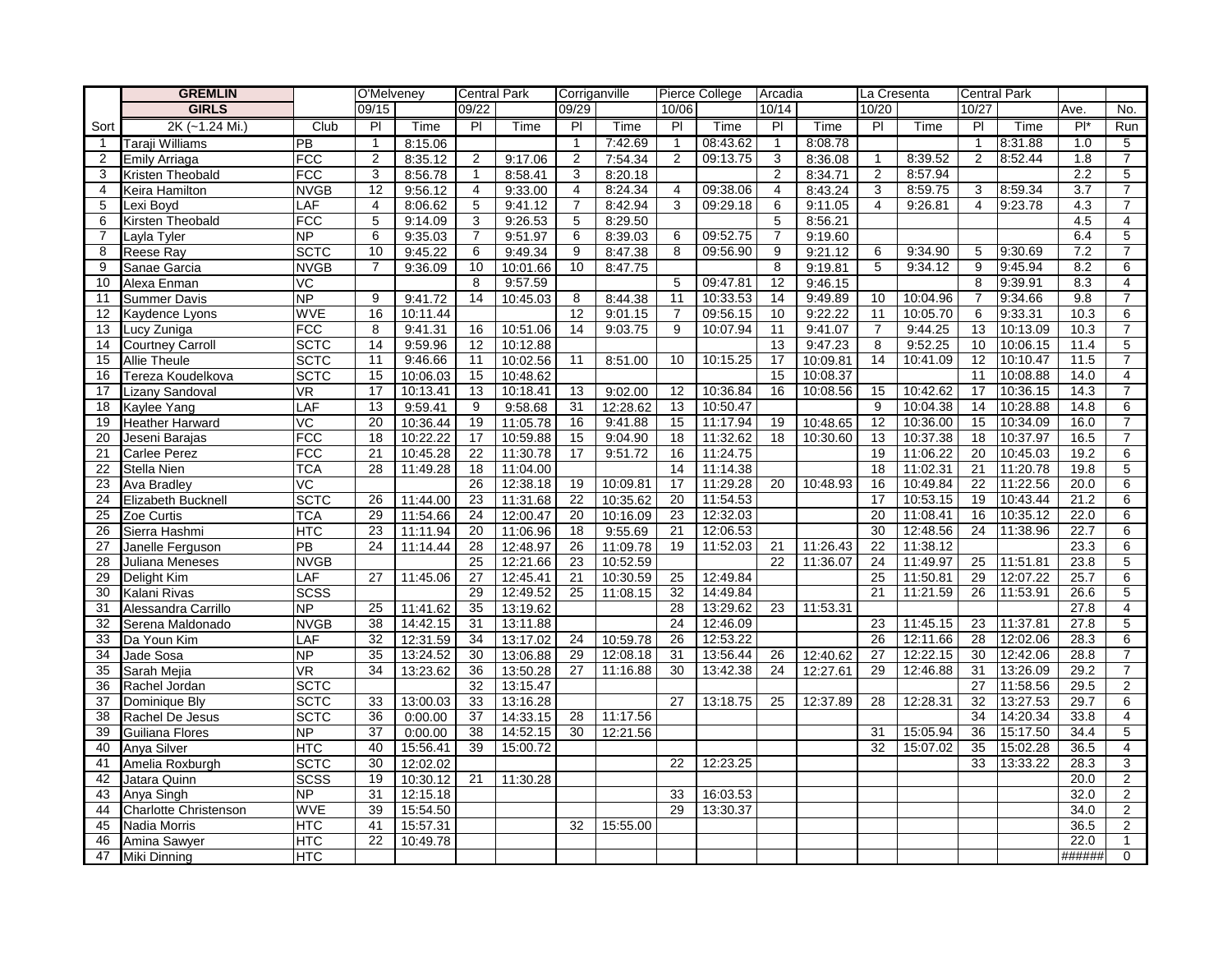|      | <b>GREMLIN</b>                      |            | O'Melvenev |      | <b>Central Park</b> |       | Corriganville |      |       | <b>Pierce College</b> | Arcadia |    | La Cresenta |     | Central Park |      |              |     |
|------|-------------------------------------|------------|------------|------|---------------------|-------|---------------|------|-------|-----------------------|---------|----|-------------|-----|--------------|------|--------------|-----|
|      | <b>GIRLS</b>                        |            | 09/15      |      | 09/22               |       | 09/29         |      | 10/06 |                       | 10/14   |    | 10/20       |     | 10/27        |      | Ave.         | No. |
| Sort | 2K (~1.24 Mi.)                      | Club       | וס         | Гіmе | ΡI                  | Time. | PI            | Гime | DI    | -ime                  | PI      | ™e | ΡI          | ïme |              | ⊺ime | $Pl^*$       | Run |
| 48   | Giada DiSalvo                       | <b>NP</b>  |            |      |                     |       |               |      |       |                       |         |    |             |     |              |      | ######       |     |
| 49   | Mia Polo                            | <b>TCA</b> |            |      |                     |       |               |      |       |                       |         |    |             |     |              |      | ######       |     |
| 50   | Alexa Rosenstock                    | PB         |            |      |                     |       |               |      |       |                       |         |    |             |     |              |      | ######       |     |
| 51   | Frida Sanchez                       | <b>NP</b>  |            |      |                     |       |               |      |       |                       |         |    |             |     |              |      | ######       |     |
| 52   | Reese Sandifer                      | <b>TCA</b> |            |      |                     |       |               |      |       |                       |         |    |             |     |              |      | ######       |     |
| 53   | Wilhelmina Vanghan                  | <b>HTC</b> |            |      |                     |       |               |      |       |                       |         |    |             |     |              |      | ######       |     |
|      | <b>Total Number of Participants</b> |            | 41         |      | 39                  |       | 32            |      | 33    |                       | 26      |    | 32          |     | 36           |      | <b>Total</b> | 53  |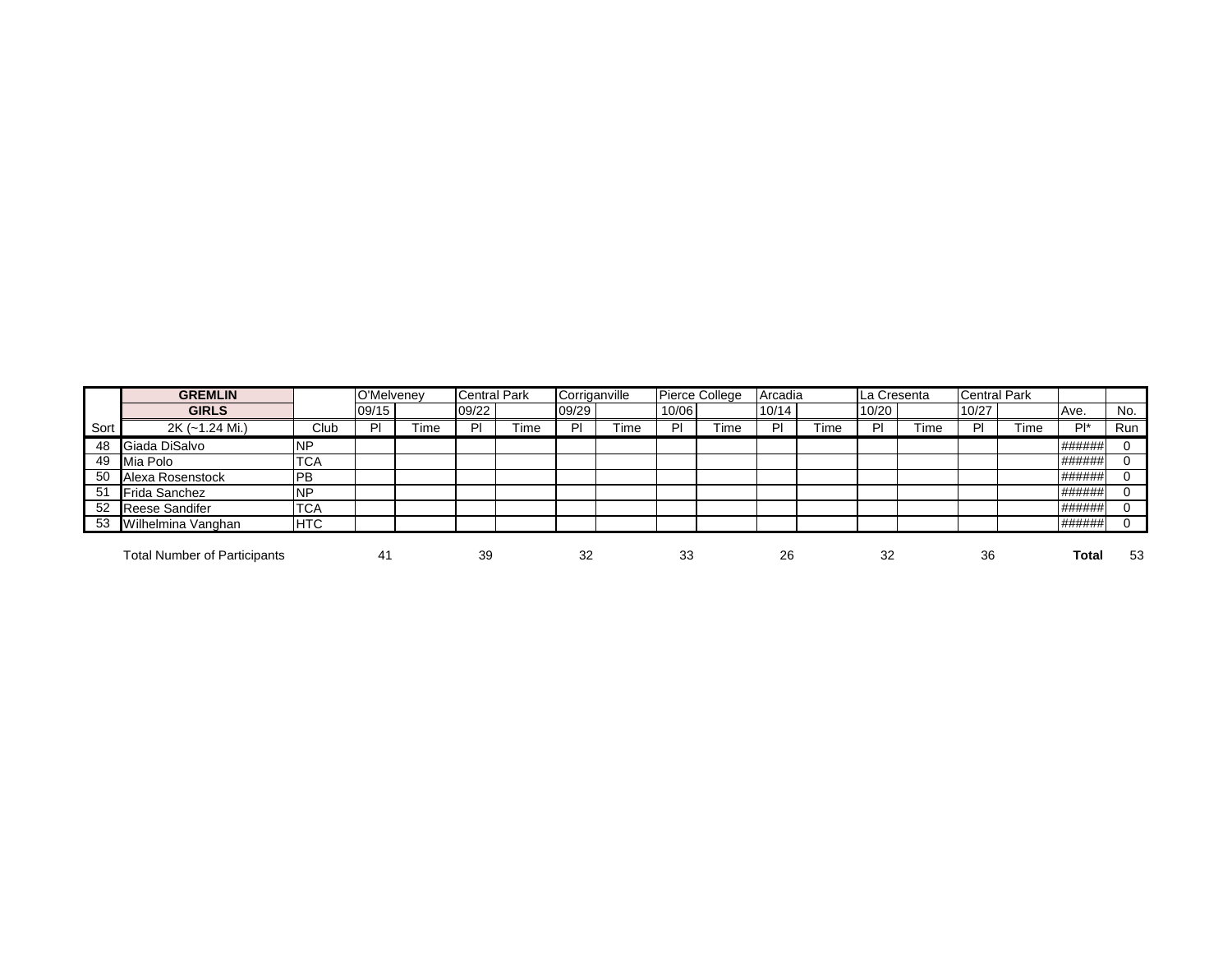|                 | <b>GREMLIN</b>             |                 | O'Melveney     |          | <b>Central Park</b> |          | Corriganville  |          |                | Pierce College | Arcadia        |          | La Cresenta    |          | <b>Central Park</b> |          |        |                |
|-----------------|----------------------------|-----------------|----------------|----------|---------------------|----------|----------------|----------|----------------|----------------|----------------|----------|----------------|----------|---------------------|----------|--------|----------------|
|                 | <b>BOYS</b>                |                 | 09/15          |          | 09/22               |          | 09/29          |          | 10/06          |                | 10/14          |          | 10/20          |          | 10/27               |          | Ave.   | No.            |
| Sort            | 2K (~1.24 Mi.)             | Club            | PI             | Time     | PI                  | Time     | PI             | Time     | P              | Time           | P              | Time     | PI             | Time     | PI                  | Time     | $Pl^*$ | Run            |
| $\mathbf{1}$    | Abel Arana                 | <b>FCC</b>      | $\overline{2}$ | 8:03.12  | $\overline{1}$      | 8:15.03  | $\overline{1}$ | 7:29.66  |                |                | $\overline{1}$ | 7:46.30  |                |          |                     |          | 1.3    | $\overline{4}$ |
| 2               | Luca Matarese              | LAF             | $\mathbf{1}$   | 8:02.38  | $\overline{2}$      | 8:21.88  | 3              | 7:42.44  | 2              | 8:28.72        | $\overline{2}$ | 7:46.40  | $\mathbf{1}$   | 8:24.09  | $\mathbf{1}$        | 81931    | 1.5    | $\overline{7}$ |
| 3               | Ari Kalan                  | <b>WVE</b>      | 3              | 8:04.09  | 4                   | 8:36.31  | 2              | 7:35.62  | $\overline{1}$ | 8:24.50        | 3              | 7:50.80  | 2              | 8:25.81  | 3                   | 82938    | 2.3    | $\overline{7}$ |
| $\overline{4}$  | Gavin Finegan              | <b>NP</b>       | 4              | 8:05.00  | 3                   | 8:23.09  | 4              | 7:44.09  | 3              | 8:44.47        | $\overline{4}$ | 8:02.10  | 3              | 8:28.62  | 2                   | 82441    | 3.2    | $\overline{7}$ |
| 5               | <b>Rithul Senthilkumar</b> | <b>WVE</b>      | 5              | 8:30.59  | 5                   | 9:00.75  | $\overline{7}$ | 8:07.72  | $\overline{4}$ | 8:58.44        | 5              | 8:17.30  | 5              | 8:50.91  | 5                   | 84141    | 4.8    | $\overline{7}$ |
| 6               | Xavier Martinez            | <b>SCTC</b>     | 6              | 8:45.41  | $\overline{7}$      | 9:09.46  | 5              | 7:53.62  |                |                | 6              | 8:23.80  |                |          | $\overline{4}$      | 83134    | 5.6    | $\overline{5}$ |
| $\overline{7}$  | Jake Baird                 | <b>SCTC</b>     | 8              | 8:53.53  | 6                   | 9:01.12  | 6              | 7:57.41  | 5              | 9:16.22        | $\overline{7}$ | 8:28.90  | $\overline{4}$ | 8:42.84  | $\overline{7}$      | 84481    | 5.8    | $\overline{7}$ |
| 8               | Jai Dubal                  | <b>WVE</b>      | 7              | 8:46.37  | 9                   | 9:25.38  | 8              | 8:15.91  | 6              | 9:26.59        | 8              | 8:33.00  | 6              | 8:54.03  | 6                   | 8:42.78  | 6.8    | $\overline{7}$ |
| 9               | <b>Manuel Kuebler</b>      | <b>FCC</b>      | 9              | 8:53.84  | 8                   | 9:13.96  | 9              | 8:17.09  |                |                | 9              | 8:35.00  | $\overline{7}$ | 9:02.06  | 9                   | 90018    | 8.5    | 6              |
| 10              | <b>Christian Kenney</b>    | LAF             |                |          |                     |          | 10             | 8:32.50  |                |                | 10             | 8:45.90  | 8              | 9:04.03  | 8                   | 85172    | 9.0    | 4              |
| 11              | Michael Salgado JR         | <b>SCTC</b>     | 10             | 9:00.09  | 10                  | 9:37.69  | 22             | 9:24.66  | 13             | 9:58.41        | 13             | 9:04.00  | 9              | 9:21.00  | 11                  | 9:28.38  | 11.0   | $\overline{7}$ |
| 12              | lan Figueroa               | <b>NVGB</b>     | 14             | 9:15.43  | 12                  | 9:46.69  | 14             | 8:50.43  | $\overline{7}$ | 9:38.66        | 12             | 8:55.80  | 10             | 9:21.68  | 12                  | 9:32.53  | 11.2   | 7              |
| 13              | Ved Reddy                  | <b>CT</b>       | 11             | 9:00.37  | 11                  | 9:41.41  | 13             | 8:50.00  |                |                | 11             | 8:47.40  |                |          | 10                  | 91375    | 11.2   | 5              |
| 14              | Joshua Rodriguez           | <b>FCC</b>      | 12             | 9:13.47  |                     |          | 12             | 8:43.00  | 8              | 9:39.94        | 15             | 9:16.10  | 11             | 9:34.00  | 15                  | 9:44.90  | 12.2   | 6              |
| 15              | Uxbal Ortiz                | <b>SCTC</b>     | 15             | 9:18.75  | 18                  | 10:07.72 | 11             | 8:40.69  | 9              | 9:44.00        |                |          | 12             | 9:41.44  | 13                  | 93337    | 13.0   | 6              |
| 16              | Noah Ciuffitelli           | <b>SCTC</b>     | 16             | 9:20.75  | 14                  | 10:00.75 | 18             | 8:56.72  | 11             | 9:54.69        |                |          | 14             | 9:46.72  | 16                  | 94534    | 14.8   | 6              |
| 17              | Maximus De La Cruz         | <b>NVGB</b>     | 20             | 9:48.56  | 17                  | 10:06.43 | 15             | 8:51.06  | 10             | 9:53.41        | 14             | 9:05.20  | 17             | 9:54.94  | 17                  | 94593    | 15.0   | $\overline{7}$ |
| 18              | <b>Jack McFarren</b>       | <b>SCTC</b>     | 13             | 9:14.00  | 13                  | 9:58.75  |                |          | 14             | 10:07.84       | 17             | 9:20.30  | 16             | 9:53.66  | 18                  | 9:47.02  | 15.2   | 6              |
| 19              | <b>Matthew Fredricks</b>   | LAF             | 25             | 10:05.22 | 19                  | 10:09.11 | 17             | 8:56.50  | 15             | 10:12.91       | 16             | 9:18.60  | 13             | 9:45.15  | 19                  | 9:48.46  | 16.5   | $\overline{7}$ |
| 20              | Philip Estrada             | <b>NVGB</b>     | 22             | 9:57.88  | 15                  | 10:04.21 | 16             | 8:54.44  | 12             | 9:57.09        | 19             | 9:31.90  | 20             | 10:21.28 | 24                  | 102306   | 17.3   | $\overline{7}$ |
| $\overline{21}$ | Lawrence Zhao              | <b>MS</b>       | 18             | 9:32.87  | 20                  | 10:23.91 | 19             | 9:10.34  | 17             | 10:33.44       | 18             | 9:25.90  |                |          | 14                  | 94447    | 17.7   | 6              |
| 22              | Spenser Salvatore          | <b>FCC</b>      | 17             | 9:32.15  | 21                  | 10:33.40 | 20             | 9:10.90  | 20             | 10:44.81       |                |          |                |          |                     |          | 19.5   | $\overline{4}$ |
| 23              | <b>Luke Dalv</b>           | <b>SCTC</b>     | 21             | 9:52.78  | 16                  | 10:05.00 |                |          |                |                | 24             | 10:10.40 | 15             | 9:49.38  | 22                  | 100575   | 19.6   | 5              |
| 24              | Jacob Rodriguez            | <b>FCC</b>      | 24             | 10:00.53 |                     |          | 21             | 9:16.66  | 16             | 10:22.75       | 23             | 9:52.40  | 22             | 10:50.72 | 20                  | 95318    | 21.0   | 6              |
| 25              | Finn Downey                | <b>WVE</b>      | 26             | 10:14.34 |                     |          | 25             | 9:49.00  | 18             | 10:36.18       |                |          | 18             | 10:13.12 | 21                  | 100328   | 21.6   | 5              |
| 26              | Axl Slavin                 | LAF             | 27             | 10:16.59 | 24                  | 10:58.09 |                |          |                |                | 21             | 9:38.10  | 19             | 10:19.00 |                     |          | 22.8   | $\overline{4}$ |
| $\overline{27}$ | Levi Lawrence              | <b>WVE</b>      | 29             | 10:30.88 | 22                  | 10:45.03 | 24             | 9:42.00  | 23             | 10:55.97       | 22             | 9:41.30  | 23             | 10:56.18 | 25                  | 103931   | 23.2   | $\overline{7}$ |
| 28              | Vincent Maldonado          | <b>SCTC</b>     | 39             | 12:20.28 | 25                  | 11:08.47 | 27             | 9:58.97  | 19             | 10:39.00       | 20             | 9:31.90  | 28             | 11:34.84 | 23                  | 10:11.56 | 23.7   | $\overline{7}$ |
| 29              | Jake Brooks                | VR              | 34             | 11:45.62 | 29                  | 12:07.66 | 29             | 10:14.59 | 24             | 11:10.00       | 25             | 10:24.60 | 21             | 10:49.06 | 26                  | 110234   | 25.7   | $\overline{7}$ |
| 30              | <b>Ronald Cuellar</b>      | <b>HTC</b>      | 31             | 10:53.34 | 26                  | 11:26.56 | 23             | 9:36.25  | 22             | 10:50.37       |                |          |                |          | 27                  | 110370   | 25.8   | 5              |
| 31              | Kingston Florian           | $\overline{NP}$ | 23             | 9:58.46  |                     |          | 28             | 10:03.78 |                |                | 29             | 10:47.40 | 24             | 11:03.78 | 30                  | 112124   | 26.8   | 5              |
| 32              | Nolan Vasquez              | <b>SCTC</b>     | 33             | 11:17.22 | 23                  | 10:54.81 | 26             | 9:55.56  | 21             | 10:49.69       | 30             | 10:54.20 | 29             | 11:37.28 |                     |          | 27.0   | 6              |
| 33              | Donovan Kazemzadeh         | <b>SCTC</b>     | 28             | 10:25.47 | 27                  | 11:32.03 |                |          |                |                | 26             | 10:32.60 | 26             | 11:24.88 | 32                  | 114197   | 27.8   | 5              |
| 34              | Jacob Bertola              | <b>SCTC</b>     | 36             | 12:13.56 | 28                  | 11:58.78 | 31             | 10:44.31 | 31             | 12:24.97       | 27             | 10:35.60 | 27             | 11:30.91 | 28                  | 111931   | 28.7   | $\overline{7}$ |
| 35              | Alonzo Lopez               | <b>NVGB</b>     | 32             | 11:06.15 | 30                  | 12:08.75 |                |          |                |                | 32             | 11:22.00 | 25             | 11:08.88 |                     |          | 29.8   | 4              |
| 36              | Kainoa Damudar             | VR.             | 35             | 11:52.47 | 37                  | 13:18.68 | 30             | 10:30.75 | 26             | 11:14.72       | 28             | 10:39.50 |                |          | 29                  | 112021   | 30.8   | 6              |
| $\overline{37}$ | Luke Hirsch                | <b>TCA</b>      | 40             | 12:29.31 | 36                  | 13:18.18 | 33             | 10:48.78 | 27             | 12:06.41       | 31             | 11:12.70 | 33             | 12:33.06 | 31                  | 112681   | 31.8   | $\overline{7}$ |
| $\overline{38}$ | Jack Wilson                | <b>HTC</b>      |                |          | 34                  | 13:13.56 | 32             | 10:44.65 | 32             | 12:32.69       |                |          |                |          | 33                  | 120697   | 32.8   | $\overline{4}$ |
| 39              | lan Acosta                 | <b>SCTC</b>     | 38             | 12:19.69 | 40                  | 13:26.40 | 34             | 10:52.12 | 29             | 12:12.52       | 33             | 11:35.80 | 30             | 11:42.81 | 35                  | 122425   | 33.2   | 7              |
| 40              | Peter Mazisyuk             | <b>NP</b>       |                |          | 42                  | 14:09.12 | 35             | 10:57.06 | 28             | 12:11.44       |                |          | 31             | 12:02.03 | 34                  | 121550   | 34.0   | 5              |
| 41              | Alexander Cruz-Boutista    | <b>SCTC</b>     | 43             | 12:48.94 | 39                  | 13:24.30 | 37             | 11:11.78 | 33             | 12:55.56       | 34             | 11:52.00 | 32             | 12:18.28 | 37                  | 123884   | 35.3   | $\overline{7}$ |
| 42              | Benjamin Chacon            | <b>SCTC</b>     | 46             | 14:45.84 | 33                  | 13:09.12 | 38             | 12:24.15 | 35             | 13:57.09       | 35             | 12:50.60 | 35             | 13:38.38 | 39                  | 140766   | 35.8   | $\overline{7}$ |
| 43              | <b>Tyler Meuschke</b>      | <b>SCTC</b>     | 44             | 12:53.31 | 38                  | 13:23.03 | 36             | 11:08.47 |                |                |                |          | 34             | 12:55.03 | 38                  | 12:57.59 | 38.0   | 5              |
| 44              | Sebastian Plata            | <b>NVGB</b>     | 47             | 14:49.56 |                     |          | 40             | 13:44.66 | 36             | 16:03.28       | 36             | 16:33.40 |                |          | 40                  | 15:36.47 | 39.8   | 5              |
| 45              | Karsyn Quitevis            | <b>SCTC</b>     |                |          | 41                  | 13:38.34 |                |          | 34             | 13:46.66       |                |          |                |          | 36                  | 122984   | 37.0   | 3              |
| 46              | Kaydein Pleasant           | <b>WVE</b>      | 41             | 12:34.84 | 32                  | 12:36.53 |                |          | 30             | 12:21.56       |                |          |                |          |                     |          | 34.3   | 3              |
| 47              | Caiden Ingram              | <b>SCTC</b>     | 42             | 12:41.41 | 35                  | 13:15.66 | 39             | 13:11.03 |                |                |                |          |                |          |                     |          | 38.7   | 3              |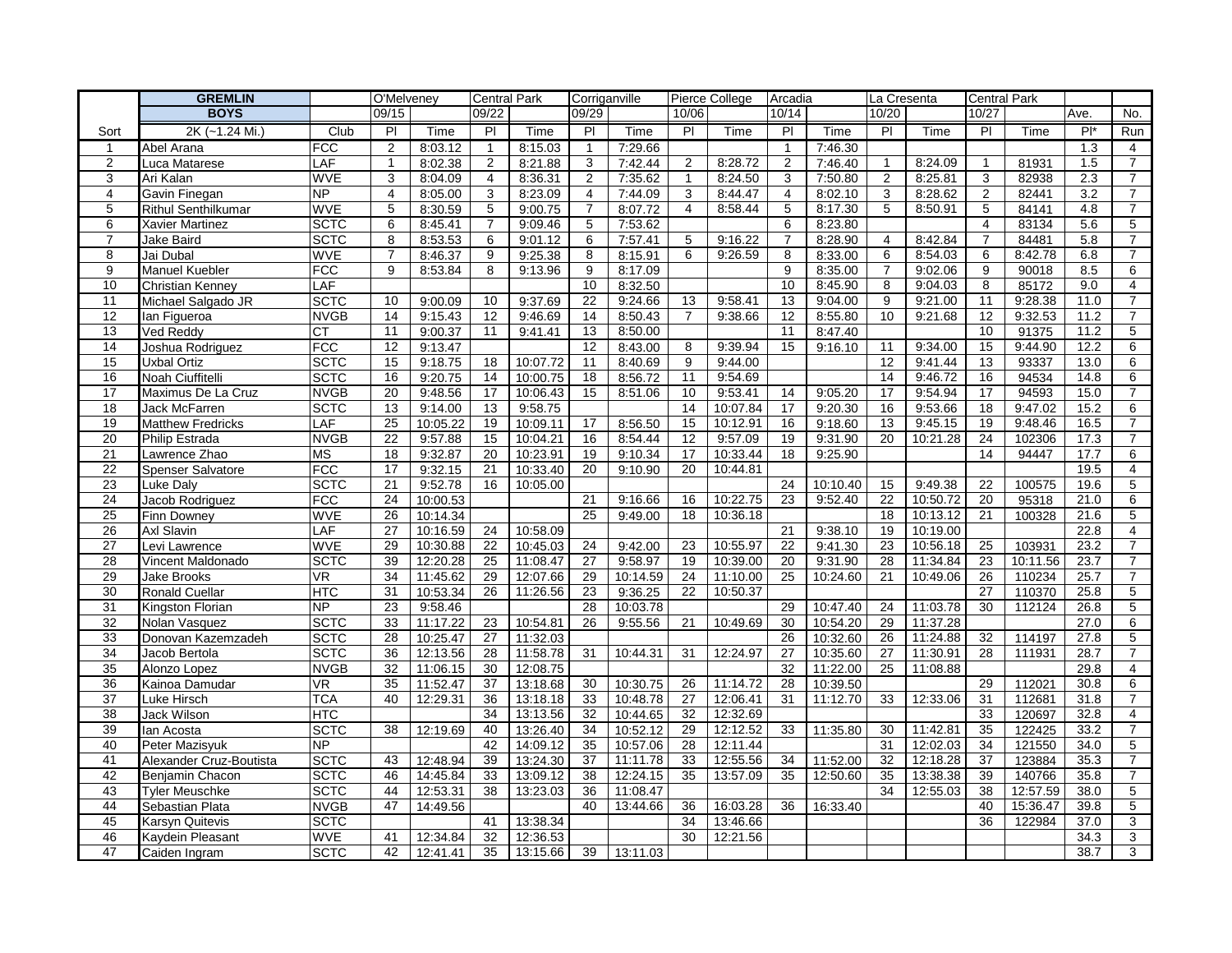|      | <b>GREMLIN</b>                      |              | O'Melveney |          | <b>Central Park</b> |          | Corriganville |      |       | Pierce College | Arcadia |             | La Cresenta |      | <b>Central Park</b> |      |        |            |
|------|-------------------------------------|--------------|------------|----------|---------------------|----------|---------------|------|-------|----------------|---------|-------------|-------------|------|---------------------|------|--------|------------|
|      | <b>BOYS</b>                         |              | 09/15      |          | 09/22               |          | 09/29         |      | 10/06 |                | 10/14   |             | 10/20       |      | 10/27               |      | Ave.   | No.        |
| Sort | 2K (~1.24 Mi.)                      | Club         | D          | Time     | PI                  | -ime     | PI            | Time | PI    | Time           | PI      | <b>Time</b> | PI          | Time | D                   | Time | $Pl^*$ | <b>Run</b> |
| 48   | James Christenson                   | <b>WVE</b>   | 30         | 10:52.91 |                     |          |               |      | 25    | 11:10.75       |         |             |             |      |                     |      | 27.5   |            |
| 49   | Nicholas Marasco                    | <b>NP</b>    | 37         | 12:15.75 | 31                  | 12:35.06 |               |      |       |                |         |             |             |      |                     |      | 34.0   | ົ          |
| 50   | Aaron Singh                         | <b>NP</b>    | 19         | 9:45.38  |                     |          |               |      |       |                |         |             |             |      |                     |      | 19.0   |            |
| 51   | Ashton Hill                         | <b>SCTC</b>  | 45         | 13:14.22 |                     |          |               |      |       |                |         |             |             |      |                     |      | 45.0   |            |
| 52   | Stephen Bazen                       | <b>ISCTC</b> | 48         | 16:20.25 |                     |          |               |      |       |                |         |             |             |      |                     |      | 48.0   |            |
| 53   | <b>Marcus Melendez</b>              | <b>SCTC</b>  |            |          |                     |          |               |      |       |                |         |             |             |      |                     |      | ###### |            |
| 54   | David Rafael Ruiz                   | <b>NP</b>    |            |          |                     |          |               |      |       |                |         |             |             |      |                     |      | ###### |            |
| 55   | Ansh Talwar                         | <b>WVE</b>   |            |          |                     |          |               |      |       |                |         |             |             |      |                     |      | ###### |            |
|      |                                     |              |            |          |                     |          |               |      |       |                |         |             |             |      |                     |      |        |            |
|      | <b>Total Number of Participants</b> |              | 48         |          | 42                  |          | 40            |      | 36    |                | 36      |             | 35          |      | 40                  |      | Total  | -55        |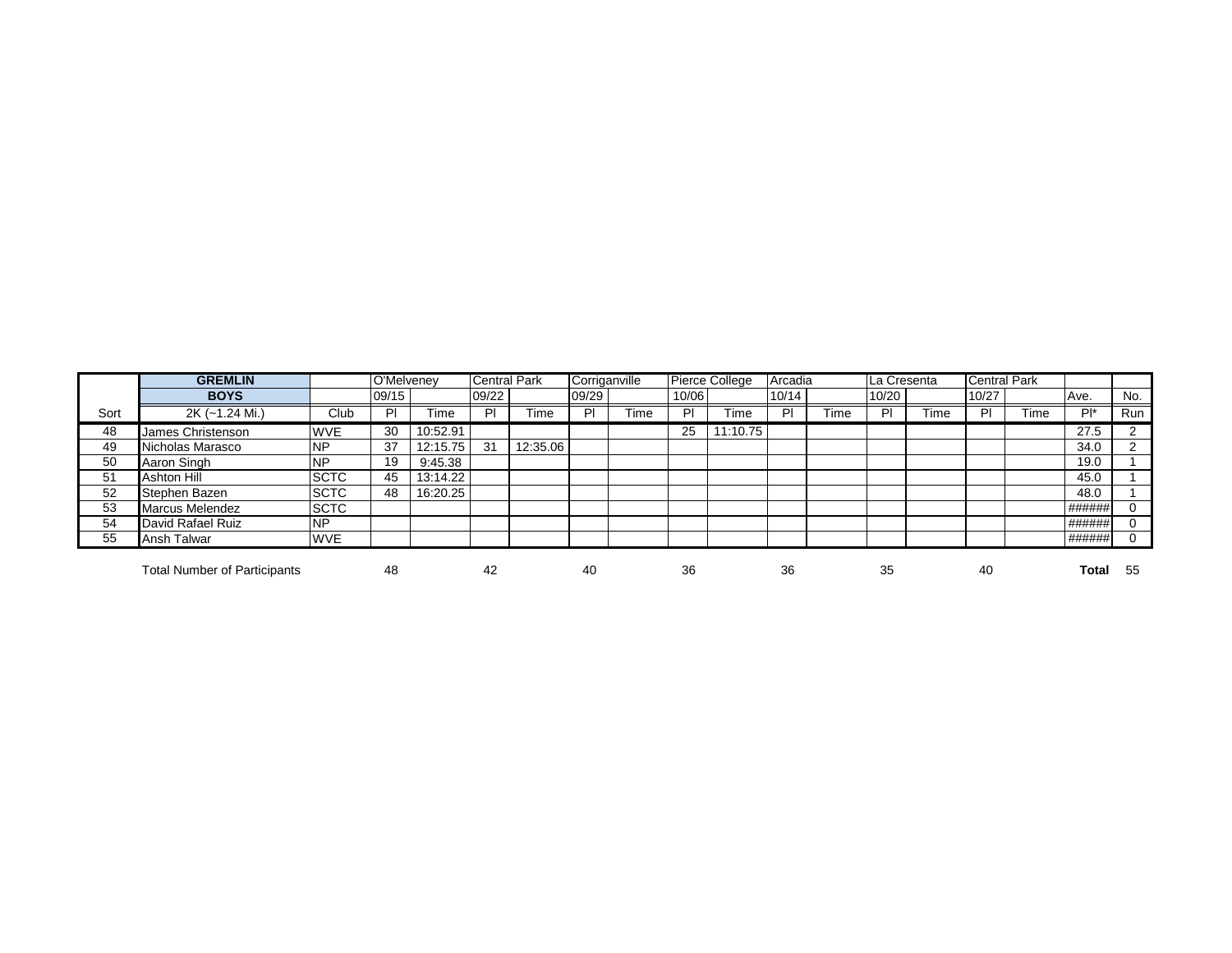|                 | <b>BANTAM</b>            |                        | O'Melveney      |          | <b>Central Park</b> |          | Corriganville   |          |                 | Pierce College Arcadia |                 |          | La Cresenta     |          | <b>Central Park</b> |          |                  |                |
|-----------------|--------------------------|------------------------|-----------------|----------|---------------------|----------|-----------------|----------|-----------------|------------------------|-----------------|----------|-----------------|----------|---------------------|----------|------------------|----------------|
|                 | <b>GIRLS</b>             |                        | 09/15           |          | 09/22               |          | 09/29           |          | 10/06           |                        | 10/14           |          | 10/20           |          | 10/27               |          | Ave.             | No.            |
| Sort            | 3K (~1.86 Mi.)           | Club                   | PI              | Time     | P                   | Time     | $\overline{P}$  | Time     | $\overline{P}$  | Time                   | $\overline{P}$  | Time     | P               | Time     | $\overline{P}$      | Time     | $P^*$            | Run            |
| $\mathbf{1}$    | Paola Estrada            | <b>FCC</b>             | $\overline{1}$  | 12:19.22 | $\overline{1}$      | 11:53.88 |                 |          |                 |                        | 2               | 11:55.20 | 2               | 13:43.59 | $\mathbf{1}$        | 11:28.56 | 1.4              | 5              |
| 2               | Samantha Pacheco         | <b>NVGB</b>            | $\overline{4}$  | 13:03.03 | $\overline{4}$      | 12:17.31 | 3               | 9:41.81  | $\mathbf 1$     | 12:15.50               | 21              | 13:35.80 | 3               | 14:03.84 | 2                   | 11:50.53 | 2.8              | $\overline{7}$ |
| 3               | Kaylie Theobald          | <b>FCC</b>             | 12              | 13:42.53 | $\overline{2}$      | 11:59.75 | 2               | 9:35.62  |                 |                        | $\overline{1}$  | 11:46.70 | $\overline{1}$  | 13:35.72 |                     | 22:35.97 | $\overline{3.6}$ | 5              |
| 4               | Jenna O'Sullivan         | <b>SCTC</b>            | 5               | 13:08.66 | 3                   | 12:15.41 | 4               | 9:50.12  | 4               | 12:50.15               | 6               | 12:26.00 | 4               | 14:06.50 | $\overline{4}$      | 11:58.75 | 4.0              | $\overline{7}$ |
| 5               | <b>Charlotte Hopkins</b> | LAF                    | $\overline{7}$  | 13:11.34 | 5                   | 12:22.78 | 5               | 9:55.34  | 5               | 12:54.18               | $\overline{4}$  | 12:17.40 | 6               | 14:14.53 | 6                   | 12:00.65 | 5.2              | $\overline{7}$ |
| 6               | Cameryn Retamoza         | <b>NVGB</b>            | 3               | 13:01.03 | 6                   | 12:30.84 | $\overline{7}$  | 9:59.34  |                 |                        | 9               | 12:42.40 | 5               | 14:08.38 | 3                   | 11:53.12 | 5.5              | 6              |
| $\overline{7}$  | Kamora Cummings          | $\overline{PB}$        | 2               | 12:41.15 | 8                   | 12:43.15 | -1              | 9:25.06  | 2               | 12:34.41               | 19              | 13:31.70 |                 |          |                     |          | 6.4              | 5              |
| 8               | Leah Barragan            | <b>FCC</b>             | 8               | 13:24.62 | 9                   | 12:57.18 | 6               | 9:58.72  | $\overline{7}$  | 13:05.22               | 5               | 12:25.60 | 8               | 14:29.00 | $\overline{7}$      | 12:12.47 | 6.8              | $\overline{7}$ |
| 9               | Madeline Gonzalez        | NP                     | 9               | 13:25.28 | 16                  | 13:32.84 | 10              | 10:10.62 | 6               | 12:59.81               | 3               | 12:07.70 | 9               | 14:33.78 | 5                   | 11:59.84 | 7.0              | $\overline{7}$ |
| 10              | Jayda Jenkins            | NP                     | 6               | 13:09.94 | $\overline{7}$      | 12:39.44 | 11              | 10:11.15 | 3               | 12:47.18               | 8               | 12:33.90 | 15              | 15:39.47 | 11                  | 12:44.56 | 7.7              | $\overline{7}$ |
| 11              | Emma Buchanan            | <b>SCTC</b>            | 10              | 13:29.47 | 14                  | 13:27.34 | 9               | 10:06.84 |                 |                        | $\overline{7}$  | 12:28.00 | $\overline{7}$  | 14:27.56 | 8                   | 12:16.47 | 9.2              | 6              |
| 12              | Zoe O'Brien              | <b>MS</b>              | $\overline{11}$ | 13:40.47 | 12                  | 13:19.02 | 8               | 10:03.15 | 8               | 13:09.72               | $\overline{11}$ | 12:59.00 |                 |          | 15                  | 12:51.38 | 10.8             | 6              |
| 13              | <b>Haloe Ball</b>        | <b>VR</b>              | $\overline{19}$ | 14:22.94 | 10                  | 13:09.81 | 15              | 10:30.72 | 11              | 13:46.78               | 10              | 12:51.20 | $\overline{12}$ | 15:03.21 | 9                   | 12:20.09 | 11.2             | $\overline{7}$ |
| 14              | <b>Alice Rowley</b>      | $\overline{\text{cs}}$ | $\overline{14}$ | 13:43.84 | 11                  | 13:18.50 | 14              | 10:30.06 |                 |                        | $\overline{13}$ | 13:11.30 | 10              | 15:02.18 | $\overline{13}$     | 12:48.65 | 12.5             | 6              |
| 15              | <b>Marley Ynostros</b>   | <b>NVGB</b>            | 16              | 14:06.93 |                     |          | 17              | 11:00.12 |                 |                        | 12              | 12:59.40 | 11              | 15:02.68 | 10                  | 12:37.69 | 13.2             | 5              |
| 16              | Alaya Graves-Hogains     | <b>SCTC</b>            | 17              | 14:15.18 | 15                  | 13:29.62 | 12              | 10:19.62 | 9               | 13:26.18               | 16              | 13:19.60 | 13              | 15:19.12 |                     |          | 13.7             | $6\phantom{1}$ |
| 17              | Sarah Perez              | <b>FCC</b>             | 15              | 13:46.97 | 20                  | 14:22.81 | 13              | 10:29.56 | 10              | 13:37.38               |                 |          | 14              | 15:25.38 | 14                  | 12:49.50 | 14.3             | 6              |
| 18              | Megan Bertola            | <b>SCTC</b>            | 20              | 14:28.31 | 13                  | 13:20.68 | 16              | 10:41.91 | 14              | 14:06.21               | 20              | 13:32.10 | 16              | 15:41.22 | 12                  | 12:47.44 | 15.2             | $\overline{7}$ |
| $\overline{19}$ | Shiloh Tsuang            | NP                     | 18              | 14:15.68 |                     |          |                 |          | 12              | 14:02.06               | 14              | 13:13.00 | 18              | 15:45.31 | 16                  | 12:54.75 | 15.6             | $\overline{5}$ |
| $\overline{20}$ | Reagan Gray              | <b>SCTC</b>            | 24              | 15:09.50 |                     |          | 18              | 11:07.03 |                 |                        | 15              | 13:15.70 | 17              | 15:42.43 | 17                  | 12:55.65 | 18.2             | 5              |
| $\overline{21}$ | Abigail Canham           | <b>SCTC</b>            | $\overline{25}$ | 15:09.90 | 19                  | 14:17.31 | $\overline{21}$ | 11:15.78 | 17              | 14:26.31               | $\overline{18}$ | 13:27.60 | 21              | 16:21.84 | 20                  | 13:39.12 | 19.3             | $\overline{7}$ |
| 22              | Mica Kaufman             | <b>WVE</b>             | $\overline{27}$ | 15:20.28 |                     |          | 28              | 11:38.34 | 13              | 14:05.75               |                 |          | 20              | 16:20.59 | 18                  | 13:26.41 | 21.2             | 5              |
| $\overline{23}$ | Saidee Sosa              | NP                     | $\overline{28}$ | 15:20.75 | 25                  | 14:53.81 | $\overline{22}$ | 11:23.31 | $\overline{19}$ | 14:35.31               | $\overline{22}$ | 13:42.50 | $\overline{22}$ | 16:29.18 | 21                  | 13:39.81 | 21.8             | $\overline{7}$ |
| 24              | Marina Hashmi            | <b>HTC</b>             | $\overline{22}$ | 14:52.22 | $\overline{28}$     | 15:28.84 | 29              | 11:43.72 | 15              | 14:15.47               |                 |          | 19              | 16:16.75 |                     |          | 22.6             | 5              |
| 25              | Dakota Woodside          | $\overline{\sf NP}$    | 26              | 15:18.91 | 21                  | 14:25.91 | 24              | 11:25.15 | 18              | 14:34.18               | 29              | 14:42.10 | 26              | 17:05.53 | 23                  | 13:48.66 | 23.0             | $\overline{7}$ |
| $\overline{26}$ | <b>Kendall Giacone</b>   | <b>SCTC</b>            | 34              | 16:19.24 | 22                  | 14:26.59 |                 |          | 24              | 15:10.06               | 25              | 14:11.50 | 25              | 17:00.15 | 25                  | 14:01.15 | 25.8             | 6              |
| 27              | Sidney Stella            | <b>SCTC</b>            | 36              | 16:49.62 | $\overline{27}$     | 15:09.34 | 26              | 11:29.90 | 16              | 14:23.34               | 33              | 15:07.20 |                 |          | 22                  | 13:44.00 | 26.7             | $\,6$          |
| $\overline{28}$ | Paula Estrada            | VR.                    | 40              | 17:40.28 | 33                  | 15:41.06 | $\overline{27}$ | 11:35.81 | 25              | 15:12.75               | 26              | 14:12.50 | 24              | 16:49.15 | $\overline{27}$     | 14:16.62 | 27.0             | $\overline{7}$ |
| 29              | Larkin Smith             | <b>SCTC</b>            | 33              | 16:18.34 | 23                  | 14:42.18 |                 |          | 23              | 15:05.66               |                 |          | 28              | 17:15.93 | 28                  | 14:17.21 | 27.0             | 5              |
| $\overline{30}$ | Darya Ghassemieh         | $\overline{\text{MS}}$ |                 |          | 30                  | 15:33.00 | $\overline{34}$ | 12:06.09 | 22              | 14:52.75               | $\overline{28}$ | 14:39.20 |                 |          | 26                  | 14:05.81 | 28.0             | $\overline{5}$ |
| $\overline{31}$ | Sarah Mc Neil            | <b>SCTC</b>            | $\overline{23}$ | 15:02.50 | 24                  | 14:49.09 | 32              | 11:53.09 | 27              | 15:14.21               | 27              | 14:35.50 | 32              | 17:40.43 | 29                  | 14:18.18 | 28.2             | $\overline{7}$ |
| $\overline{32}$ | <b>Audrey Baird</b>      | <b>SCTC</b>            | 32              | 16:16.44 | 17                  | 14:14.78 | $\overline{33}$ | 11:58.41 | 28              | 15:15.06               |                 |          | 31              | 17:39.78 | 32                  | 14:24.02 | 28.8             | 6              |
| 33              | Suki Junge               | LAF                    | 38              | 17:13.56 | 41                  | 16:58.69 | 40              | 12:45.03 | 21              | 14:44.09               | 24              | 14:09.50 | 29              | 17:35.00 | 24                  | 13:57.69 | 29.3             | $\overline{7}$ |
| 34              | Sadie Salgado            | <b>SCTC</b>            | 29              | 15:21.31 | 34                  | 15:44.31 | 25              | 11:29.31 | 30              | 15:19.81               | 34              | 15:12.40 | 30              | 17:38.66 | 31                  | 14:23.12 | 29.8             | $\overline{7}$ |
| 35              | Eleanor Bunje            | <b>HTC</b>             | $\overline{30}$ | 15:35.56 | 26                  | 14:59.21 | $\overline{31}$ | 11:48.37 | 29              | 15:19.15               |                 |          |                 |          | 34                  | 14:36.91 | 30.0             | 5              |
| 36              | Sienna Cercado           | <b>FCC</b>             | $\overline{35}$ | 16:36.09 | 31                  | 15:34.28 |                 |          | 31              | 15:40.50               |                 |          | 27              | 17:15.00 | 30                  | 14:18.78 | 30.8             | 5              |
| $\overline{37}$ | Alexandra Acevedo        | <b>SCTC</b>            |                 |          | 32                  | 15:35.46 | 35              | 12:10.41 | 32              | 15:52.66               | 35              | 15:32.00 | 34              | 17:51.81 | 35                  | 14:45.22 | 33.8             | 6              |
| 38              | <b>Charley Critser</b>   | <b>TCA</b>             | 39              | 17:15.50 | 39                  | 16:40.81 |                 |          | 36              | 16:40.06               |                 |          | 35              | 18:17.69 | 36                  | 15:08.44 | 37.0             | 5              |
| 39              | Jaya Rankin              | <b>HTC</b>             |                 |          |                     |          | 39              | 12:29.50 | 34              | 16:09.69               |                 |          | 36              | 18:18.78 | 39                  | 15:32.15 | 37.0             | $\overline{4}$ |
| 40              | <b>Emily Farrell</b>     | <b>SCTC</b>            | 43              | 18:26.50 | 43                  | 17:19.00 | 38              | 12:21.40 | 33              | 16:06.69               | 30              | 14:54.80 | 38              | 18:34.34 | 45                  | 16:18.81 | 37.5             | $\overline{7}$ |
| 41              | Makena Damudar           | VR                     | 45              | 18:31.18 | 35                  | 15:54.94 | 36              | 12:20.41 | 35              | 16:10.84               | 32              | 15:05.20 |                 |          | 42                  | 16:00.28 | 37.5             | 6              |
| 42              | Emma Goldberg            | <b>SCTC</b>            |                 |          | 40                  | 16:53.12 |                 |          |                 |                        | 37              | 15:55.30 | 37              | 18:21.59 | $\overline{37}$     | 15:09.00 | 37.8             | 4              |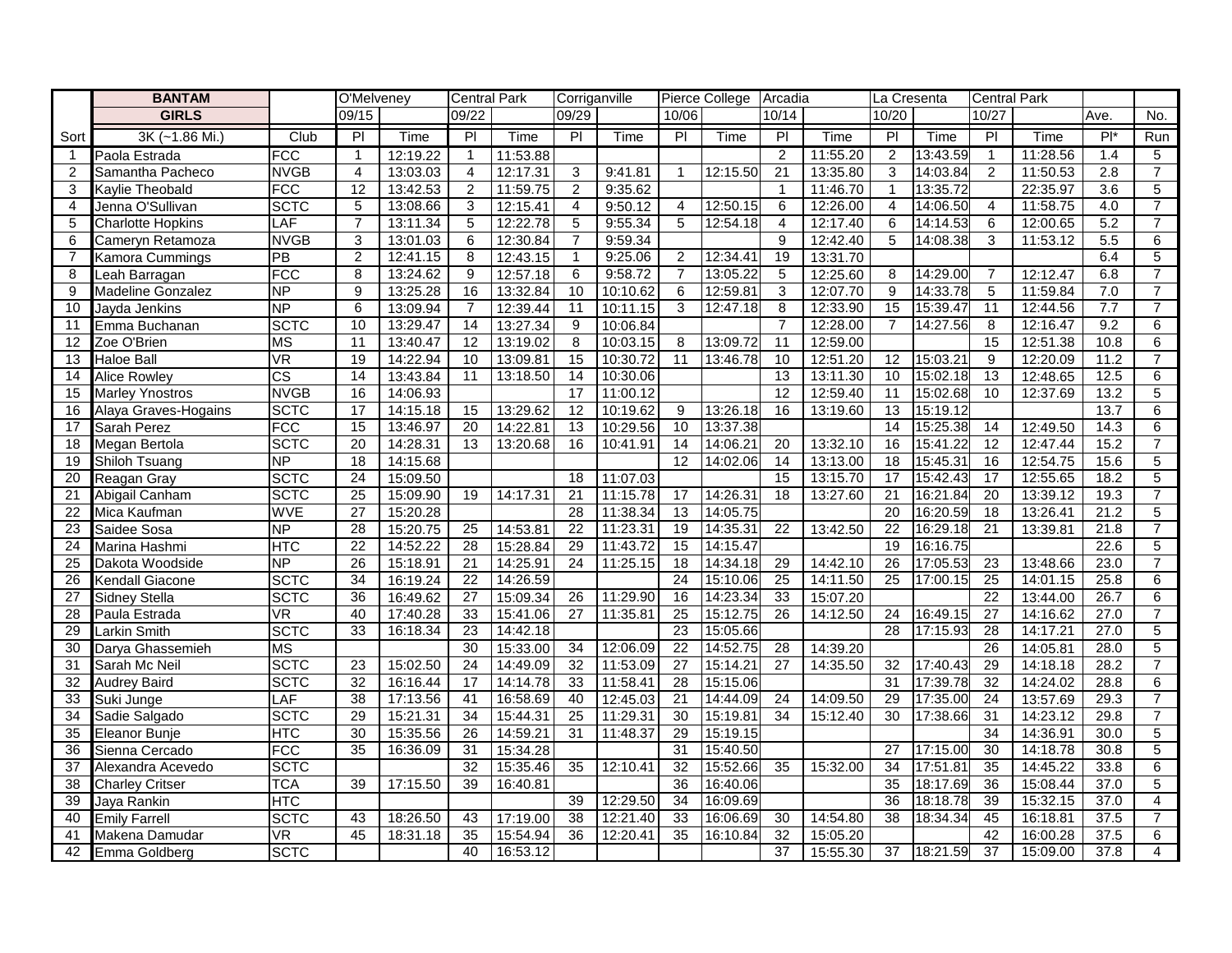|      | <b>BANTAM</b>                       |                          | O'Melveney      |          | <b>Central Park</b> |          | Corriganville   |          |                 | Pierce College Arcadia |                |          | La Cresenta    |             | <b>Central Park</b> |          |                   |                |
|------|-------------------------------------|--------------------------|-----------------|----------|---------------------|----------|-----------------|----------|-----------------|------------------------|----------------|----------|----------------|-------------|---------------------|----------|-------------------|----------------|
|      | <b>GIRLS</b>                        |                          | 09/15           |          | 09/22               |          | 09/29           |          | 10/06           |                        | 10/14          |          | 10/20          |             | 10/27               |          | Ave.              | No.            |
| Sort | 3K (~1.86 Mi.)                      | Club                     | $\overline{P}$  | Time     | $\overline{P}$      | Time     | $\overline{P}$  | Time     | $\overline{P}$  | Time                   | $\overline{P}$ | Time     | $\overline{P}$ | <b>Time</b> | $\overline{P}$      | Time     | $P^*$             | Run            |
| 43   | <b>Tallulah Stephens</b>            | <b>HTC</b>               |                 |          | 44                  | 17:37.66 | $\overline{37}$ | 12:20.90 | $\overline{37}$ | 16:46.47               |                |          | 33             | 17:44.56    | 43                  | 16:07.28 | 38.8              | 5              |
| 44   | Rachel Bucknell                     | <b>SCTC</b>              | 46              | 18:31.93 | $\overline{36}$     | 16:32.50 | 43              | 13:36.37 | 38              | 16:51.28               |                |          | 39             | 19:17.62    | 40                  | 15:45.06 | 40.3              | 6              |
| 45   | Journey Heffernan                   | <b>TCA</b>               | 52              | 19:31.34 | 46                  | 18:39.56 | 45              | 14:00.59 | 40              | 17:49.75               | 38             | 17:48.10 | 40             | 19:25.03    | 44                  | 16:14.62 | 42.2              | $\overline{7}$ |
| 46   | <b>Ashley Hughes</b>                | <b>NP</b>                | 51              | 19:19.15 | 48                  | 18:54.59 | 50              | 15:06.15 | $\overline{39}$ | 16:59.66               | 36             | 15:53.80 | 41             | 19:45.81    | 41                  | 15:57.91 | 42.5              | $\overline{7}$ |
| 47   | Eleni Karamouzis                    | <b>MS</b>                |                 |          | 47                  | 18:43.00 | 41              | 13:26.47 | 42              | 18:43.31               | 39             | 18:45.10 |                |             | 47                  | 17:08.62 | 43.2              | 5              |
| 48   | Eden De Jesus                       | <b>SCTC</b>              | 48              | 19:02.06 | 42                  | 17:00.03 | 42              | 13:35.56 |                 |                        |                |          |                |             | 46                  | 16:59.06 | 44.5              | $\overline{4}$ |
| 49   | Jacqueline Chriss                   | <b>WVE</b>               | 47              | 18:57.15 |                     |          | 44              | 13:52.15 | 43              | 19:02.97               |                |          |                |             | 49                  | 18:27.38 | 45.8              | 4              |
| 50   | Hee Won Kim                         | LAF                      | 53              | 22:26.44 | 51                  | 19:53.18 | 48              | 14:58.88 | 45              | 20:43.12               |                |          | 42             | 27:23.75    | 51                  | 22:35.97 | 48.3              | 6              |
| 51   | Layla Spence                        | <b>MS</b>                | 55              | 28:28.03 | 52                  | 27:57.66 | 51              | 17:26.00 | 46              | 24:16.44               | 40             | 23:44.70 |                |             |                     |          | 48.8              | 5              |
| 52   | <b>Kylie Struble</b>                | <b>TCA</b>               | 49              | 19:10.66 | 50                  | 19:41.68 | 49              | 15:01.31 |                 |                        |                |          |                |             | 48                  | 18:20.97 | 49.0              | $\overline{4}$ |
| 53   | <b>Riley Roxburgh</b>               | <b>SCTC</b>              | 54              | 23:29.44 | 49                  | 19:40.84 |                 |          | 44              | 20:22.62               |                |          |                |             | 50                  | 20:52.41 | 49.3              | $\overline{4}$ |
| 54   | <b>Clairice Challgren-Hopkins</b>   | <b>SCTC</b>              |                 |          | 18                  | 14:16.66 |                 |          |                 |                        | 23             | 13:59.40 |                |             | 19                  | 13:38.38 | 20.0              | 3              |
| 55   | <b>Keziah Webster</b>               | <b>SCSS</b>              | 31              | 15:55.34 |                     |          | 20              | 11:15.22 |                 |                        |                |          | 23             | 16:46.72    |                     |          | $\overline{24.7}$ | 3              |
| 56   | <b>Phagchok Grant</b>               | <b>NP</b>                | 41              | 18:06.15 |                     |          | 23              | 11:24.52 | 20              | 14:41.44               |                |          |                |             |                     |          | 28.0              | 3              |
| 57   | Sophia Crespo-Veliz                 | PB                       | $\overline{37}$ | 16:56.12 | 29                  | 15:31.84 |                 |          | 26              | 15:13.65               |                |          |                |             |                     |          | 30.7              | 3              |
| 58   | <b>Sydney Challgren-Hopkins</b>     | <b>SCTC</b>              |                 |          | 38                  | 16:34.02 |                 |          |                 |                        | 31             | 15:00.50 |                |             | $\overline{38}$     | 15:23.25 | 35.7              | 3              |
| 59   | Anna Kowal                          | $\overline{\text{cs}}$   | 13              | 13:43.31 |                     |          |                 |          |                 |                        | 17             | 13:25.70 |                | <b>DNF</b>  |                     |          | 15.0              | 2              |
| 60   | Elle LaBianca                       | <b>WVE</b>               |                 |          |                     |          | 30              | 11:47.34 |                 |                        |                |          |                |             | 33                  | 14:32.75 | 31.5              | $\overline{2}$ |
| 61   | <b>Emily Cota</b>                   | <b>SCSS</b>              | 42              | 18:08.12 | 37                  | 16:33.00 |                 |          |                 |                        |                |          |                |             |                     |          | 39.5              | $\overline{2}$ |
| 62   | Sasha Heth                          | <b>HTC</b>               |                 |          |                     |          | 47              | 14:33.12 | 41              | 18:34.06               |                |          |                |             |                     |          | 44.0              | $\overline{2}$ |
| 63   | Juliette Walz                       | $\overline{\text{VC}}$   | 44              | 18:30.28 | 45                  | 17:59.18 |                 |          |                 |                        |                |          |                |             |                     |          | 44.5              | $\overline{2}$ |
| 64   | Victoria Briones                    | <b>NVGB</b>              | 50              | 19:16.09 |                     |          | 46              | 14:27.78 |                 |                        |                |          |                |             |                     |          | 48.0              | $\overline{2}$ |
| 65   | <b>Chloe Leclerc</b>                | <b>HTC</b>               |                 |          |                     |          | 19              | 11:12.94 |                 |                        |                |          |                |             |                     |          | 19.0              | $\mathbf{1}$   |
| 66   | <b>Dylan Docter</b>                 | LAF                      | $\overline{21}$ | 14:38.00 |                     |          |                 |          |                 |                        |                |          |                |             |                     |          | 21.0              | $\mathbf{1}$   |
| 67   | Abigail Weinstein                   | $\overline{\mathsf{NP}}$ |                 |          |                     |          |                 |          |                 |                        |                |          |                |             |                     |          | #DIV/0!           | $\Omega$       |
| 68   | Ava Guarro                          | <b>NP</b>                |                 |          |                     |          |                 |          |                 |                        |                |          |                |             |                     |          | #DIV/0!           | $\Omega$       |
| 69   | Lucy Helfenstein                    | LAF                      |                 |          |                     |          |                 |          |                 |                        |                |          |                |             |                     |          | #DIV/0!           | $\mathbf 0$    |
| 70   | Phoebe Byrd                         | $\overline{\text{cs}}$   |                 |          |                     |          |                 |          |                 |                        |                |          |                |             |                     |          | #DIV/0!           | $\mathbf 0$    |
| 71   | <b>Rylee Belleus</b>                | <b>HTC</b>               |                 |          |                     |          |                 |          |                 |                        |                |          |                |             |                     |          | #DIV/0!           | $\Omega$       |
| 72   | Sloan Wiczyk                        | <b>MS</b>                |                 |          |                     |          |                 |          |                 |                        |                |          |                |             |                     |          | #DIV/0!           | $\Omega$       |
| 73   | Solea Horvat                        | <b>SCTC</b>              |                 |          |                     |          |                 |          |                 |                        |                |          |                |             |                     |          | #DIV/0!           | $\Omega$       |
| 74   | <b>Tori Turner</b>                  | <b>NP</b>                |                 |          |                     |          |                 |          |                 |                        |                |          |                |             |                     |          | #DIV/0!           | $\mathbf{0}$   |
| 75   | <b>Vivienn Pettit</b>               | CT                       |                 |          |                     |          |                 |          |                 |                        |                |          |                |             |                     |          | #DIV/0!           | $\mathbf 0$    |
| 76   | Zaaliyah Carrillo                   | <b>FCC</b>               |                 |          |                     |          |                 |          |                 |                        |                |          |                |             |                     |          | #DIV/0!           | $\Omega$       |
|      | <b>Total Number of Participants</b> |                          | 55              |          | 52                  |          | 51              |          | 46              |                        | 40             |          | 42             |             | 51                  |          | <b>Total</b>      | 75             |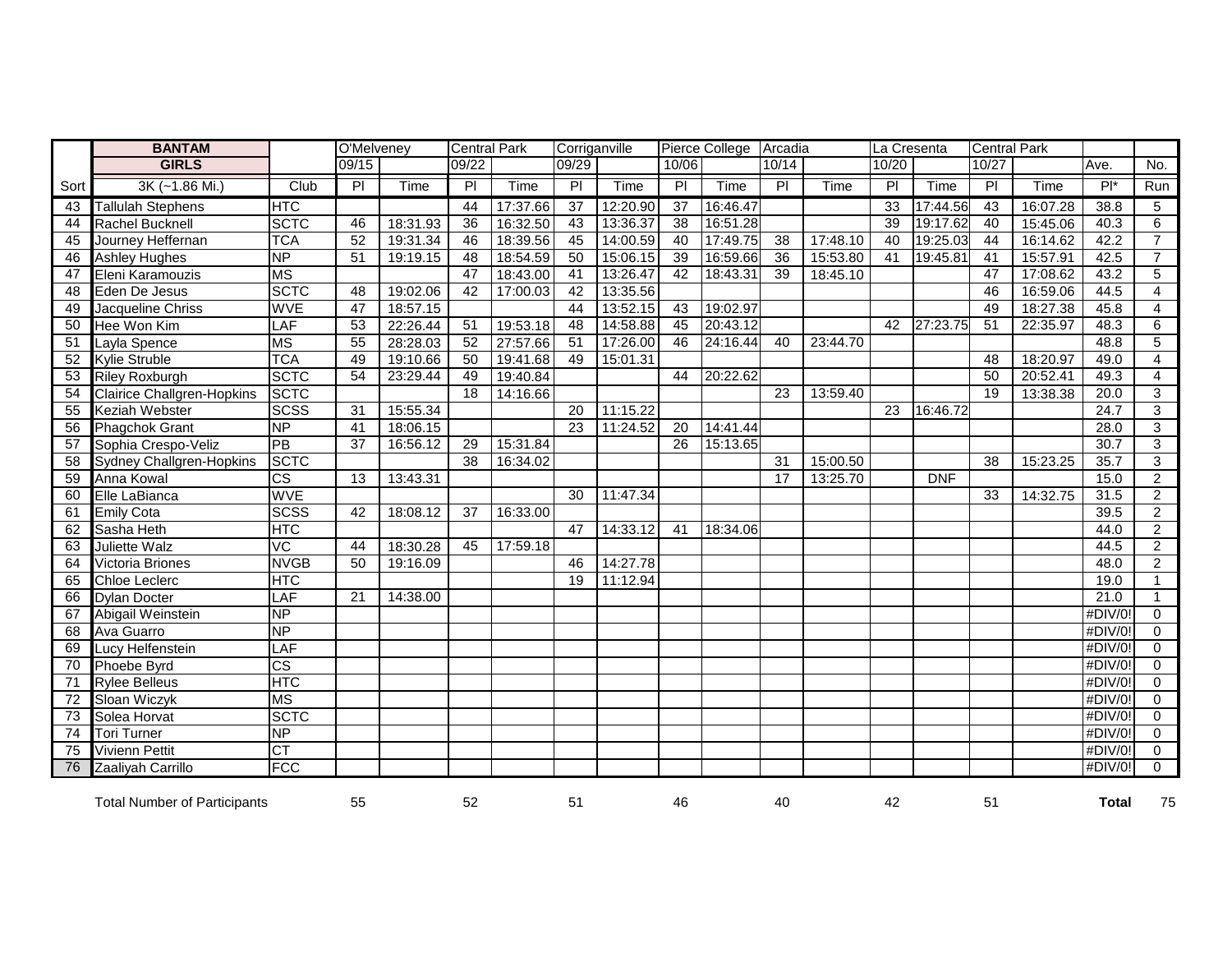|                       | <b>BANTAM</b>                           |                            | O'Melveney              |          | <b>Central Park</b> |                      | Corriganville  |                      |                 | Pierce College       | Arcadia        |                      | La Cresenta     |                      | Central Park   |                      |              |                     |
|-----------------------|-----------------------------------------|----------------------------|-------------------------|----------|---------------------|----------------------|----------------|----------------------|-----------------|----------------------|----------------|----------------------|-----------------|----------------------|----------------|----------------------|--------------|---------------------|
|                       | <b>BOYS</b>                             |                            | 09/15                   |          | 09/22               |                      | 09/29          |                      | 10/06           |                      | 10/14          |                      | 10/20           |                      | 10/27          |                      | Ave.         | No.                 |
| Sort                  | 3K (~1.86 Mi.)                          | Club                       | $\overline{P}$          | Time     | $\overline{P}$      | Time                 | $\overline{P}$ | Time                 | $\overline{P}$  | Time                 | $\overline{P}$ | Time                 | $\overline{P}$  | Time                 | $\overline{P}$ | Time                 | $P^*$        | Run                 |
| $\mathbf{1}$          | Lucas Bello                             | NP                         | 1                       | 11:17.62 | $\mathbf{1}$        | 10:37.41             |                |                      | -1              | 10:59.18             | -1             | 10:47.58             |                 |                      |                | 10:35.09             | 1.0          | $\overline{5}$      |
| 2                     | Emilio Oviedo                           | <b>SCTC</b>                | $\overline{2}$          | 11:26.94 | 3                   | 11:02.28             | $\mathbf{1}$   | 11:51.25             |                 |                      | 2              | 11:01.09             |                 |                      | 2              | 10:51.44             | 2.0          | 5                   |
| 3                     | <b>Tyler Halvorsen</b>                  | <b>SCTC</b>                | 3                       | 11:52.75 | $\overline{2}$      | 11:00.53             | 3              | 12:00.81             |                 |                      | $\overline{4}$ | 11:29.87             | $\mathbf{1}$    | 12:54.31             | 3              | 10:53.47             | 2.7          | 6                   |
| 4                     | <b>Austin Duenas</b>                    | <b>SCTC</b>                | $\overline{\mathbf{4}}$ | 11:53.37 | 4                   | 11:03.00             | $\overline{2}$ | 12:00.59             | $\overline{2}$  | 11:28.84             | 3              | 11:13.00             | 2               | 12:54.69             | $\overline{4}$ | 10:58.84             | 2.8          | $\overline{7}$      |
| 5                     | Ayden Marquez                           | <b>FCC</b>                 | 6                       | 2:29.18  | 5                   | 11:41.84             | 4              | 12:34.97             | 5               | 12:08.06             | 5              | 11:45.49             | 4               | 13:33.66             | 5              | 11:20.50             | 4.7          | $\overline{7}$      |
| 6                     | <b>Brayton Sax</b>                      | <b>CT</b>                  | $\overline{7}$          | 12:35.09 | 6                   | 11:49.25             | 5              | 12:48.15             | 3               | 12:00.75             | $\overline{7}$ | 12:00.43             | 5               | 13:48.00             | $\overline{7}$ | 11:42.75             | 5.5          | $\overline{7}$      |
| $\overline{7}$        | <b>Eric Metcalf</b>                     | LAF                        | 8                       | 13:02.38 | 16                  | 13:22.02             | 6              | 12:56.91             | 4               | 12:01.75             | 6              | 11:47.55             | 3               | 13:16.56             | 8              | 11:44.25             | 5.8          | $\overline{7}$      |
| 8                     | Noah Florian                            | <b>NP</b>                  | 5                       | 12:28.25 | 8                   | 12:05.18             | $\overline{7}$ | 13:09.72             | 6               | 12:13.62             | 9              | 12:18.64             | 8               | 13:56.90             | 14             | 12:08.28             | 7.2          | $\overline{7}$      |
| 9                     | lan Carew                               | <b>WVE</b>                 | 9                       | 13:07.59 | $\overline{7}$      | 11:59.59             | 9              | 13:12.75             | $\overline{7}$  | 12:15.78             | 8              | 12:05.59             | 9               | 14:16.00             | 9              | 11:46.56             | 8.2          | $\overline{7}$      |
| 10                    | Joaquin Ortega                          | <b>NP</b>                  | 18                      | 14:16.44 | 11                  | 12:41.03             | 12             | 13:33.59             | 9               | 12:25.18             | 11             | 12:25.94             | $\overline{7}$  | 13:56.09             | 6              | 11:34.34             | 9.3          | $\overline{7}$      |
| 11                    | Daniel Martinez                         | <b>NP</b>                  | 15                      | 13:41.90 | 9                   | 12:23.75             | 14             | 13:50.47             | 10              | 12:43.03             | 13             | 12:33.42             | 6               | 13:49.53             | 11             | 11:57.94             | 10.5         | $\overline{7}$      |
| 12                    | Benjamin Chamie                         | <b>VR</b>                  | 12                      | 13:24.28 | 12                  | 12:42.38             | 10             | 13:17.34             | 8               | 12:18.53             | 14             | 12:35.47             | 11              | 14:30.62             | 15             | 12:12.03             | 11.2         | $\overline{7}$      |
| 13                    | Santiago Felix                          | <b>FCC</b>                 | 10                      | 13:16.31 | 13                  | 12:52.15             | 21             | 14:41.15             | 12              | 12:47.47             | 10             | 12:20.77             | 15              | 14:53.66             | 10             | 11:55.84             | 11.7         | $\overline{7}$      |
| 14                    | <b>Martin Macias</b>                    | <b>SCTC</b>                |                         |          | 10                  | 12:29.34             | 13             | 13:42.38             |                 |                      | 15             | 12:37.12             | 10              | 14:20.28             | 12             | 12:00.25             | 12.0         | 5                   |
| 15                    | Nico Quintunilla                        | <b>HTC</b>                 | 11                      | 13:19.28 |                     |                      | 8              | 13:10.75             | 13              | 13:03.50             |                |                      | 13              | 14:39.90             | 18             | 12:21.56             | 12.6         | 5                   |
| 16                    | Cody Walsh                              | LAF                        | 13                      | 13:30.69 | 18                  | 13:29.75             | 11             | 13:28.44             | 11              | 12:44.88             |                |                      | 12              | 14:39.44             | 13             | 12:02.50             | 13.0         | 6                   |
| 17                    | Michael Restuccia                       | <b>WVE</b>                 | 17                      | 14:03.91 | 15                  | 13:06.66             | 17             | 14:13.84             | 14              | 13:16.41             | 12             | 12:33.18             | 14              | 14:51.56             | 16             | 12:13.91             | 14.7         | $\overline{7}$      |
| 18                    | <b>Ripken Ely</b>                       | <b>SCTC</b>                | 23                      | 14:36.56 | 14                  | 12:54.41             |                |                      | 15              | 13:17.78             | 17             | 12:43.97             | 17              | 15:04.03             | 20             | 12:31.59             | 17.7         | 6                   |
| 19                    | Raphael Bencun                          | <b>SCTC</b>                | 22                      | 14:33.72 |                     |                      |                |                      | 19              | 13:39.00             | 19             | 13:06.77             | 16              | 15:00.28             | 17             | 12:19.00             | 18.6         | 5                   |
| 20                    | <b>Gael Gonzalez</b>                    | <b>NVGB</b>                | 16                      | 14:00.38 |                     |                      | 15             | 14:00.56             | 22              | 13:45.81             |                |                      | 19              | 15:15.06             | 25             | 12:50.28             | 19.4         | 5                   |
| 21                    | Kieran Novack                           | <b>SCTC</b>                | 21                      | 14:29.62 | 31                  | 14:31.38             | 20             | 14:30.75             | 17              | 13:34.88             | 16             | 12:42.13             | 20              | 15:19.09             | 24             | 12:48.00             | 19.7         | $\overline{7}$      |
| 22                    | Alfie Neall-Johnston                    | <b>SCTC</b>                | 20                      | 14:28.44 | 20                  | 13:35.53             | 16             | 14:11.22             | 30              | 14:28.66             | 22             | 13:32.10             | 21              | 15:19.96             | 21             | 12:36.15             | 20.0         | $\overline{7}$      |
| 23                    | Jaden Rogers                            | <b>NP</b>                  | 24                      | 17:37.02 | 28                  | 14:12.22             | 23             | 14:45.21             | 16              | 13:30.62             | 20             | 13:23.27             | 18              | 15:12.15             | 22             | 12:41.47             | 20.5         | $\overline{7}$      |
| 24                    | Nicholas Francios                       | <b>WVE</b>                 | 29                      |          | 21                  | 13:36.28             |                |                      | 18              | 13:35.84             | 25             | 13:47.42             |                 |                      | 19<br>28       | 12:24.84             | 20.8         | $\overline{4}$      |
| 25                    | Romeo Arutunyan                         | <b>NP</b>                  |                         | 14:58.06 | 16                  | 13:06.90             | 19             | 14:24.81             | 21<br>20        | 13:41.81             | 24             | 13:36.61             | 26              | 15:37.75<br>15:21.47 | 30             | 13:05.75             | 22.3         | $\overline{7}$      |
| 26<br>$\overline{27}$ | Cody Scott                              | <b>SCTC</b><br><b>SCTC</b> | 33                      | 15:36.09 | 22<br>23            | 13:41.28             | 22<br>26       | 14:44.97<br>14:53.28 | 23              | 13:40.56<br>13:51.06 | 23<br>18       | 13:32.12<br>12:54.50 | 22<br>24        | 15:32.81             | 29             | 13:07.81             | 23.2<br>23.8 | 6<br>$\overline{7}$ |
| 28                    | Ezra Bly                                | LAF                        | 25                      | 14:47.09 | 27                  | 13:45.56             |                |                      | 26              | 14:04.12             | 21             |                      |                 |                      | 23             | 13:07.12             | 24.4         | 5                   |
| 29                    | <b>Charlie Matarese</b><br>Josiah Calma | $\overline{C}$             | 27                      | 14:53.53 | 19                  | 14:08.06<br>13:33.50 |                |                      |                 |                      | 26             | 13:32.08<br>13:47.99 | 23              | 15:28.66             | 27             | 12:46.91<br>12:59.36 | 24.4         | 5                   |
| 30                    | Benjamin Covington                      | <b>CT</b>                  | 19                      | 14:23.66 |                     |                      | 18             | 14:23.75             | 24              | 13:57.38             |                |                      | 32              | 17:25.81             | 39             | 14:06.62             | 26.4         | 5                   |
| 31                    | Dylan Isavi                             | <b>NP</b>                  | 30                      | 15:00.03 | 25                  | 13:57.34             | 25             | 14:49.00             | 25              | 14:00.22             | 27             | 13:58.65             | 27              | 15:47.72             | 31             | 13:08.12             | 26.5         | $\overline{7}$      |
| 32                    | Alex Gavin                              | <b>MS</b>                  | 28                      | 14:55.12 | 24                  | 13:46.37             | 24             | 14:45.62             | 28              | 14:07.78             |                |                      |                 |                      | 33             | 13:10.46             | 27.4         | 5                   |
| 33                    | Levi Klaus                              | <b>SCTC</b>                | 34                      | 15:38.53 | 33                  | 15:12.56             | 27             | 14:55.59             | 27              | 14:06.78             | 29             | 14:10.45             |                 |                      | 26             | 12:59.18             | 29.3         | 6                   |
| 34                    | Jake Robideau                           | <b>SCTC</b>                | 37                      | 16:02.15 | 34                  | 15:14.59             | 32             | 16:05.94             |                 |                      | 30             | 14:11.47             |                 |                      | 34             | 13:33.25             | 33.4         | 5                   |
| 35                    | Judah Brown                             | <b>SCSS</b>                | 26                      | 14:47.84 | 29                  | 14:18.94             | 36             | 16:22.18             |                 |                      |                |                      | 34              | 17:30.09             | 42             | 14:20.88             | 33.4         | 5                   |
| 36                    | Nicholas Brown                          | <b>WVE</b>                 |                         |          | 45                  | 17:04.47             |                |                      | 31              | 14:42.88             | 28             | 14:04.09             | 29              | 16:59.94             | 36             | 13:41.44             | 33.8         | $\,$ 5 $\,$         |
| $\overline{37}$       | Dennis Maldonado                        | <b>NVGB</b>                | 31                      | 15:02.47 | $\overline{38}$     | 15:31.75             | 41             | 17:16.25             | $\overline{33}$ | 14:49.00             |                |                      | $\overline{28}$ | 16:53.72             | 32             | 13:09.12             | 33.8         | 6                   |
| 38                    | Stephen Fredricks                       | LAF                        | 36                      | 15:41.81 |                     |                      | 30             | 15:44.88             | 34              | 14:52.53             | 31             | 14:19.53             | 31              | 17:21.03             | 41             | 14:12.59             | 33.8         | 6                   |
| 39                    | <b>Atticus Stewart</b>                  | <b>MS</b>                  |                         |          | 32                  | 14:36.69             |                |                      | 40              | 16:04.53             | 33             | 14:29.18             |                 |                      | 35             | 13:39.62             | 35.0         | $\overline{4}$      |
| 40                    | Miles Piro                              | $\overline{\text{cs}}$     |                         |          | 42                  | 16:09.15             | 35             | 16:13.90             | 32              | 14:45.06             | 37             | 14:38.15             | 30              | 17:16.69             | 37             | 13:42.84             | 35.5         | 6                   |
| 41                    | Grayden Lichtman                        | <b>MS</b>                  | 39                      | 16:12.50 | 37                  | 15:30.65             | 29             | 15:13.18             | 38              | 15:33.84             |                |                      |                 |                      | 40             | 14:07.50             | 36.6         | 5                   |
| 42                    | Jasper Hughes                           | <b>MS</b>                  | 40                      | 16:45.53 | 36                  | 15:29.50             | 34             | 16:13.18             |                 |                      | 36             | 14:33.06             |                 |                      | 44             | 14:38.34             | 38.0         | 5                   |
| 43                    | Baer Berlinski                          | <b>HTC</b>                 | 38                      | 16:02.62 |                     |                      | 37             | 16:29.28             | 35              | 15:04.59             |                |                      | 35              | 17:46.91             | 46             | 14:52.88             | 38.2         | 5                   |
| 44                    | Shimon Schlessinger                     | <b>MS</b>                  | 44                      | 17:18.34 |                     |                      | 43             | 17:37.34             | 37              | 15:26.00             | 34             | 14:30.15             |                 |                      | 38             | 14:02.69             | 39.2         | 5                   |
| 45                    | Quinn Lia                               | <b>NP</b>                  | 53                      | 19:32.50 | 30                  | 14:23.12             | 33             | 16:11.69             |                 |                      | 38             | 14:55.25             |                 |                      | 43             | 14:22.31             | 39.4         | 5                   |
| 46                    | Julian Flores                           | LAF                        | 42                      | 16:58.22 |                     |                      | 39             | 16:50.69             | 36              | 15:05.12             |                |                      | 36              | 18:02.91             | 45             | 14:45.97             | 39.6         | 5                   |
| 47                    | Talmage Wigginton                       | HTC                        | 35                      | 15:39.94 | 39                  | 15:33.69             | 38             | 16:32.91             | 39              | 15:39.75             |                |                      |                 |                      | 47             | 15:17.31             | 39.6         | 5                   |
| 48                    | Rodolfo Silva                           | <b>NVGB</b>                | 46                      | 18:21.78 | 46                  | 17:12.34             | 40             | 17:00.50             | 42              | 17:07.56             |                |                      | 39              | 19:35.41             | 49             | 16:17.03             | 43.7         | 6                   |
| 49                    | <b>Maxwell Kellogg</b>                  | <b>SCTC</b>                |                         |          | 41                  | 16:04.56             | 47             | 18:39.53             | 45              | 17:56.28             |                |                      | 40              | 19:45.75             | 51             | 16:48.81             | 44.8         | 5                   |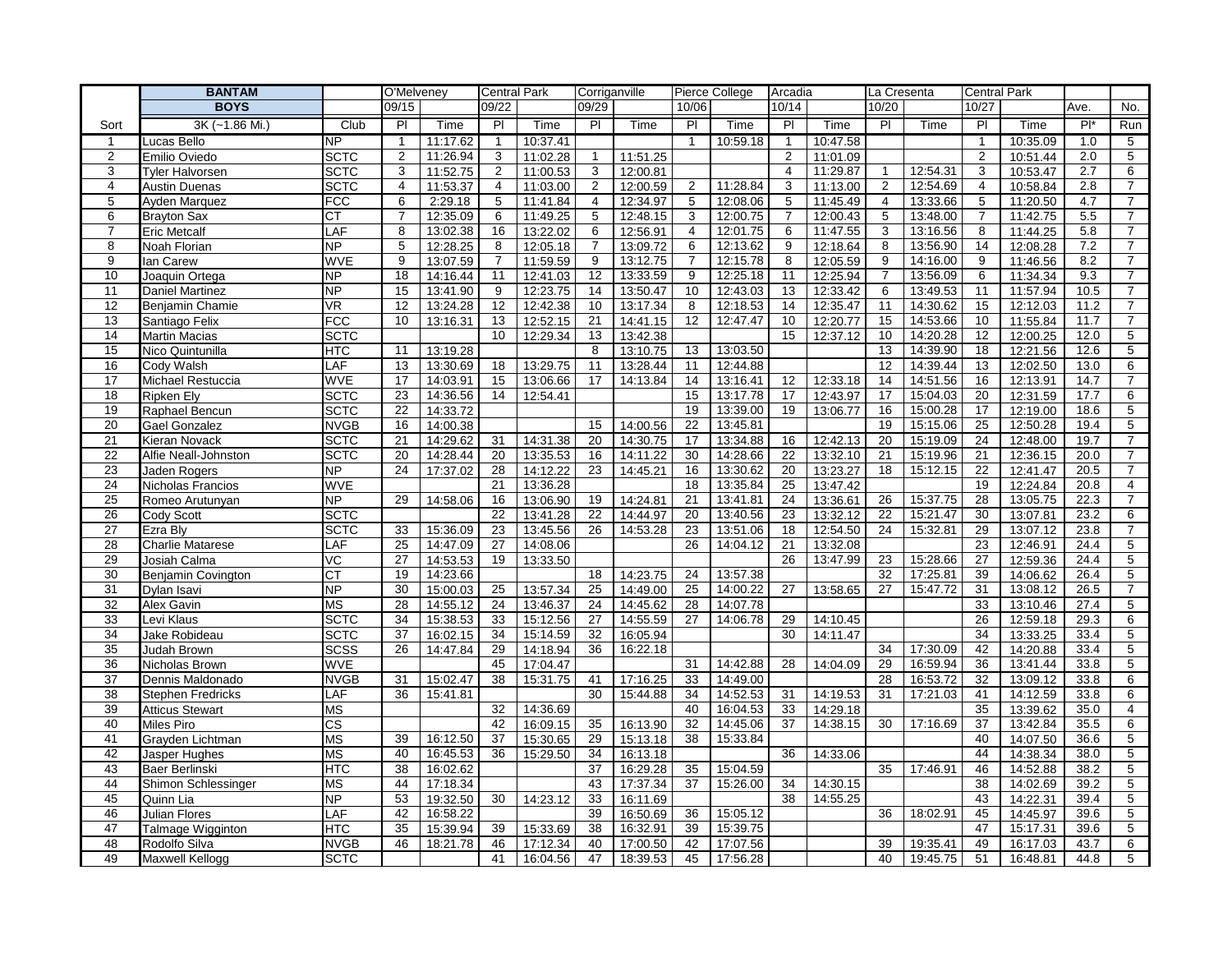|                 | <b>BANTAM</b>                       |                                         | O'Melveney |          | <b>Central Park</b> |          | Corriganville |          |                | Pierce College | Arcadia        |          | La Cresenta |          | <b>Central Park</b> |          |            |                |
|-----------------|-------------------------------------|-----------------------------------------|------------|----------|---------------------|----------|---------------|----------|----------------|----------------|----------------|----------|-------------|----------|---------------------|----------|------------|----------------|
|                 | <b>BOYS</b>                         |                                         | 09/15      |          | 09/22               |          | 09/29         |          | 10/06          |                | 10/14          |          | 10/20       |          | 10/27               |          | Ave.       | No.            |
| Sort            | 3K (~1.86 Mi.)                      | Club                                    | PI         | Time     | PI                  | Time     | PI.           | Time     | P <sub>1</sub> | Time           | $\overline{P}$ | Time     | <b>PI</b>   | Time     | PI                  | Time     | $P^*$      | Run            |
| 50              | Aaron Fenner                        | <b>MS</b>                               | 47         | 18:39.12 | 44                  | 17:03.22 |               |          | 41             | 17:01.78       |                |          |             |          | 48                  | 16:00.88 | 45.0       | 4              |
| 51              | Josiah Brown                        | $\overline{\text{s} \text{c} \text{s}}$ | 50         | 19:04.25 | 35                  | 15:27.38 | 49            | 18:56.56 |                |                |                |          | 41          | 20:11.75 | 50                  | 16:21.84 | 45.0       | 5              |
| $\overline{52}$ | <b>Harry Furst</b>                  | $\overline{\text{MS}}$                  | 49         | 18:46.59 | 51                  | 18:20.34 | 45            | 17:43.88 | 46             | 18:09.28       |                |          |             |          | 53                  | 16:58.41 | 48.8       | 5              |
| 53              | <b>Beckett Ballweg</b>              | <b>HTC</b>                              | 52         | 19:15.06 | 53                  | 19:01.34 | 51            | 19:54.12 |                |                |                |          | 42          | 20:25.50 | 52                  | 16:53.88 | 50.0       | 5              |
| 54              | Parker McKeown                      | <b>MS</b>                               | 48         | 18:44.38 |                     |          | 50            | 19:23.97 | 47             | 18:22.50       |                |          |             |          | 55                  | 17:27.69 | 50.0       | 4              |
| 55              | <b>Hudson Phillips</b>              | <b>MS</b>                               | 51         | 19:08.44 | 54                  | 19:03.47 | 46            | 17:55.91 | 49             | 18:37.94       |                |          |             |          | 56                  | 17:30.72 | 51.2       | 5              |
| 56              | <b>Brandon Plata</b>                | <b>NVGB</b>                             | 57         | 29:56.28 |                     |          |               |          | 52             | 29:46.44       | 40             | 28:11.30 |             |          | 58                  | 29:42.69 | 51.8       | 4              |
| 57              | Tlaloc Plascencia                   | <b>NP</b>                               | 55         | 20:36.72 | 52                  | 18:55.78 |               |          | 48             | 18:26.69       |                |          |             |          | 54                  | 17:06.91 | 52.3       | 4              |
| 58              | Andrew Medina                       | <b>NVGB</b>                             | 56         | 25:56.47 | 55                  | 22:47.47 | 52            | 22:08.69 | 51             | 27:16.69       |                |          | 43          | 29:23.25 | 57                  | 22:33.75 | 52.3       | 6              |
| 59              | Dean Watson                         | VC                                      |            |          |                     |          |               |          |                |                | 32             | 14:26.83 | 25          | 15:36.59 |                     |          | 28.5       | $\overline{2}$ |
| 60              | <b>Cooper Birkett</b>               | $\overline{\text{cs}}$                  |            |          | 43                  | 16:12.84 | 31            | 15:55.28 | 29             | 14:18.94       | 35             | 14:32.81 | 33          | 17:29.28 |                     |          | 34.2       | 5              |
| 61              | Ace Slavin                          | LAF                                     | 43         | 17:05.15 | 47                  | 17:17.28 |               |          |                |                | 39             | 15:19.03 | 37          | 18:14.97 |                     |          | 41.5       |                |
| 62              | <b>Rise Garibav</b>                 | <b>NP</b>                               | 41         | 16:53.75 | 40                  | 15:54.18 | 42            | 17:35.03 | 44             | 17:50.66       |                |          |             |          |                     |          | 41.8       | 4              |
| 63              | Elijah Guzman                       | <b>NVGB</b>                             |            |          | 49                  | 17:28.78 | 44            | 17:40.50 | 43             | 17:30.66       |                |          | 38          | 19:33.66 |                     |          | 43.5       | 4              |
| 64              | Mauricio Campos                     | <b>NVGB</b>                             | 45         | 18:20.22 | 50                  | 18:02.12 | 48            | 18:47.50 |                |                |                |          |             |          |                     |          | 47.7       | 3              |
| 65              | Marco C. DiSalvo                    | $\overline{NP}$                         | 32         | 15:27.44 | 26                  | 14:03.69 |               |          |                |                |                |          |             |          |                     |          | 29.0       | 2              |
| 66              | Dominic Lossi                       | $\overline{VC}$                         |            |          | 56                  | 22:52.22 |               |          | 50             | 23:36.12       |                |          |             |          |                     |          | 53.0       | $\overline{2}$ |
| 67              | Noah Renteria                       | <b>NVGB</b>                             |            |          | 57                  | 23:11.44 | 53            | 22:51.66 |                |                |                |          |             |          |                     |          | 55.0       | $\overline{2}$ |
| 68              | Stephen Ouvaroff                    | <b>CT</b>                               | 14         | 13:41.47 |                     |          |               |          |                |                |                |          |             |          |                     |          | 14.0       |                |
| 69              | Max Jean                            | $\overline{CT}$                         |            |          |                     |          | 28            | 15:08.28 |                |                |                |          |             |          |                     |          | 28.0       |                |
| 70              | <b>Gregory Maldonado</b>            | <b>NVGB</b>                             |            |          | 48                  | 17:23.38 |               |          |                |                |                |          |             |          |                     |          | 48.0       |                |
| 71              | <b>Robert Hill</b>                  | <b>SCTC</b>                             | 54         | 19:59.50 |                     |          |               |          |                |                |                |          |             |          |                     |          | 54.0       |                |
| 72              | Joshua Ervin                        | <b>SCSS</b>                             |            |          |                     |          |               |          |                |                |                |          |             |          |                     |          | #DIV/0!    | $\Omega$       |
| 73              | <b>Chace Garner</b>                 | <b>CT</b>                               |            |          |                     |          |               |          |                |                |                |          |             |          |                     |          | #DIV/0!    | $\Omega$       |
| 74              | <b>Thomas Kirchner</b>              | <b>NP</b>                               |            |          |                     |          |               |          |                |                |                |          |             |          |                     |          | #DIV/0!    | $\Omega$       |
| 75              | <b>Dhruv Reddy</b>                  | $\overline{CT}$                         |            |          |                     |          |               |          |                |                |                |          |             |          |                     |          | #DIV/0!    | $\Omega$       |
| 76              | <b>Julian Rife</b>                  | LAF                                     |            |          |                     |          |               |          |                |                |                |          |             |          |                     |          | $#$ DIV/0! | $\Omega$       |
| 77              | Samuel Salcedo                      | <b>NP</b>                               |            |          |                     |          |               |          |                |                |                |          |             |          |                     |          | #DIV/0!    | $\Omega$       |
| $\overline{78}$ | Jacob Soffin                        | <b>SCTC</b>                             |            |          |                     |          |               |          |                |                |                |          |             |          |                     |          | #DIV/0!    | $\Omega$       |
|                 | <b>Total Number of Participants</b> |                                         | 57         |          | 57                  |          | 53            |          | 52             |                | 40             |          | 43          |          | 58                  |          | Total      | 78             |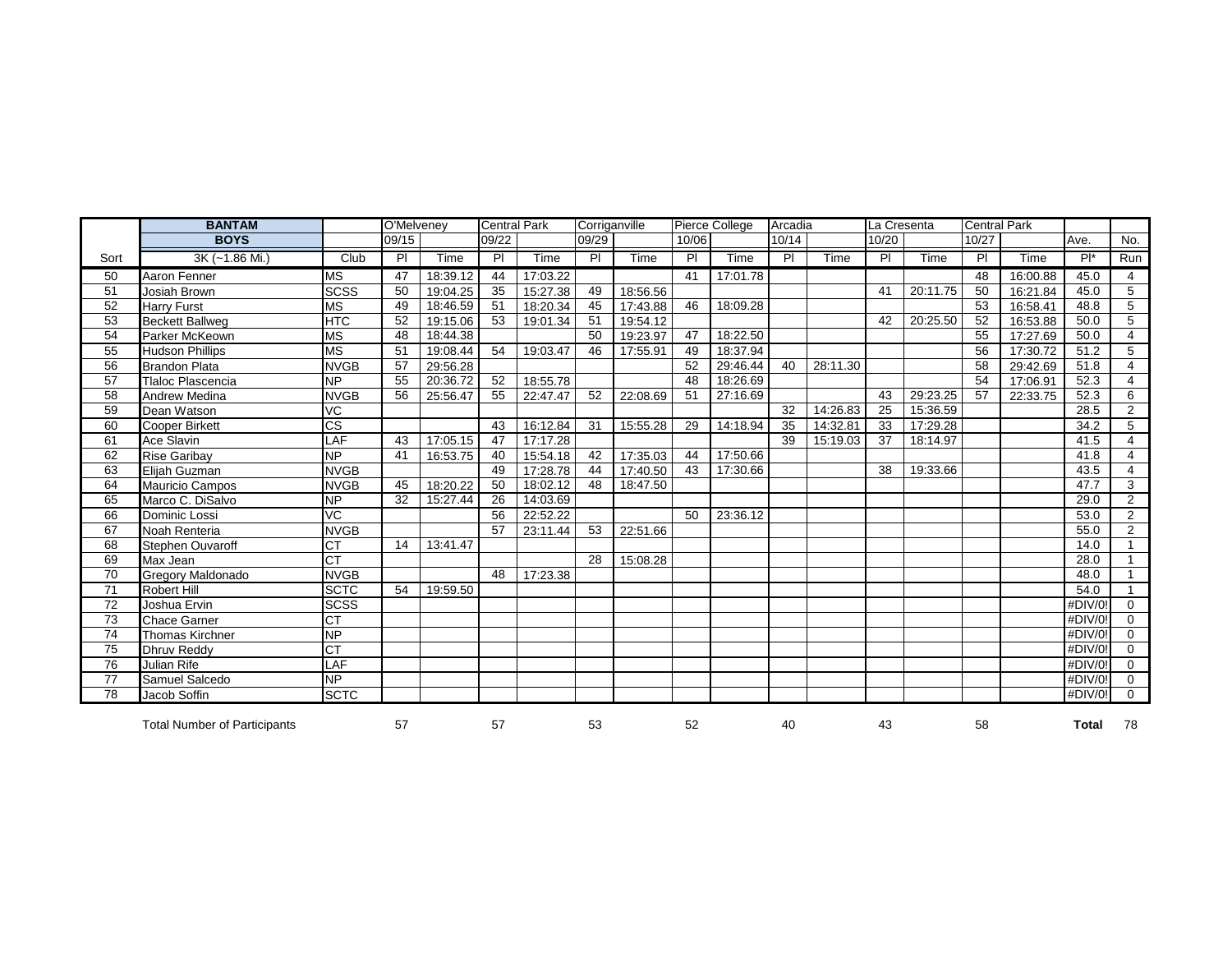|                | <b>MIDGET</b>         |             | O'Melveney      |          | <b>Central Park</b> |          | Corriganville   |          |                | Pierce College | Arcadia        |          | La Cresenta    |          | <b>Central Park</b> |          |       |                 |
|----------------|-----------------------|-------------|-----------------|----------|---------------------|----------|-----------------|----------|----------------|----------------|----------------|----------|----------------|----------|---------------------|----------|-------|-----------------|
|                | <b>GIRLS</b>          |             | 09/15           |          | 09/22               |          | 09/29           |          | 10/06          |                | 10/14          |          | 10/20          |          | 10/27               |          | Ave.  | No.             |
| Sort           | $3K$ (~1.86 Mi.)      | Club        | $\overline{P}$  | Time     | PI                  | Time     | PI              | Time     | PI             | Time           | PI             | Time     | PI             | Time     | PI                  | Time     | $P^*$ | Run             |
| $\mathbf{1}$   | Lindsey Ramirez       | <b>FCC</b>  | $\mathbf{1}$    | 11:26.62 | $\mathbf{1}$        | 10:55.66 | $\mathbf{1}$    | 11:41.75 | $\mathbf{1}$   | 11:03.81       | $\overline{1}$ | 10:43.10 | $\mathbf{1}$   | 12:30.00 | $\mathbf{1}$        | 10:42.69 | 1.0   | 7               |
| $\overline{2}$ | Payton Godsey         | <b>WVE</b>  | $\overline{2}$  | 11:42.69 |                     |          | $\overline{4}$  | 12:01.50 | $\overline{4}$ | 11:35.00       | $\overline{2}$ | 11:01.35 |                |          | $\overline{2}$      | 10:54.84 | 2.8   | 5               |
| 3              | Niza Laureano         | <b>FCC</b>  | $\overline{4}$  | 12:09.88 | $\overline{2}$      | 11:10.72 | 3               | 11:52.94 | 3              | 11:24.97       | 3              | 11:05.95 | 2              | 13:06.97 | $\overline{4}$      | 11:03.84 | 2.8   | $\overline{7}$  |
| 4              | <b>Tiffany Sax</b>    | CT          | 8               | 12:17.41 | 3                   | 11:14.15 | $\overline{2}$  | 11:46.62 | $\overline{2}$ | 11:21.06       | $\overline{4}$ | 11:12.01 |                |          | 3                   | 10:59.44 | 3.7   | 6               |
| 5              | Carolina Garcia       | <b>FCC</b>  | 6               | 12:14.97 | 4                   | 11:23.41 | 5               | 12:05.18 | 9              | 12:05.84       | 5              | 11:29.45 | 3              | 13:09.53 | $\overline{7}$      | 11:15.09 | 5.0   | $\overline{7}$  |
| 6              | <b>Reese Gentry</b>   | <b>HTC</b>  | $\overline{7}$  | 12:15.87 | 5                   | 11:31.81 | 6               | 12:16.38 | 5              | 11:44.44       | 6              | 11:29.58 | $\overline{4}$ | 13:11.50 | 6                   | 11:10.46 | 5.3   | $\overline{7}$  |
| $\overline{7}$ | Angelina Lopez        | <b>WVE</b>  | 5               | 12:11.94 | 6                   | 11:36.21 | $\overline{7}$  | 12:20.41 | 6              | 11:59.09       | 11             | 11:51.37 | 10             | 13:42.81 | 9                   | 11:21.96 | 7.2   | $\overline{7}$  |
| 8              | Amelia Barnes         | <b>SCTC</b> |                 |          | 11                  | 12:31.93 | 8               | 12:44.28 | 7              | 12:00.88       | 12             | 11:53.81 | 6              | 13:21.00 | 5                   | 11:06.65 | 8.2   | 6               |
| 9              | Jazlyn Couch          | LAF         | 9               | 12:29.44 | 9                   | 12:09.53 |                 |          | 12             | 12:23.91       | 8              | 11:35.80 | 5              | 13:18.06 | 8                   | 11:20.18 | 8.5   | 6               |
| 10             | Metzli Velasquez      | <b>NVGB</b> | 14              | 13:14.72 |                     |          | 10 <sup>1</sup> | 12:50.00 | 10             | 12:09.88       | $\overline{7}$ | 11:32.17 | $\overline{7}$ | 13:24.15 | 11                  | 11:33.69 | 9.8   | 6               |
| 11             | Samantha Spaulding    | <b>SCTC</b> | 13              | 12:44.18 | $\overline{7}$      | 11:43.44 | 11              | 12:54.50 | 11             | 12:17.84       | 10             | 11:47.33 | 9              | 13:27.62 | 12                  | 11:34.31 | 10.0  | $\overline{7}$  |
| 12             | Brianna Campbell      | <b>SCTC</b> | $\overline{12}$ | 12:43.15 | 10                  | 12:26.88 | 9               | 12:49.56 | 8              | 12:04.41       | 13             | 11:55.10 | 8              | 13:26.81 | $\overline{13}$     | 11:35.59 | 10.0  | $\overline{7}$  |
| 13             | Carolina Leon         | VR.         |                 |          |                     |          |                 |          |                |                | 14             | 12:07.96 | 12             | 14:11.72 | 10                  | 11:27.47 | 12.0  | 3               |
| 14             | Reece Trice           | <b>NVGB</b> | 10              | 12:38.97 | 8                   | 12:03.72 | 12              | 12:58.34 | 14             | 12:38.25       | 17             | 12:28.60 | 13             | 14:15.15 | 16                  | 12:02.94 | 12.2  | $\overline{7}$  |
| 15             | Amber Lopez           | LAF         | 18              | 13:29.84 | 12                  | 12:34.31 | 15              | 13:27.41 | 13             | 12:29.97       | 21             | 12:39.02 | 11             | 13:43.84 | 14                  | 11:50.38 | 13.8  | $\overline{7}$  |
| 16             | Jenna Moutes          | <b>WVE</b>  |                 |          | 14                  | 12:51.88 | 13              | 13:04.25 | 15             | 12:54.88       | 19             | 12:33.61 | 15             | 14:28.56 | 24                  | 12:32.12 | 16.7  | 6               |
| 17             | Lilianna Moreira      | VR          | 17              | 13:27.84 | 19                  | 13:12.68 | 18              | 13:35.72 | 21             | 13:26.53       | 16             | 12:24.96 | 16             | 14:38.22 | 17                  | 12:11.38 | 17.2  | $\overline{7}$  |
| 18             | Cynthia Herrera       | <b>SCTC</b> | 21              | 13:46.97 |                     |          | 19              | 13:37.15 | 16             | 13:01.75       | 20             | 12:34.91 | 14             | 14:17.06 | 15                  | 11:52.28 | 17.5  | 6               |
| 19             | Cristina McDaniel     | PB          | 16              | 13:21.31 | 16                  | 12:52.96 | 16              | 13:33.47 | 18             | 13:05.84       | 25             | 12:55.55 |                |          | 19                  | 12:13.43 | 18.3  | 6               |
| 20             | <b>Madison Gesin</b>  | <b>SCTC</b> | 15              | 13:19.53 | 13                  | 12:46.84 | 23              | 14:02.91 |                |                | 23             | 12:47.56 | 17             | 14:38.93 | 22                  | 12:29.28 | 18.8  | 6               |
| 21             | Ava Baird             | <b>SCTC</b> | 23              | 13:53.28 | 18                  | 13:04.09 | 17              | 13:34.97 | 19             | 13:08.38       | 32             | 13:23.72 | 19             | 14:46.53 | 20                  | 12:22.97 | 19.3  | $\overline{7}$  |
| 22             | Arden Keeton          | VR          | 28              | 14:20.59 | 21                  | 13:19.56 | 20              | 13:39.56 | 17             | 13:04.84       | 24             | 12:52.95 | 18             | 14:40.52 | 18                  | 12:12.37 | 19.7  | $\overline{7}$  |
| 23             | Yaraby Herrera        | <b>FCC</b>  |                 |          | 20                  | 13:18.91 | 14              | 13:06.78 |                |                | 27             | 13:00.10 | 20             | 14:53.03 | 21                  | 12:26.06 | 20.4  | 5               |
| 24             | Sadie Smelser         | <b>SCTC</b> | 26              | 14:10.62 | 15                  | 12:52.50 | 36              | 15:11.22 | 22             | 13:38.81       | 26             | 12:56.55 | 25             | 15:48.00 | 29                  | 13:24.34 | 23.8  | $\overline{7}$  |
| 25             | Jennifer McNamara     | <b>VR</b>   | 24              | 14:04.28 | $\overline{22}$     | 13:22.91 | 22              | 13:50.56 |                |                | 33             | 13:27.25 | 21             | 15:18.15 | 23                  | 12:30.21 | 24.2  | 6               |
| 26             | <b>Mallory Smith</b>  | <b>SCTC</b> | 27              | 14:11.81 | 23                  | 13:25.72 |                 |          | 23             | 13:41.22       |                |          | 24             | 15:44.72 | 27                  | 13:08.94 | 24.8  | 5               |
| 27             | <b>Yarely Herrera</b> | <b>FCC</b>  |                 |          | 24                  | 13:31.06 | 25              | 14:04.28 |                |                | 28             | 13:00.67 | 27             | 16:11.78 | 26                  | 13:07.25 | 26.0  | 5               |
| 28             | Kayla Martinez        | <b>SCTC</b> |                 |          |                     |          | 24              | 14:03.46 | 26             | 13:55.18       | 30             | 13:21.57 | 22             | 15:34.31 | 32                  | 13:36.44 | 26.8  | 5               |
| 29             | Allison Giem          | <b>SCTC</b> | $\overline{20}$ | 13:39.15 | 17                  | 12:57.00 | 21              | 13:47.34 | 54             | 16:44.34       | 22             | 12:42.49 |                |          | 28                  | 13:17.15 | 27.0  | 6               |
| 30             | Mya Florian           | <b>NP</b>   |                 |          |                     |          | 26              | 14:06.59 | 25             | 13:49.12       | 31             | 13:22.51 | 26             | 15:50.09 |                     |          | 27.0  | $\overline{4}$  |
| 31             | Alyssa Gilabert       | <b>SCTC</b> | 25              | 14:08.12 |                     |          | 29              | 14:31.56 | 29             | 14:11.97       | 29             | 13:20.71 |                |          | 25                  | 12:36.12 | 27.4  | 5               |
| 32             | Jacklyn Tyler         | <b>NP</b>   | 29              | 14:36.18 | 30                  | 14:00.22 | 30              | 14:36.18 | 28             | 13:59.25       | 36             | 13:44.71 |                |          |                     |          | 30.6  | 5               |
| 33             | Catie Arnold          | VR          | $\overline{22}$ | 13:50.97 | $\overline{32}$     | 14:34.94 | 34              | 15:00.53 |                |                | 47             | 14:48.11 | 23             | 15:42.12 | 31                  | 13:34.91 | 31.5  | $6\overline{6}$ |
| 34             | Marie Lintereur       | <b>TCA</b>  | 30              | 14:39.09 | 25                  | 13:42.56 | 28              | 14:21.12 | 34             | 14:21.87       |                |          | 33             | 16:40.31 | 39                  | 14:19.09 | 31.5  | 6               |
| 35             | Morgan Birkett        | <b>CS</b>   |                 |          | 36                  | 15:05.62 | 35              | 15:07.53 | 24             | 13:44.12       | 35             | 13:40.94 | 30             | 16:21.15 |                     |          | 32.0  | 5               |
| 36             | Cassidy Costello      | <b>SCTC</b> | 34              | 14:53.38 | 28                  | 13:52.62 | 44              | 15:55.34 | 32             | 14:19.12       | 41             | 14:04.24 | 29             | 16:19.56 | 30                  | 13:26.84 | 32.3  | $\overline{7}$  |
| 37             | Luz Castañeda         | <b>FCC</b>  | 32              | 14:49.81 | 29                  | 13:57.69 | 32              | 14:46.28 | 31             | 14:18.81       | 38             | 13:49.38 | 32             | 16:39.12 |                     |          | 32.3  | 6               |
| 38             | Kayla Lopez           | <b>NP</b>   | 33              | 14:52.15 | 27                  | 13:48.03 | 37              | 15:17.66 | 37             | 14:33.75       | 37             | 13:48.65 | 28             | 16:12.93 | 33                  | 13:42.78 | 32.5  | $\overline{7}$  |
| 39             | Chloe Garcia-Duong    | LAF         |                 |          | 31                  | 14:09.81 | 38              | 15:21.56 | 30             | 14:13.88       |                |          | 31             | 16:33.91 | 35                  | 13:47.41 | 33.0  | 5               |
| 40             | Brianna Meuschke      | <b>SCTC</b> | 36              | 15:00.31 | 35                  | 14:45.50 | 31              | 14:41.22 |                |                |                |          | 38             | 17:00.28 | 34                  | 13:45.47 | 34.8  | 5               |
| 41             | Jori Glover           | <b>WVE</b>  | 35              | 14:59.62 | 38                  | 15:09.28 |                 |          | 27             | 13:56.53       | 34             | 13:36.74 |                |          | 40                  | 14:20.88 | 34.8  | 5               |
| 42             | Meghan Mc Neil        | <b>SCTC</b> | 31              | 14:48.66 | 26                  | 13:43.94 | 41              | 15:40.09 | 40             | 15:16.59       | 40             | 13:52.66 | 34             | 16:41.97 |                     |          | 35.3  | 6               |
| 43             | Kauna Osborn          | <b>WVE</b>  |                 |          | 37                  | 15:06.37 | 33              | 14:51.62 | 35             | 14:24.12       | 39             | 13:49.83 | 36             | 16:43.62 | 37                  | 14:01.47 | 36.2  | 6               |
| 44             | Sophie Bryant         | <b>SCTC</b> | 37              | 15:31.88 | 34                  | 14:44.34 | 40              | 15:34.88 | 33             | 14:21.59       |                |          | 37             | 16:57.75 | 46                  | 14:41.94 | 37.8  | 6               |
| 45             | Sophia Lee            | CS          |                 |          |                     |          | 39              | 15:30.22 | 36             | 14:31.28       | 43             | 14:10.08 | 35             | 16:43.38 | 38                  | 14:04.59 | 38.2  | 5               |
| 46             | Hailey Bertola        | <b>SCTC</b> | 38              | 15:36.18 | 33                  | 14:40.84 | 45              | 16:05.15 | 61             | 18:09.44       | 42             | 14:06.49 | 44             | 18:44.69 | 41                  | 14:22.00 | 40.5  | $\overline{7}$  |
| 47             | Emily Canham          | <b>SCTC</b> | 42              | 16:36.00 | 39                  | 15:11.06 | 46              | 16:08.31 | 39             | 15:07.03       | 49             | 15:04.80 | 39             | 17:19.06 | 42                  | 14:30.09 | 41.2  | 7               |
| 48             | Keira Haley           | <b>MS</b>   | 48              | 17:42.09 | 42                  | 15:24.00 |                 |          | 41             | 15:21.97       |                |          |                |          | 36                  | 13:56.97 | 41.8  | $\overline{4}$  |
| 49             | Kai Glover            | <b>WVE</b>  | 41              | 16:25.44 | 41                  | 15:20.09 |                 |          | 38             | 15:02.41       | 45             | 14:19.79 |                |          | 48                  | 14:54.66 | 42.6  | 5               |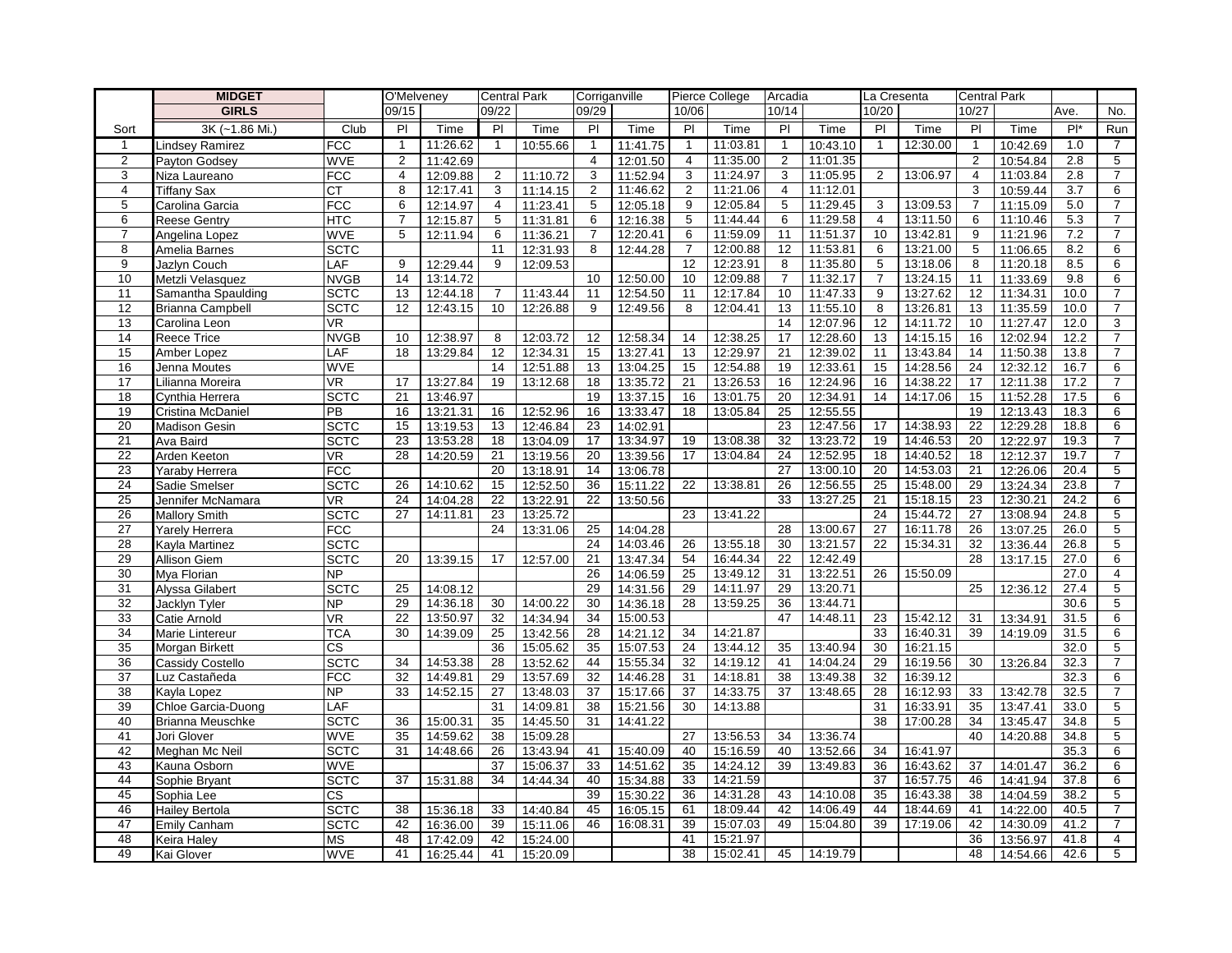|                 | <b>MIDGET</b>                       |                        | O'Melveney      |          | <b>Central Park</b> |          | Corriganville  |          |                 | Pierce College | Arcadia        |          | La Cresenta |          | <b>Central Park</b> |          |         |                 |
|-----------------|-------------------------------------|------------------------|-----------------|----------|---------------------|----------|----------------|----------|-----------------|----------------|----------------|----------|-------------|----------|---------------------|----------|---------|-----------------|
|                 | <b>GIRLS</b>                        |                        | 09/15           |          | 09/22               |          | 09/29          |          | 10/06           |                | 10/14          |          | 10/20       |          | 10/27               |          | Ave.    | No.             |
| Sort            | 3K (~1.86 Mi.)                      | Club                   | $\overline{P}$  | Time     | $\overline{P}$      | Time     | $\overline{P}$ | Time     | $\overline{P}$  | Time           | $\overline{P}$ | Time     | P           | Time     | P <sub>1</sub>      | Time     | $P^*$   | Run             |
| 50              | Hope Isavi                          | NP                     | 43              | 16:47.69 | 45                  | 15:39.81 | 49             | 16:30.25 | 45              | 15:47.62       | 46             | 14:24.86 | 41          | 18:01.72 | 43                  | 14:32.56 | 43.8    | $\overline{7}$  |
| 51              | Kalina Giacone                      | <b>SCTC</b>            | 40              | 15:43.69 |                     |          | 42             | 15:46.34 | 49              | 16:20.81       | 48             | 14:50.94 | 40          | 17:33.22 | 50                  | 15:35.81 | 44.8    | 6               |
| 52              | Luciana Piro                        | $\overline{\text{cs}}$ |                 |          | 40                  | 15:14.18 | 48             | 16:25.81 |                 |                | 50             | 15:11.06 | 42          | 18:11.12 | 45                  | 14:34.96 | 45.0    | $\overline{5}$  |
| 53              | Victoria Crespo-Veliz               | PB                     | 44              | 16:53.15 | 46                  | 15:53.69 |                |          | 47              | 16:03.00       |                |          |             |          |                     |          | 45.7    | $\mathbf{3}$    |
| 54              | Nicole Sanchez                      | <b>SCTC</b>            |                 |          |                     |          | 51             | 16:55.69 | 42              | 15:25.78       |                |          |             |          | 47                  | 14:50.97 | 46.7    | 3               |
| 55              | Samantha Patino                     | <b>NP</b>              | 46              | 17:24.00 | 47                  | 16:02.15 |                |          | 46              | 15:59.00       | 53             | 15:23.93 |             |          | 44                  | 14:33.59 | 47.2    | 5               |
| 56              | Sophie Chia                         | $\overline{\text{cs}}$ | 47              | 17:32.03 | 43                  | 15:30.06 | 53             | 17:18.81 | 53              | 16:40.00       | 59             | 16:07.69 | 45          | 18:45.06 | 51                  | 15:51.44 | 48.7    | $\overline{7}$  |
| 57              | Kenya Jackson                       | <b>NP</b>              | 50              | 17:51.18 |                     |          | 52             | 17:17.94 | 44              | 15:32.62       | 55             | 15:46.59 | 47          | 18:59.00 | 49                  | 15:27.72 | 49.5    | 6               |
| 58              | Marlo Beckman                       | <b>MS</b>              | 53              | 18:09.25 | 44                  | 15:37.28 |                |          | 52              | 16:33.97       | 51             | 15:12.13 |             |          |                     |          | 50.0    | $\overline{4}$  |
| 59              | Leyna Amin                          | <b>MS</b>              | 52              | 18:06.31 | 49                  | 16:31.62 |                |          | 51              | 16:26.03       | 52             | 15:17.56 |             |          | 56                  | 16:14.62 | 52.0    | $\overline{5}$  |
| 60              | Savannah Martinez                   | <b>NP</b>              |                 |          | 54                  | 17:02.84 | 56             | 17:59.72 | 48              | 16:08.22       | 61             | 16:35.55 | 48          | 19:11.47 | 52                  | 15:52.24 | 53.2    | 6               |
| 61              | Adriana Gomez                       | <b>NP</b>              | 51              | 18:00.00 | 53                  | 16:57.34 | 57             | 18:03.75 | 57              | 17:04.66       | 58             | 16:03.01 | 46          | 18:56.56 | 55                  | 16:11.66 | 53.2    | $\overline{7}$  |
| 62              | <b>Scarlett Tracy</b>               | LAF                    |                 |          | 51                  | 16:46.12 |                |          |                 |                |                |          | 51          | 20:12.53 | 58                  | 16:40.22 | 53.3    | 3               |
| 63              | Danielle Cadance Rivera             | NP                     | 57              | 19:58.22 | 55                  | 17:06.94 | 55             | 17:34.31 | 50              | 16:23.78       | 56             | 15:52.43 | 52          | 20:18.56 | 54                  | 16:00.25 | 53.7    | $\overline{7}$  |
| 64              | Amaya Rivas                         | <b>NVGB</b>            |                 |          | 57                  | 18:39.72 | 61             | 18:53.34 | 60              | 17:42.62       | 57             | 15:58.15 | 43          | 18:32.34 | 53                  | 15:53.37 | 55.2    | 6               |
| 65              | Natalia Chacon                      | <b>SCTC</b>            | 55              | 18:14.96 | 52                  | 16:49.88 |                |          | 62              | 19:08.25       |                |          | 50          | 19:43.43 | 60                  | 17:44.31 | 55.8    | $\overline{5}$  |
| 66              | Madelynn Miller                     | <b>SCTC</b>            | 56              | 18:18.41 | 56                  | 17:21.03 | 62             | 19:02.47 |                 |                | 54             | 15:38.57 | 49          | 19:43.25 | 59                  | 16:42.25 | 56.0    | 6               |
| 67              | Eliza Cuellar                       | <b>HTC</b>             | 58              | 20:17.12 | 58                  | 19:03.44 | 60             | 18:31.84 | 59              | 17:32.41       |                |          |             |          | 57                  | 16:32.78 | 58.4    | 5               |
| 68              | Emma Lucero                         | <b>NVGB</b>            | 59              | 21:22.66 | 59                  | 19:10.28 | 63             | 19:06.22 | 64              | 19:19.22       | 62             | 18:55.28 | 53          | 20:49.31 | 61                  | 18:16.34 | 59.5    | $\overline{7}$  |
| 69              | Daisy Trujillo                      | NP                     | 60              | 22:30.15 |                     |          | 65             | 21:36.09 | 65              | 22:34.15       |                |          |             |          | 63                  | 22:37.59 | 63.3    | $\overline{4}$  |
| 70              | Tiana Plata                         | <b>NVGB</b>            | 61              | 24:56.00 |                     |          | 66             | 25:28.88 | 66              | 24:31.12       | 63             | 22:47.23 |             |          | 64                  | 23:21.00 | 64.0    | $5\overline{)}$ |
| $\overline{71}$ | Kaitlin Kenney                      | LAF                    | 19              | 13:31.84 |                     |          | 27             | 14:07.06 |                 |                | 18             | 12:32.23 |             |          |                     |          | 21.3    | $\mathbf{3}$    |
| $\overline{72}$ | Judy Huang                          | <b>CT</b>              |                 |          | 50                  | 16:43.78 | 47             | 16:18.88 |                 |                |                |          |             |          | 62                  | 20:42.66 | 53.0    | 3               |
| 73              | <b>Dylan Macer</b>                  | HTC                    | 49              | 17:50.38 |                     |          | 58             | 18:23.34 | 56              | 16:55.81       |                |          |             |          |                     |          | 54.3    | 3               |
| $\overline{74}$ | Makaina Pennay                      | <b>SCTC</b>            | 54              | 18:14.38 |                     |          | 54             | 17:32.06 | 63              | 19:09.75       |                |          |             |          |                     |          | 57.0    | $\overline{3}$  |
| $\overline{75}$ | <b>Addison Petit</b>                | <b>CT</b>              | 3               | 11:59.94 |                     |          |                |          |                 |                | 9              | 11:46.60 |             |          |                     |          | 6.0     | $\overline{2}$  |
| 76              | <b>Hayden Petit</b>                 | $\overline{CT}$        | 11              | 12:42.81 |                     |          |                |          | 999             |                | 15             | 12:24.48 |             |          |                     |          | 341.7   | 3               |
| 77              | <b>Brooklyn Vasquez</b>             | <b>SCTC</b>            | $\overline{39}$ | 15:38.00 |                     |          | 50             | 16:31.75 |                 |                |                |          |             |          |                     |          | 44.5    | $\overline{2}$  |
| 78              | Annabelle Amneus                    | <b>SCTC</b>            |                 |          | 48                  | 16:23.47 |                |          | 43              | 15:28.91       |                |          |             |          |                     |          | 45.5    | $\overline{2}$  |
| 79              | Darionna Brooks                     | HTC                    |                 |          |                     |          | 43             | 15:54.31 | 55              | 16:48.72       |                |          |             |          |                     |          | 49.0    | 2               |
| 80              | Liv Nardiello                       | <b>CT</b>              |                 |          |                     |          |                |          | $\overline{58}$ | 17:18.09       | 60             | 16:23.32 | 999         |          |                     |          | 372.3   | 3               |
| 81              | Lia Sherry                          | PB                     |                 |          |                     |          |                |          | 20              | 13:09.43       |                |          |             |          |                     |          | 20.0    | $\mathbf{1}$    |
| 82              | <b>Arielle Tavey</b>                | СT                     |                 |          |                     |          |                |          |                 |                | 44             | 14:13.60 |             |          |                     |          | 44.0    | $\mathbf{1}$    |
| 83              | Arevita Keshishyan                  | $\overline{VC}$        | 45              | 17:02.78 |                     |          |                |          |                 |                |                |          |             |          |                     |          | 45.0    | $\mathbf{1}$    |
| 84              | Stephanie Molina                    | PB                     |                 |          |                     |          | 59             | 18:23.72 |                 |                |                |          | 999         |          |                     |          | 529.0   | 2               |
| 85              | Evelyn Molina                       | PB                     |                 |          |                     |          | 64             | 20:22.56 |                 |                |                |          |             |          |                     |          | 64.0    | $\mathbf{1}$    |
| 86              | Rebecca Demonteverde                | LAF                    |                 |          |                     |          |                |          |                 |                |                |          |             |          |                     |          | #DIV/0! | $\overline{0}$  |
| 87              | Jaqlynn Ervin                       | <b>SCSS</b>            |                 |          |                     |          |                |          |                 |                |                |          |             |          |                     |          | #DIV/0! | $\mathbf{0}$    |
| 88              | Summer Horgan                       | VC                     |                 |          |                     |          |                |          |                 |                |                |          |             |          |                     |          | #DIV/0! | $\Omega$        |
| 89              | Carly Kearns                        | <b>SCTC</b>            |                 |          |                     |          |                |          |                 |                |                |          |             |          |                     |          | #DIV/0! | $\mathbf 0$     |
| 90              | Shoshana Lindon                     | <b>CT</b>              |                 |          |                     |          |                |          |                 |                |                |          |             |          |                     |          | #DIV/0! | $\Omega$        |
| 91              | Jayna Roberto                       | $\overline{C}$         |                 |          |                     |          |                |          |                 |                |                |          |             |          |                     |          | #DIV/0! | $\mathbf 0$     |
| 92              | <b>Tatiana Rosso</b>                | <b>CT</b>              |                 |          |                     |          |                |          |                 |                |                |          |             |          |                     |          | #DIV/0! | $\mathbf{0}$    |
| 93              | Cara Royston                        | <b>CT</b>              |                 |          |                     |          |                |          |                 |                |                |          |             |          |                     |          | #DIV/0! | $\Omega$        |
|                 | <b>Total Number of Participants</b> |                        | 61              |          | 59                  |          | 66             |          | 67              |                | 63             |          | 55          |          | 64                  |          | Total   | 93              |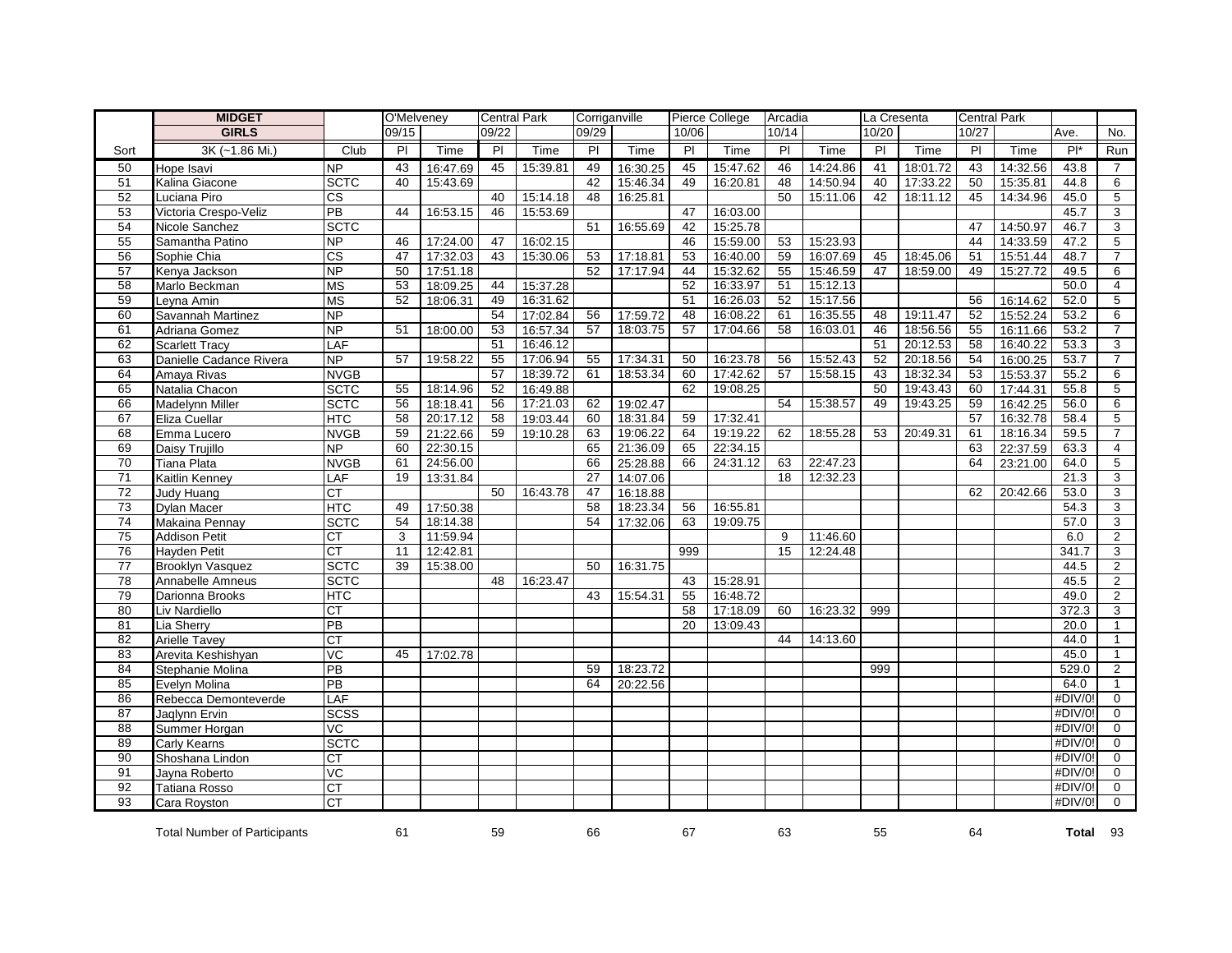|                | <b>MIDGET</b>                    |                              | O'Melveney     |                      | <b>Central Park</b> |                      | Corriganville  |                      |                | Pierce College       | Arcadia        |                      | La Cresenta     |          | <b>Central Park</b> |                      |              |                     |
|----------------|----------------------------------|------------------------------|----------------|----------------------|---------------------|----------------------|----------------|----------------------|----------------|----------------------|----------------|----------------------|-----------------|----------|---------------------|----------------------|--------------|---------------------|
|                | <b>BOYS</b>                      |                              | 09/15          |                      | 09/22               |                      | 09/29          |                      | 10/06          |                      | 10/14          |                      | 10/20           |          | 10/27               |                      | Ave.         | No.                 |
| Sort           | 3K (~1.86 Mi.)                   | Club                         | PI             | Time                 | PI                  | Time                 | PI             | Time                 | P <sub>1</sub> | Time                 | PI             | Time                 | PI              | Time     | PI.                 | Time                 | $Pl^*$       | Run                 |
| -1             | Ayden Buchanan                   | <b>SCTC</b>                  | $\overline{1}$ | 10:52.97             | $\mathbf{1}$        | 10:20.00             | $\mathbf{1}$   | 11:01.50             | $\mathbf{1}$   | 10:29.06             | $\mathbf{1}$   | 10:26.02             | $\mathbf{1}$    | 11:52.69 | $\mathbf{1}$        | 10:07.66             | 1.0          | $\overline{7}$      |
| 2              | Diego Rodriguez                  | <b>FCC</b>                   | 2              | 11:26.15             | 2                   | 10:26.41             | 3              | 11:36.50             | $\overline{2}$ | 10:47.66             |                |                      | $\mathbf{2}$    | 12:04.18 | $\overline{4}$      | 10:27.59             | 2.5          | 6                   |
| 3              | Luke Metcalf                     | LAF                          | 3              | 11:26.59             | 4                   | 10:51.41             | 2              | 11:27.25             | 3              | 10:52.59             | 2              | 10:34.29             | 3               | 12:13.53 | 3                   | 10:22.81             | 2.7          | $\overline{7}$      |
| $\overline{4}$ | Ambodai Ligons                   | LAF                          |                |                      | 3                   | 10:39.06             | 4              | 11:43.84             | $\overline{4}$ | 11:10.09             | 3              | 10:35.97             | 4               | 12:19.31 | $\overline{2}$      | 10:19.88             | 3.3          | 6                   |
| 5              | Joseph Vargas                    | <b>NP</b>                    | $\overline{4}$ | 11:39.69             | 5                   | 11:04.00             | 6              | 12:00.41             | 5              | 11:19.72             | $\overline{4}$ | 10:58.49             | 5               | 12:31.22 | 6                   | 10:40.25             | 4.8          | $\overline{7}$      |
| 6              | <b>Ryan Dudley</b>               | <b>NP</b>                    | $\overline{7}$ | 12:03.22             | 6                   | 11:13.31             | $\overline{7}$ | 12:03.97             | 6              | 11:33.66             | 6              | 11:10.24             | 6               | 12:39.81 | 5                   | 10:31.53             | 6.0          | $\overline{7}$      |
| 7              | Alexander Mendoza                | <b>NP</b>                    | 5              | 11:56.53             | 8                   | 11:26.62             | 9              | 12:13.66             | $\overline{7}$ | 11:36.50             | 5              | 10:58.66             | 8               | 12:49.75 | $\overline{7}$      | 10:42.59             | 6.7          | $\overline{7}$      |
| 8              | Alazar Hunten                    | <b>SCTC</b>                  | 6              | 11:57.94             | $\overline{7}$      | 11:24.15             | 5              | 11:53.28             | 8              | 11:41.56             | $\overline{7}$ | 11:26.34             | $\overline{7}$  | 12:44.12 | 8                   | 10:48.50             | 6.7          | $\overline{7}$      |
| 9              | <b>Ethan Diaz</b>                | <b>NP</b>                    | 10             | 12:25.09             | 10                  | 11:34.24             | 8              | 12:12.03             | 9              | 11:48.50             |                |                      |                 |          | 11                  | 11:15.53             | 9.6          | 5                   |
| 10             | Daniel Fishman                   | <b>VR</b>                    | 8              | 12:11.59             | 12                  | 11:46.47             | 10             | 12:19.97             | 12             | 11:54.03             | 8              | 11:28.30             | 10              | 13:16.03 | 10                  | 10:56.31             | 9.7          | $\overline{7}$      |
| 11             | Grant Young                      | <b>SCTC</b>                  | 12             | 12:39.50             | 9                   | 11:33.56             | 11             | 12:25.31             | 11             | 11:51.25             | 9              | 11:28.89             | 9               | 13:13.88 | 13                  | 11:23.25             | 10.2         | $\overline{7}$      |
| 12             | Zion Ortiz                       | <b>SCTC</b>                  | 9              | 12:15.88             | 11                  | 11:41.66             | 21             | 13:54.41             | 10             | 11:49.56             |                |                      | 11              | 13:44.84 | 9                   | 10:53.50             | 11.8         | 6                   |
| 13             | Eli Ahten                        | <b>SCTC</b>                  | 14             | 12:57.88             | 14                  | 11:56.12             | 13             | 12:56.75             | 19             | 12:45.88             | 10             | 11:52.10             | 13              | 13:53.69 | 12                  | 11:20.72             | 12.7         | $\overline{7}$      |
| 14             | Sabastian Peraza                 | <b>SCTC</b>                  | 11             | 12:38.81             | 13                  | 11:48.25             | 12             | 12:55.06             | 18             | 12:24.22             |                |                      | 12              | 13:50.56 | 15                  | 11:40.34             | 13.5         | $\overline{6}$      |
| 15             | Baylin Bingham                   | <b>SCTC</b>                  | 13             | 12:54.69             |                     |                      | 15             | 13:02.28             | 15             | 12:11.09             | 13             | 12:08.47             | 15              | 14:09.00 | 20                  | 12:10.34             | 15.2         | 6                   |
| 16             | Liam Zadoorian                   | LAF                          | 20             | 13:31.69             | 15                  | 12:15.78             | 16             | 13:13.75             | 14             | 12:09.31             |                |                      | 16              | 14:10.00 | 14                  | 11:35.72             | 15.8         | 6                   |
| 17             | Joshua Estrada                   | <b>FCC</b>                   | 19             | 13:29.62             | 18                  | 12:29.97             | 14             | 12:57.75             | 13             | 12:04.88             | 12             | 12:02.70             | 22              | 14:33.81 | 19                  | 12:00.34             | 15.8         | $\overline{7}$      |
| 18             | Diego Felix                      | <b>FCC</b>                   | 17             | 13:23.62             | 20                  | 12:41.97             | 20             | 13:46.12             | 16             | 12:14.09             | 14             | 12:13.28             | 14              | 13:58.88 | 18                  | 11:53.03             | 16.5         | $\overline{7}$      |
| 19             | Sebastien Francois               | <b>WVE</b>                   |                |                      | 17                  | 12:24.97             |                |                      | 17             | 12:21.06             | 11             | 11:59.02             |                 |          | 22                  | 12:28.81             | 16.8         | $\overline{4}$      |
| 20             | Carter Gendernalik               | <b>WVE</b>                   | 15             | 13:00.66             |                     |                      | 17             | 13:16.31             | 23             | 13:09.59             | 17             | 12:39.31             | 19              | 14:24.78 | $\overline{16}$     | 11:45.81             | 17.8         | 6                   |
| 21             | <b>Noah Flores</b>               | <b>SCTC</b>                  | 24             | 13:54.25             | 21                  | 12:45.00             | 18             | 13:20.03             | 21             | 13:01.75             | 15             | 12:20.45             | 18              | 14:21.18 | 17                  | 11:51.41             | 18.3         | $\overline{7}$      |
| 22             | Aiden Voyles                     | <b>SCTC</b>                  | 16             | 13:21.59             | 22                  | 12:49.88             | 19             | 13:37.22             | 24             | 13:11.78             |                |                      | 21              | 14:31.15 |                     |                      | 20.4         | 5                   |
| 23             | Luis Vasquez                     | <b>WVE</b>                   |                |                      | 23                  | 13:05.94             |                |                      | 22             | 13:09.22             | 18             | 12:42.98             | 23              | 14:42.59 |                     |                      | 21.5         | $\overline{4}$      |
| 24             | Hunter Lopez                     | LAF                          | 25             | 13:55.40             | 26                  | 13:17.25             | 23             | 14:08.31             | 25             | 13:19.34             | 24             | 13:12.44             | 20              | 14:30.94 | 21                  | 12:24.97             | 23.0         | $\overline{7}$      |
| 25             | Seiji Hirahara                   | <b>NVGB</b>                  | 41             | 15:42.31             | 24                  | 13:09.81             |                |                      | 20             | 12:59.84             |                |                      | 17              | 14:13.59 | 23                  | 12:30.84             | 25.0         | 5                   |
| 26             | Matthew Ramirez                  | $\overline{\text{cs}}$       |                |                      | 25                  | 13:14.09             | 27             | 14:39.97             | 31             | 13:48.28             | 21             | 13:00.15             | 30              | 15:50.50 | 24                  | 12:49.41             | 26.3         | 6                   |
| 27             | <b>Andrew Brown</b>              | <b>WVE</b>                   | 40             | 15:18.28             | 31                  | 13:40.69             | 24             | 14:36.09             | 26             | 13:26.09             | 25             | 13:14.91             | 24              | 15:13.12 | 28                  | 13:07.78             | 26.3         | $\overline{7}$      |
| 28             | Sarab Oberoi                     | <b>NP</b>                    | 27             | 14:05.21             |                     |                      |                |                      | 29             | 13:41.34             | 20             | 12:55.91             |                 |          | 34                  | 13:33.53             | 27.5         | $\overline{4}$      |
| 29             | Pedro Hernandes                  | <b>NVGB</b>                  | 33             | 14:47.12             | 35                  | 14:07.34             | 26             | 14:38.15             | 27             | 13:28.41             | 22             | 13:03.11             |                 |          | 25                  | 12:53.50             | 28.0         | $\,6$               |
| 30             | Sean Dezell                      | <b>SCTC</b>                  | 29             | 14:19.59             | 28                  | 13:26.91             |                |                      |                |                      |                |                      | 26              | 15:19.25 | 29                  | 12:09.78             | 28.0         | $\overline{4}$      |
| 31             | Benjamin Seiden                  | <b>WVE</b>                   | 26             | 14:04.69             | 32                  | 13:43.15             |                |                      | 28             | 13:33.00             |                |                      | $\overline{25}$ | 15:14.34 | 30                  | 13:18.38             | 28.2         | 5                   |
| 32             | Caden Bazo                       | <b>SCTC</b>                  | 28             | 14:08.72             | 41                  | 14:48.81             | 22             | 13:58.84             | 33             | 13:53.91             | 19             | 12:53.28             |                 |          |                     |                      | 28.6         | 5                   |
| 33             | <b>Xavier Shaw</b>               | <b>NP</b>                    | 30             | 14:26.72             | 34                  | 14:06.34             | 31             | 15:09.53             | 30             | 13:44.41             | 23             | 13:05.31             | 27              | 15:24.81 | 31                  | 13:21.06             | 28.7         | $\overline{7}$      |
| 34             | Michael Andrade                  | $\overline{VC}$              | 34             | 14:55.72             | 30                  | 13:35.65             | 25             | 14:36.40             | 32             | 13:49.46             |                |                      | 34              | 15:53.46 | 27                  | 13:01.25             | 30.3         | 6                   |
| 35             | Remy Kushner                     | LAF                          | 31             | 14:29.28             | 36                  | 14:08.28             | 28             | 14:41.50             | 39             | 14:54.38             | 27             | 13:26.15             | 36              | 16:00.69 | 32                  | 13:22.00             | 31.7         | $\overline{7}$      |
| 36             | Elijah Bursch                    | LAF                          | 32             | 14:37.15             | 37                  | 14:17.18             | 35             | 15:22.62             | 42             | 15:12.34             | 34             | 14:20.28             | 28              | 15:30.06 | 35                  | 13:43.38             | 33.5         | $\overline{7}$      |
| 37             | Nicholas Raigosa                 | <b>SCTC</b>                  | 35             | 15:03.12             |                     |                      | 34             | 15:21.15             | 34             | 13:59.50             |                |                      | 35              | 15:57.03 |                     |                      | 34.5         | $\overline{4}$      |
| 38             | Adam Alvarez                     | <b>NP</b>                    |                |                      | 40                  | 14:22.38             | 29             | 14:56.94             | 37             | 14:24.41             | 30             | 13:51.65             | 31              |          | 39<br>43            | 14:18.69             | 35.0         | $\overline{5}$      |
| 39<br>40       | Luis De Jesus                    | <b>SCTC</b>                  | 37<br>36       | 15:04.06             | 42<br>38            | 14:50.72             | 30<br>33       | 15:07.50             | 38<br>36       | 14:26.78<br>14:06.34 | 32<br>31       | 13:53.23             |                 | 15:50.68 | 37                  | 14:30.34<br>13:53.00 | 35.0<br>35.2 | $\overline{7}$<br>6 |
|                | Charles Abemayor                 | <b>MS</b><br>$\overline{VC}$ | 42             | 15:03.52             | 44                  | 14:17.90<br>15:30.69 |                | 15:12.50             |                | 15:05.62             |                | 13:52.41<br>14:22.08 | 32              |          | 38                  |                      |              | $\overline{7}$      |
| 41<br>42       | Cody Woodward                    | $\overline{\text{MS}}$       | 39             | 16:54.47             | 43                  | 15:29.03             | 37<br>32       | 15:31.94<br>15:11.91 | 41<br>35       | 14:04.69             | 35             |                      |                 | 15:52.37 | 46                  | 14:16.38             | 37.5<br>39.0 | $5\phantom{.0}$     |
| 43             | Misha Bender                     | <b>SCTC</b>                  | 44             | 15:07.56             |                     | 15:57.50             | 39             | 17:01.18             | 44             | 15:39.38             | 37             |                      | 37              | 17:50.75 | 44                  | 15:18.38<br>14:43.28 | 40.8         | $\overline{7}$      |
| 44             | Gabriel Rodriguez<br>Derek Perry | SCTC                         | 45             | 16:58.03<br>16:59.21 | 47<br>45            | 15:36.31             | 36             | 15:25.47             | 43             | 15:22.18             | 36             | 15:31.45<br>14:55.92 |                 |          | 45                  | 14:51.94             | 41.7         | 6                   |
| 45             | Matthew Harward                  | $\overline{VC}$              | 43             | 16:55.69             | 46                  | 15:41.50             | 38             | 16:34.06             | 45             | 15:47.53             |                |                      | 38              | 18:35.75 | 41                  | 14:24.00             | 41.8         | 6                   |
| 46             | Gregory Maldonado                | <b>NVGB</b>                  | 48             | 18:42.09             |                     |                      | 40             | 17:01.37             | 40             | 15:03.09             |                |                      | 40              | 20:36.09 | 50                  | 17:02.38             | 43.6         | 5                   |
| 47             |                                  | <b>SCTC</b>                  | 46             | 17:34.81             | 48                  | 17:03.69             | 43             | 18:04.75             | 46             | 16:53.78             | 38             | 15:49.68             | 41              | 21:09.38 | 48                  |                      | 43.7         | $\overline{7}$      |
|                | Christopher Luna                 |                              |                |                      |                     |                      |                |                      |                |                      |                |                      |                 |          |                     | 16:17.84             |              |                     |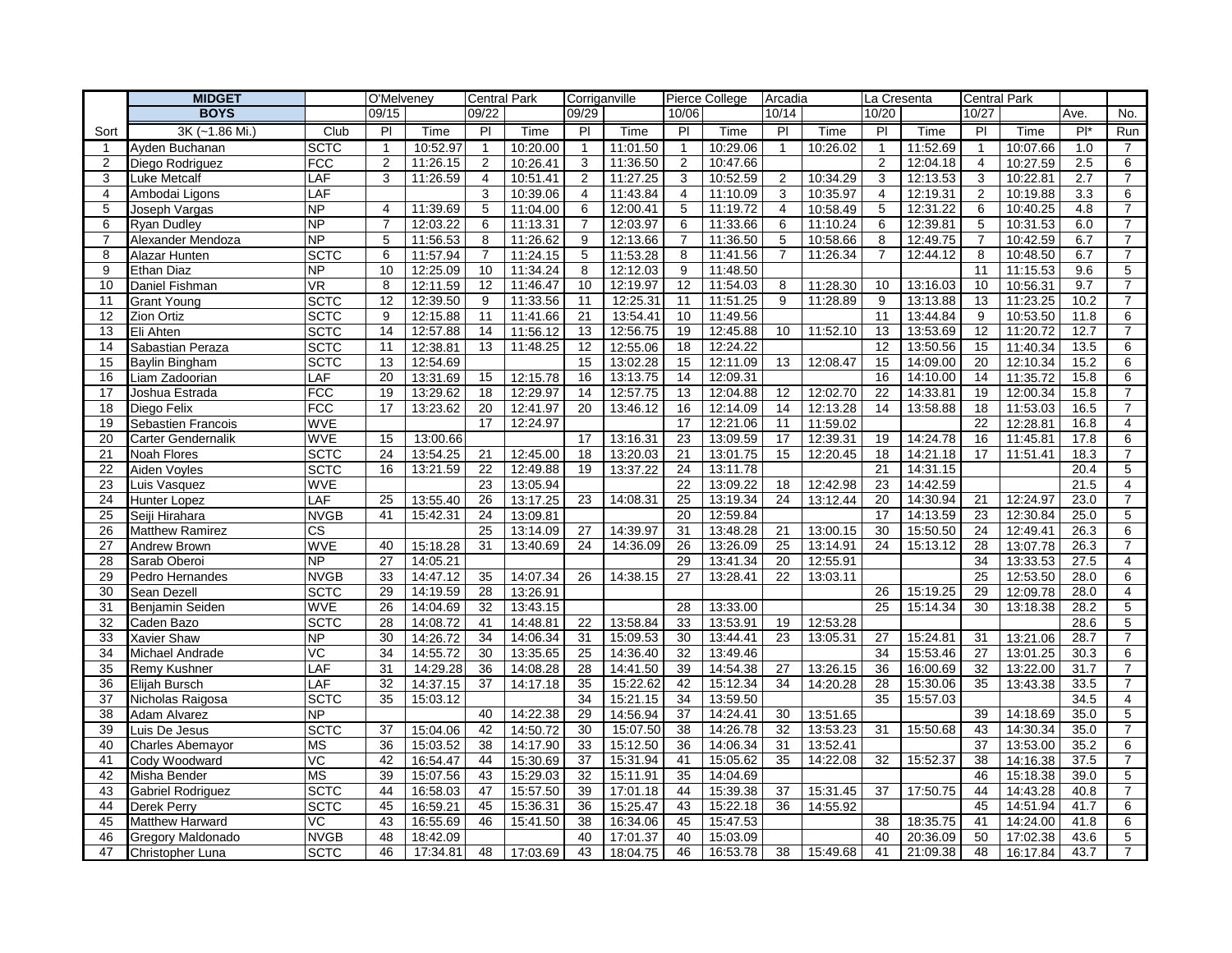|      | <b>MIDGET</b>                       |                        | O'Melveney |          | <b>Central Park</b> |          | Corriganville  |          |                | Pierce College | Arcadia        |          | La Cresenta    |             | <b>Central Park</b> |          |        |                |
|------|-------------------------------------|------------------------|------------|----------|---------------------|----------|----------------|----------|----------------|----------------|----------------|----------|----------------|-------------|---------------------|----------|--------|----------------|
|      | <b>BOYS</b>                         |                        | 09/15      |          | 09/22               |          | 09/29          |          | 10/06          |                | 10/14          |          | 10/20          |             | 10/27               |          | Ave.   | No.            |
| Sort | 3K (~1.86 Mi.)                      | Club                   | PI         | Time     | PI                  | Time     | $\overline{P}$ | Time     | $\overline{P}$ | Time           | $\overline{P}$ | Time     | $\overline{P}$ | <b>Time</b> | $\overline{P}$      | Time     | $Pl^*$ | Run            |
| 48   | <b>Alvin Rivas</b>                  | <b>NVGB</b>            |            |          | 49                  | 17:36.41 | 42             | 18:03.66 | 48             | 17:17.25       | 39             | 16:34.68 | 42             | 21:20.94    | 47                  | 16:10.62 | 44.5   | 6              |
| 49   | Kade Cunningham                     | VC                     |            |          | 50                  | 17:49.94 | 48             | 19:29.91 | 50             | 17:44.00       | 41             | 20:43.70 |                |             | 40                  | 14:21.72 | 45.8   | 5              |
| 50   | Manav Desai                         | <b>WVE</b>             | 50         | 18:48.62 | 51                  | 18:11.44 | 41             | 17:25.09 | 47             | 17:03.84       |                |          | 39             | 19:55.00    | 49                  | 16:19.62 | 46.2   | 6              |
| 51   | <b>Isaiah Bartel</b>                | <b>SCTC</b>            | 52         | 20:56.75 | 55                  | 20:05.18 | 47             | 19:25.88 |                |                | 40             | 18:39.70 | 43             | 22:08.18    | 53                  | 18:16.31 | 48.3   | 6              |
| 52   | Eamon Quintunilla                   | <b>HTC</b>             | 51         | 19:34.78 | 54                  | 19:12.25 | 46             | 19:12.24 | 51             | 18:00.53       |                |          | 43             | 22:08.18    | 54                  | 18:50.53 | 49.8   | 6              |
| 53   | Joshua De Jesus                     | <b>SCTC</b>            | 53         | 20:58.25 | 53                  | 18:33.06 | 45             | 19:11.78 |                |                |                |          |                |             | 51                  | 17:29.88 | 50.5   | $\overline{4}$ |
| 54   | <b>Brendan Groller</b>              | <b>SCTC</b>            | 18         | 13:27.47 | 16                  | 12:20.09 |                |          |                |                |                |          |                |             | 36                  | 13:52.06 | 23.3   | 3              |
| 55   | Dante Stennis                       | VC                     |            |          | 27                  | 13:22.53 |                |          |                |                | 26             | 13:23.38 | 33             | 15:52.96    |                     |          | 28.7   | 3              |
| 56   | Max Jean                            | $\overline{CT}$        |            |          | 33                  | 14:01.91 |                |          |                |                | 28             | 13:31.81 |                |             | 26                  | 12:58.15 | 29.0   | 3              |
| 57   | Joshua Kellum                       | <b>SCTC</b>            |            |          |                     |          |                |          |                |                | 29             | 13:41.43 | 29             | 15:34.47    | 33                  | 13:23.00 | 30.3   | 3              |
| 58   | Trenton Challgren-Hopkins           | <b>SCTC</b>            |            |          | 39                  | 14:20.50 |                |          |                |                | 33             | 13:59.66 |                |             | 42                  | 14:27.66 | 38.0   | 3              |
| 59   | Ethan Moon                          | <b>MS</b>              | 49         | 18:47.97 |                     |          |                |          | 49             | 17:32.34       |                |          |                |             | 52                  | 18:01.56 | 50.0   | 3              |
| 60   | Zane Hakim                          | <b>SCTC</b>            |            |          | 56                  | 20:07.66 |                |          |                |                |                |          |                |             | 55                  | 19:08.91 | 55.5   | $\overline{2}$ |
| 61   | Jackson Zicklin                     | $\overline{\text{CT}}$ | 23         | 13:47.62 |                     |          |                |          |                |                | 16             | 12:33.88 |                |             |                     |          | 19.5   | $\overline{2}$ |
| 62   | Lucas Vooijs                        | <b>SCTC</b>            | 21         | 13:37.09 | 19                  | 12:37.97 |                |          |                |                |                |          |                |             |                     |          | 20.0   | $\overline{2}$ |
| 63   | Samuel Seidman                      | <b>TCA</b>             | 22         | 13:43.62 | 29                  | 13:34.75 |                |          |                |                |                |          |                |             |                     |          | 25.5   | $\overline{2}$ |
| 64   | Nicholas Renteria                   | <b>NVGB</b>            |            |          | 52                  | 18:17.31 | 44             | 18:24.66 |                |                |                |          |                |             |                     |          | 48.0   | $\overline{2}$ |
| 65   | <b>Dhruv Reddy</b>                  | <b>CT</b>              | 38         | 15:04.78 |                     |          |                |          |                |                |                |          |                |             |                     |          | 38.0   |                |
| 66   | Connor Youshei                      | <b>MS</b>              | 47         | 17:42.78 |                     |          |                |          |                |                |                |          |                |             |                     |          | 47.0   | $\mathbf{1}$   |
| 67   | <b>Brayden Charness</b>             | CT                     |            |          |                     |          |                |          |                |                |                |          |                |             |                     |          | ###### | $\mathbf 0$    |
| 68   | <b>Caleb Aldrich</b>                | LAF                    |            |          |                     |          |                |          |                |                |                |          |                |             |                     |          | ###### | $\mathbf 0$    |
| 69   | Jacob Harrelson                     | <b>NP</b>              |            |          |                     |          |                |          |                |                |                |          |                |             |                     |          | ###### | $\Omega$       |
| 70   | Miguel Angel Ruiz                   | NP                     |            |          |                     |          |                |          |                |                |                |          |                |             |                     |          | ###### | $\Omega$       |
| 71   | Nicolas Salcedo                     | <b>NP</b>              |            |          |                     |          |                |          |                |                |                |          |                |             |                     |          | ###### | $\mathbf 0$    |
| 72   | Peter Meza                          | <b>NVGB</b>            |            |          |                     |          |                |          |                |                |                |          |                |             |                     |          | ###### | $\mathbf 0$    |
| 73   | <b>Ehsanul Hoque</b>                | PB                     |            |          |                     |          |                |          |                |                |                |          |                |             |                     |          | ###### | $\Omega$       |
| 74   | <b>Andres Martinez</b>              | <b>SCTC</b>            |            |          |                     |          |                |          |                |                |                |          |                |             |                     |          | ###### | $\Omega$       |
| 75   | <b>Velan Timiri</b>                 | <b>SCTC</b>            |            |          |                     |          |                |          |                |                |                |          |                |             |                     |          | ###### | $\mathbf 0$    |
| 76   | Adam Hirsch                         | <b>TCA</b>             |            |          |                     |          |                |          |                |                |                |          |                |             |                     |          | ###### | $\Omega$       |
|      | <b>Total Number of Participants</b> |                        | 53         |          | 56                  |          | 48             |          | 51             |                | 41             |          | 44             |             | 55                  |          | Total  | 76             |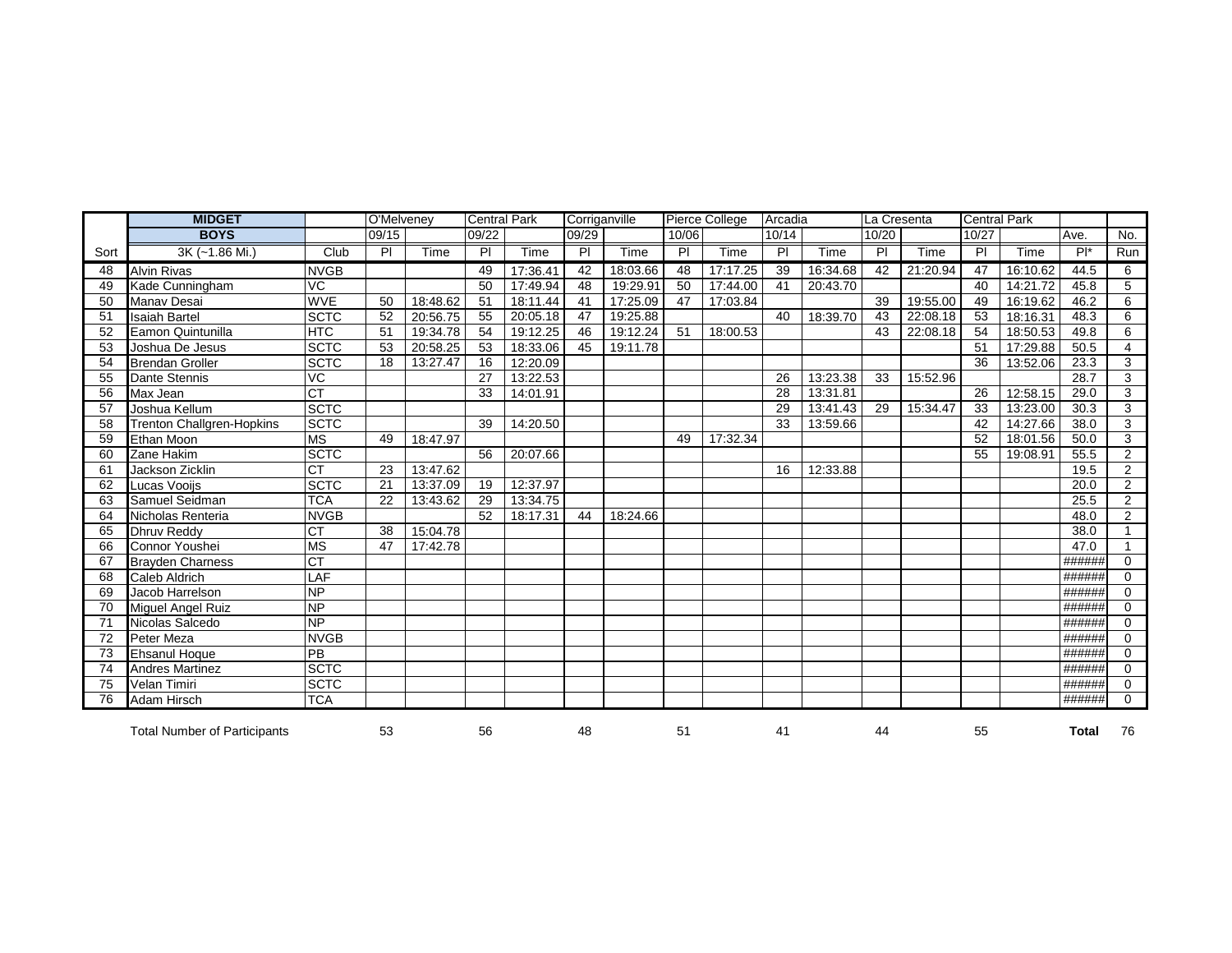|                 | <b>YOUTH</b>                        |                          | O'Melveney      |          | <b>Central Park</b> |          | Corriganville   |          |                 | <b>Pierce College</b> | Arcadia         |          | La Cresenta     |          | <b>Central Park</b> |          |                  |                |
|-----------------|-------------------------------------|--------------------------|-----------------|----------|---------------------|----------|-----------------|----------|-----------------|-----------------------|-----------------|----------|-----------------|----------|---------------------|----------|------------------|----------------|
|                 | <b>GIRLS</b>                        |                          | 09/15           |          | 09/22               |          | 09/29           |          | 10/06           |                       | 10/14           |          | 10/20           |          | 10/27               |          | Ave.             | No.            |
| Sort            | 4K (~2.49 Mi.)                      | Club                     | $\overline{P}$  | Time     | $\overline{P}$      | Time     | $\overline{P}$  | Time     | $\overline{P}$  | Time                  | $\overline{P}$  | Time     | PI              | Time     | $\overline{P}$      | Time     | $Pl^*$           | Run            |
| $\overline{1}$  | <b>Haley Wilkinson</b>              | <b>WVE</b>               | $\mathbf{1}$    | 15:47.34 | $\mathbf{1}$        | 16:00.28 | $\mathbf{1}$    | 14:25.21 | $\mathbf{1}$    | 16:56.06              |                 |          | $\overline{1}$  | 16:36.59 | $\mathbf{1}$        | 15:59.72 | 1.0              | 6              |
| 2               | Naima Salazar                       | $\overline{\sf NP}$      | $\overline{2}$  | 16:49.44 | $\overline{2}$      | 17:01.25 |                 |          | $\overline{4}$  | 18:02.59              | $\mathbf{1}$    | 16:01.61 |                 |          | $\overline{2}$      | 16:45.22 | $\overline{2.2}$ | 5              |
| 3               | Savannah King                       | <b>WVE</b>               |                 |          | 3                   | 17:47.15 | $\overline{2}$  | 15:07.88 | $\overline{2}$  | 17:40.65              |                 |          |                 |          | $\overline{4}$      | 17:18.03 | 2.8              | $\overline{4}$ |
| 4               | Ryan Vasquez                        | <b>SCTC</b>              | 3               | 17:10.43 | $\overline{4}$      | 17:50.12 | 3               | 15:31.28 | 3               | 17:50.69              | $\overline{2}$  | 16:11.22 |                 |          | 6                   | 17:46.65 | 3.5              | 6              |
| 5               | Jordyn Toon                         | <b>SCTC</b>              | $\overline{4}$  | 17:45.69 | 5                   | 17:56.81 | 4               | 15:54.06 | 6               | 18:49.97              | 3               | 16:53.65 | 2               | 18:12.62 |                     |          | 4.0              | 6              |
| 6               | Katelyn Matarese                    | LAF                      |                 |          |                     |          | 5               | 16:24.78 | 5               | 18:29.15              | $\overline{4}$  | 17:13.72 | $\overline{4}$  | 18:56.65 | 3                   | 17:09.12 | 4.2              | 5              |
|                 | Zaida Itzli Velasquez               | <b>NVGB</b>              | 5               | 18:13.53 | 6                   | 18:47.50 |                 |          | 11              | 20:12.72              | 6               | 18:10.82 | 5               | 19:02.66 | 5                   | 17:32.59 | 6.3              | 6              |
| 8               | <b>Kelly Avila</b>                  | <b>SCTC</b>              | 6               | 18:34.78 | $\overline{7}$      | 19:23.38 | 7               | 16:56.56 | $\overline{7}$  | 19:32.81              |                 |          |                 |          |                     |          | 6.8              | $\overline{4}$ |
| 9               | Caitlin Neall-Jonhston              | <b>SCTC</b>              | 11              | 19:46.12 | 11                  | 20:48.46 | 8               | 17:02.22 | 9               | 19:42.72              | 5               | 17:40.81 | 3               | 18:29.50 |                     | 17:55.40 | 7.2              | $\overline{7}$ |
| 10              | Andrea Laureano                     | FCC                      | 10              | 19:33.65 | 8                   | 19:27.41 | 6               | 16:52.15 | 10              | 20:10.47              | $\overline{7}$  | 18:14.68 | 6               | 19:31.50 | 8                   | 18:35.91 | 7.5              | $\overline{7}$ |
| 11              | Cheyenne Tsuang                     | <b>NP</b>                | 15              | 20:25.09 | 9                   | 20:28.44 | 10              | 17:41.94 | 12              | 20:43.65              | 10              | 18:43.41 | 9               | 20:05.91 | 13                  | 19:47.31 | 10.5             | $\overline{7}$ |
| 12              | Fiona Le                            | $\overline{\mathsf{NP}}$ | $\overline{7}$  | 18:56.06 | $\overline{12}$     | 20:49.46 | 16              | 18:20.34 | 17              | 21:45.97              | 11              | 18:54.24 | 8               | 19:48.31 | $\overline{12}$     | 19:37.41 | 11.0             | $\overline{7}$ |
| 13              | Jocelyn Pacheco                     | <b>NVGB</b>              | 12              | 19:51.84 | 14                  | 21:10.81 | 12              | 17:56.62 | 15              | 20:58.31              | 8               | 18:36.31 | 10              | 20:11.18 | 11                  | 19:11.65 | 11.2             | $\overline{7}$ |
| 14              | Savannah Bingham                    | <b>SCTC</b>              | 8               | 18:58.50 |                     |          | 13              | 18:03.44 | 8               | 19:35.03              |                 |          | 13              | 20:57.38 | 15                  | 20:16.97 | 11.4             | 5              |
| 15              | Sofia Vasquez                       | LAF                      | 9               | 19:24.62 |                     |          | 9               | 17:35.03 | 14              | 20:50.06              | 14              | 19:45.40 | 11              | 20:24.09 |                     |          | 11.4             | 5              |
| 16              | Kate Saeva                          | LAF                      | 16              | 20:33.59 | 13                  | 21:07.62 | $\overline{17}$ | 18:38.62 | 16              | 21:14.53              | $\overline{9}$  | 18:39.64 | $\overline{7}$  | 19:37.12 | 9                   | 19:03.34 | 11.7             | $\overline{7}$ |
| 17              | <b>Bella Lieberg</b>                | $\overline{\text{cs}}$   | 18              | 21:16.88 | 16                  | 21:54.50 | 11              | 17:55.62 | 18              | 21:53.22              | 13              | 19:44.84 | 12              | 20:42.72 | 10                  | 19:11.18 | 13.3             | $\overline{7}$ |
| 18              | Madison Cruz                        | <b>SCTC</b>              | 14              | 20:11.81 | 10                  | 20:47.28 | 14              | 18:08.94 |                 |                       | $\overline{12}$ | 19:44.52 | 15              | 21:15.18 | 17                  | 20:32.50 | 13.7             | 6              |
| 19              | <b>Kaliz Perez</b>                  | FCC                      | 13              | 20:03.12 | 15                  | 21:48.91 | 15              | 18:10.53 | 13              | 20:44.37              |                 |          |                 |          | 14                  | 19:56.15 | 14.0             | 5              |
| 20              | Savannah Swanson                    | <b>NP</b>                | 19              | 21:28.03 | 17                  | 22:20.97 | $\overline{19}$ | 18:45.15 | $\overline{20}$ | 22:16.69              | 16              | 21:10.85 | 14              | 21:08.28 | 16                  | 20:25.50 | 16.8             | $\overline{7}$ |
| 21              | Catalina Martinez                   | $\overline{NP}$          | 17              | 21:00.15 | 19                  | 23:06.72 | 18              | 18:39.97 | 23              | 23:22.09              | 15              | 20:22.08 | 18              | 22:31.15 | 19                  | 21:00.66 | 17.7             | $\overline{7}$ |
| 22              | <b>Avery Ray</b>                    | <b>SCTC</b>              | 22              | 22:45.88 | 21                  | 23:33.18 | 20              | 19:05.59 | 22              | 22:55.75              | 17              | 21:22.31 | 16              | 22:01.62 | 18                  | 20:43.91 | 19.0             | $\overline{7}$ |
| 23              | Vinyet Lapuente                     | <b>HTC</b>               | 20              | 21:37.75 |                     |          | $\overline{22}$ | 19:54.81 | $\overline{21}$ | 22:52.91              |                 |          | $\overline{20}$ | 23:17.75 | $\overline{20}$     | 21:12.18 | 20.6             | $\overline{5}$ |
| 24              | Zoe Scott                           | VC                       | 24              | 23:35.28 | 18                  | 22:43.97 | 25              | 31:27.97 | 24              | 23:23.40              | 18              | 22:56.01 | 17              | 22:24.72 | 24                  | 23:12.94 | 20.8             | $\overline{7}$ |
| $\overline{25}$ | <b>Brielle Miller</b>               | <b>SCTC</b>              | 23              | 23:24.15 | 20                  | 23:08.15 | 21              | 19:47.97 | 25              | 23:28.03              |                 |          | 19              | 23:10.34 | 21                  | 22:08.81 | 21.5             | 6              |
| 26              | Camille Wiener                      | <b>SCTC</b>              | 21              | 22:03.00 |                     |          | 24              | 20:21.69 | 19              | 22:08.91              |                 |          |                 |          | 25                  | 23:28.50 | 22.3             | $\overline{4}$ |
| 27              | Kyra Brown                          | <b>SCSS</b>              | $\overline{25}$ | 24:17.53 | 22                  | 24:03.38 | 23              | 19:56.18 |                 |                       |                 |          | 21              | 24:17.28 | 26                  | 24:13.56 | 23.4             | 5              |
| 28              | Kayla Martinez                      | <b>NP</b>                | $\overline{27}$ | 26:54.75 | $\overline{24}$     | 27:41.81 | $\overline{26}$ | 22:58.91 |                 |                       | 19              | 23:52.57 | 23              | 25:25.88 | $\overline{27}$     | 25:53.15 | 24.3             | 6              |
| 29              | Jaaiden Bly                         | <b>SCTC</b>              | 28              | 27:00.62 |                     |          | 27              | 23:03.06 | 26              | 28:00.03              | 20              | 25:07.16 | 24              | 25:37.25 | 22                  | 22:18.34 | 24.5             | 6              |
| 30              | Grace DeFore                        | VR                       | $\overline{26}$ | 26:43.72 | 23                  | 27:31.09 | $\overline{28}$ | 23:36.38 | $\overline{27}$ | 28:25.47              |                 |          | $\overline{22}$ | 24:56.81 | $\overline{23}$     | 23:09.78 | 24.8             | 6              |
| 31              | Tiana Mazisyuk                      | <b>NP</b>                |                 |          |                     |          |                 |          |                 |                       |                 |          | 25              | 31:50.91 |                     |          | 25.0             | $\mathbf{1}$   |
| $\overline{32}$ | Kyleigh Garrison                    | $\overline{PB}$          | 29              | 27:30.12 |                     |          | 29              | 23:56.31 |                 |                       |                 |          |                 |          |                     |          | 29.0             | 2              |
| 33              | Guadalupe Carillo                   | <b>NVGB</b>              |                 |          |                     |          |                 |          |                 |                       |                 |          |                 |          |                     |          | ######           | $\mathbf 0$    |
| 34              | Chanel Keshishyan                   | VC                       |                 |          |                     |          |                 |          |                 |                       |                 |          |                 |          |                     |          | ######           | $\Omega$       |
| 35              | Jessica Martinez                    | $\overline{PB}$          |                 |          |                     |          |                 |          |                 |                       |                 |          |                 |          |                     |          | ######           | $\Omega$       |
| 36              | <b>Sydney Richter</b>               | $\overline{C}$           |                 |          |                     |          |                 |          |                 |                       |                 |          |                 |          |                     |          | ######           | $\mathbf 0$    |
| 37              | India Robinov                       | <b>MS</b>                |                 |          |                     |          |                 |          |                 |                       |                 |          |                 |          |                     |          | ######           | $\mathbf 0$    |
| 38              | <b>Theone Tutak</b>                 | VC                       |                 |          |                     |          |                 |          |                 |                       |                 |          |                 |          |                     |          | ######           | $\Omega$       |
|                 | <b>Total Number of Participants</b> |                          | 29              |          | 24                  |          | 29              |          | 27              |                       | 20              |          | 25              |          | 27                  |          | <b>Total</b>     | 38             |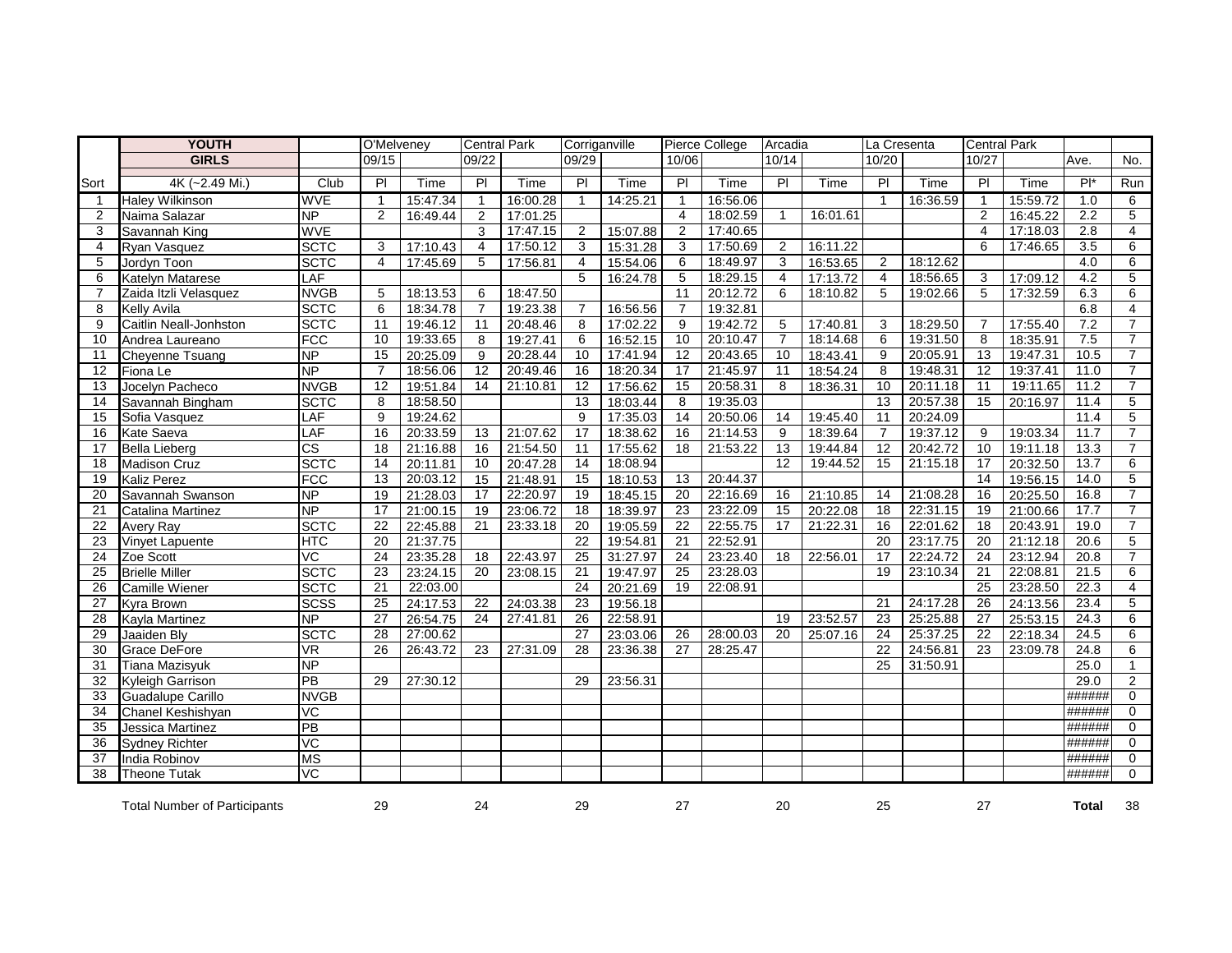|                         | <b>YOUTH</b>              | O'Melveney               |                 | <b>Central Park</b> |                 | Corriganville        |                |          | Pierce College          | Arcadia  |                | La Cresenta |                 | <b>Central Park</b>  |                |          |        |                     |
|-------------------------|---------------------------|--------------------------|-----------------|---------------------|-----------------|----------------------|----------------|----------|-------------------------|----------|----------------|-------------|-----------------|----------------------|----------------|----------|--------|---------------------|
|                         | <b>BOYS</b>               |                          | 09/15           |                     | 09/22           |                      | 09/29          |          | 10/06                   |          | 10/14          |             | 10/20           |                      | 10/27          |          | Ave.   | No.                 |
| Sort                    | 4K (~2.49 Mi.)            | Club                     | PI              | Time                | PI              | Time                 | PI             | Time     | PI                      | Time     | PI             | Time        | P <sub>1</sub>  | Time                 | P              | Time     | $Pl^*$ | Run                 |
| $\mathbf{1}$            | <b>Hector Martinez</b>    | <b>SCTC</b>              |                 |                     | $\mathbf{1}$    | 14:13.44             |                |          |                         |          | $\overline{1}$ | 13:38.38    | $\mathbf{1}$    | 14:20.03             | $\mathbf{1}$   | 13:36.47 | 1.0    | 4                   |
| $\overline{\mathbf{c}}$ | <b>Ishan Dubal</b>        | <b>WVE</b>               | $\mathbf{1}$    | 14:23.94            |                 |                      | -1             | 13:24.94 | $\overline{\mathbf{1}}$ | 15:37.12 | 2              | 14:02.85    | $\overline{c}$  | 14:48.34             | $\overline{2}$ | 14:42.93 | 1.5    | 6                   |
| 3                       | <b>Parker Simmons</b>     | LAF                      | 3               | 15:07.38            | $\overline{2}$  | 15:22.68             | 3              | 13:46.38 | 2                       | 15:50.41 | 3              | 14:35.18    | 3               | 14:57.50             | $\overline{4}$ | 14:56.12 | 2.7    | $\overline{7}$      |
| 4                       | Nathan Branda             | <b>SCTC</b>              | 2               | 15:00.94            | 6               | 15:50.28             | 2              | 13:41.78 | 5                       | 16:12.00 | 11             | 15:16.20    |                 |                      | 3              | 14:52.06 | 4.8    | 6                   |
| 5                       | Hayden Owen               | LAF                      |                 |                     |                 |                      | 4              | 13:48.78 | $\overline{7}$          | 16:30.69 | $\overline{4}$ | 14:45.61    | $\overline{4}$  | 15:29.28             | 8              | 15:24.88 | 5.4    | 5                   |
| 6                       | Lleyton Chan              | <b>SCTC</b>              | 5               | 15:11.38            | 4               | 15:31.50             | 9              | 14:03.88 |                         |          | 5              | 14:55.74    | 5               | 15:38.44             |                |          | 5.6    | 5                   |
| $\overline{7}$          | Owen Ahten                | <b>SCTC</b>              | $\overline{7}$  | 15:17.62            | 3               | 15:27.43             | 6              | 13:53.41 | 6                       | 16:16.50 | 6              | 14:58.95    | 6               | 15:42.78             | $\overline{7}$ | 15:13.91 | 5.7    | $\overline{7}$      |
| 8                       | <b>Finley Hanson</b>      | NP                       | $\overline{11}$ | 15:45.56            | $\overline{12}$ | 16:20.24             | 5              | 13:52.09 | 3                       | 16:07.25 | 9              | 15:13.14    | $\overline{7}$  | 15:46.41             | 5              | 15:05.97 | 6.7    | $\overline{7}$      |
| 9                       | Aadesh Senthilkumar       | <b>WVE</b>               | 8               | 15:20.81            | 8               | 16:01.34             | $\overline{7}$ | 13:55.84 | $\overline{4}$          | 16:10.81 | 8              | 15:05.85    | 9               | 16:08.41             | 11             | 15:48.62 | 7.3    | $\overline{7}$      |
| 10                      | Morgan Malloy             | <b>SCTC</b>              | 6               | 15:15.00            | 11              | 16:19.69             | 10             | 14:22.94 | 9                       | 16:33.78 | $\overline{7}$ | 15:04.24    | 8               | 16:00.47             | 9              | 15:28.25 | 8.2    | $\overline{7}$      |
| 11                      | <b>Tyson Carew</b>        | <b>WVE</b>               | 9               | 15:21.24            | 5               | 15:39.56             |                |          | 8                       | 16:33.15 | 10             | 15:16.01    | 20              | 17:36.12             | 6              | 15:07.06 | 9.7    | 6                   |
| 12                      | Ethan Smith               | <b>WVE</b>               | $\overline{4}$  | 15:09.41            | $\overline{7}$  | 15:53.94             |                |          |                         |          |                |             | 17              | 17:06.94             | 12             | 15:55.06 | 10.0   | $\overline{4}$      |
| 13                      | John Paul Mohun           | <b>FCC</b>               | 14              | 16:15.09            | 14              | 16:31.78             | 8              | 14:01.62 | 11                      | 17:07.03 |                |             | 11              | 16:44.22             | 14             | 16:07.34 | 12.0   | 6                   |
| 14                      | Evan Shrier               | <b>WVE</b>               | 10              | 15:45.15            |                 |                      | 11             | 14:23.84 | 10                      | 16:52.88 |                |             |                 |                      | 17             | 16:19.25 | 12.0   | $\overline{4}$      |
| 15                      | Caleb Canham              | <b>SCTC</b>              | 16              | 16:16.75            | 15              | 16:34.47             | 15             | 14:46.56 | 13                      | 17:24.22 | 12             | 15:23.70    | 10              | 16:29.06             | 10             | 5:43.97  | 12.5   | $\overline{7}$      |
| 16                      | Luis Castañeda            | FCC                      | 13              | 16:13.15            | 13              | 16:30.50             | 14             | 14:30.91 | 12                      | 17:07.65 | 17             | 16:48.77    | 13              | 16:45.96             | 15             | 16:14.06 | 13.3   | $\overline{7}$      |
| 17                      | Peter Kuebler             | <b>FCC</b>               | 15              | 16:16.31            | 22              | 17:22.40             | 13             | 14:26.68 |                         |          | 13             | 15:42.64    | 12              | 16:45.21             |                |          | 15.0   | 5                   |
| 18                      | Max Stroh                 | <b>SCTC</b>              | 17              | 16:27.88            | 16              | 16:38.02             | 18             | 15:12.81 | 14                      | 17:38.18 | 14             | 15:47.74    | 15              | 16:55.78             | 16             | 16:16.69 | 15.3   | $\overline{7}$      |
| 19                      | James Bates               | <b>WVE</b>               |                 |                     | 19              | 17:18.22             | 12             | 14:25.81 | 15                      | 17:39.88 | 18             | 16:52.93    | 14              | 16:48.09             | 18             | 16:52.72 | 16.0   | 6                   |
| 20                      | Donovan Pair              | NP.                      |                 |                     | 17              | 16:55.56             | 19             | 15:14.18 |                         |          | 15             | 16:25.36    | 19              | 17:31.50             |                |          | 17.5   | $\overline{4}$      |
| 21                      | Suni Quintanilla          | <b>HTC</b>               | 27              | 18:14.02            | 18              | 17:15.18             | 16             | 15:00.12 | 18                      | 17:49.12 |                |             | 16              | 17:05.06             | 13             | 16:03.22 | 18.0   | 6                   |
| 22                      | Sanjith Muthu-Kumaran     | <b>SCTC</b>              | 24              | 17:38.31            | 21              | 17:21.78             | 20             | 15:16.34 | 17                      | 17:43.59 |                |             | 18              | 17:24.18             | 20             | 17:08.56 | 20.0   | 6                   |
| 23                      | Nicholas Ayala            | PB                       | 20              | 16:59.38            | 20              | 17:19.50             | 17             | 15:01.02 | 16                      | 17:41.93 |                |             | 30              | 19:55.81             | 28             | 17:54.47 | 21.8   | 6                   |
| 24                      | Jake Lintereur            | <b>TCA</b>               | 22              | 17:14.09            | 24              | 17:42.66             | 23             | 15:29.91 | 19                      | 18:11.97 |                |             | 21              | 17:41.28             | 24             | 17:41.41 | 22.2   | 6                   |
| 25                      | Srihan Cheemangunta       | <b>SCTC</b>              | 29              | 18:48.53            | 28              | 19:17.38             | 25             | 15:45.12 | 23                      | 19:06.44 | 16             | 16:46.75    | 22              | 18:07.88             | 21             | 17:22.34 | 22.5   | $\overline{7}$      |
| 26                      | <b>Benedict Collins</b>   | FCC                      | 25              | 17:39.59            | 23              | 17:34.69             | 22             | 15:20.06 | 20                      | 18:28.69 |                |             |                 |                      |                |          | 22.5   | 4                   |
| 27                      | Arian Anthony Sanchez     | <b>NVGB</b>              | 19              | 16:48.12            | 25              | 18:13.56             | 24             | 15:37.34 |                         |          |                |             | 24              | 18:23.18             | 23             | 17:25.34 | 23.0   | 5                   |
| 28                      | Noah Sanchez              | <b>SCTC</b>              |                 |                     |                 |                      | 26             | 15:59.66 | 24                      | 19:11.41 |                |             |                 |                      | 19             | 17:04.31 | 23.0   | 3                   |
| 29                      | <b>Gabe Metcalf</b>       | LAF                      | 28              | 18:30.50            |                 |                      |                |          |                         |          | 20             | 17:21.53    | 25              | 18:27.97             | 22             | 17:24.53 | 23.8   | $\overline{4}$      |
| 30                      | Thomas Alvarez            | <b>NP</b>                |                 |                     | 26              | 18:57.06             | 27             | 16:06.66 | 22                      | 18:56.94 | 19             | 17:18.92    | 23              | 18:16.94             | 27             | 17:51.87 | 24.0   | 6                   |
| 31                      | Kevin Martinez            | $\overline{\text{cs}}$   |                 |                     | 30              | 20:07.66             | 29             | 16:48.53 | 21                      | 18:35.59 | 24             | 19:09.22    | 29              | 19:48.65             | 26             | 17:51.56 | 26.5   | 6                   |
| 32                      | Adam Lewis                | LAF                      | 30              | 18:58.12            | 27              | 19:06.47             | 28             | 16:28.72 |                         |          | 23             | 18:59.66    | 26              | 18:55.47             |                |          | 26.8   | 5                   |
| 33                      | Hugo Cruz-Estrada         | PB                       | 32              | 19:43.50            | 29              | 19:46.94             | 30             | 17:02.96 | 27                      | 20:21.00 |                |             |                 |                      |                |          | 29.5   | 4                   |
| 34                      | David Rivas               | <b>SCSS</b>              |                 |                     | 35              | 21:15.59             |                |          | 28                      | 20:28.22 |                |             | 28              | 19:15.47             | 29             | 18:02.09 | 30.0   | $\overline{4}$      |
| 35                      | Alejandro Dorame          | VR                       |                 |                     |                 |                      | 43             | 18:55.72 | 26                      | 20:17.09 | 21             | 18:07.16    |                 |                      | 30             | 18:21.18 | 30.0   | $\overline{4}$      |
| 36                      | Melvin Khoo               | <b>SCTC</b>              | 35              | 20:11.31            | 31              | 20:40.43             | 35             | 17:57.24 | 34                      | 20:54.31 |                |             | $\overline{27}$ | 19:11.62             | 25             | 17:46.18 | 31.2   | 6                   |
| 37                      | <b>Benjamin Hendricks</b> | <b>SCTC</b>              | 33              | 19:49.28            | 33              | 21:02.75             | 32             | 17:30.06 | 31                      | 20:43.18 | 27             | 20:02.06    | 33              | 20:17.91             | 36             | 20:50.15 | 31.5   | $\overline{7}$      |
| 38                      | Dilinna Ugochukwu         | PB                       | 31              | 19:33.09            | 38              | 22:07.31             | 31             | 17:03.59 | 33                      | 20:51.97 | 25             | 19:11.05    |                 |                      | 38             | 22:05.03 | 32.7   | 6                   |
| 39                      | <b>Garrett Brooks</b>     | <b>VR</b>                | 34              | 19:58.12            |                 |                      | 38             | 18:07.56 | 30                      | 20:40.91 | 26             | 19:21.71    | 32              | 20:09.81             | 42             | 22:38.75 | 33.7   | 6                   |
| 40                      | Landon Cookston           | <b>SCTC</b>              | 45              | 24:08.53            | 39              | 22:22.75             | 40             | 18:26.31 | 35                      | 21:11.88 | 28             | 20:21.48    | 31              | 19:57.47             | 34             | 20:12.25 | 34.5   | $\overline{7}$      |
| 41                      | Marcus Espinosa           | <b>SCTC</b>              | 36              | 20:17.94            | 37              | 21:33.47             | 36             | 17:59.75 | 38                      | 21:58.18 |                |             | 34              | 20:25.94             | 32             | 19:34.00 | 35.5   | 6                   |
| 42                      | Nolan Durham              | WVE                      |                 |                     | 36              | 21:28.69             | 37             | 18:01.62 | 36                      | 21:12.52 |                |             | 38              | 21:23.44             | 37             | 21:36.00 | 36.8   | 5                   |
| 43                      | Shaya Speed               | $\overline{\mathsf{VR}}$ | 41              | 21:20.31            | 41              | 22:31.24             | 41             | 18:51.72 | 37                      | 21:50.06 | 29             | 21:06.39    | 37              | 21:11.34             | 40             | 22:08.02 | 37.5   | $\overline{7}$      |
| 44                      | Jacob Rodriguez           | <b>SCTC</b>              | 46<br>43        | 24:53.15            | 34              | 21:04.56             |                |          | 40                      |          | 31<br>34       | 21:31.32    | 44              | 23:34.06             | 33             | 19:43.09 | 37.6   | 5<br>$\overline{7}$ |
| 45                      | Robbie Harward            | VC<br>$\overline{PB}$    | 37              | 22:05.69            | 40<br>47        | 22:31.03<br>23:51.78 | 34             | 17:50.28 | 32                      | 22:49.72 |                | 22:22.91    | 39              | 22:27.50<br>20:26.37 | 41             | 22:15.59 | 38.0   |                     |
| 46<br>47                | Alexander Horn            |                          | 42              | 20:50.88            | 46              |                      | 39<br>42       | 18:17.91 | 41                      | 20:49.50 |                |             | 35<br>41        |                      |                |          | 38.0   | 5<br>$\overline{7}$ |
|                         | Owen Silva                | <b>NP</b>                |                 | 21:56.47            |                 | 23:19.62             |                | 18:53.34 |                         | 23:22.65 | 30             | 21:21.09    |                 | 22:47.34             | 44             | 22:57.78 | 40.0   |                     |
| 48                      | Rudy Ramirez              | $\overline{\text{cs}}$   |                 |                     | 42              | 22:51.12             | 45             | 20:22.81 | 42                      | 24:26.28 | 33             | 22:00.51    | 42              | 23:29.47             | 43             | 22:40.69 | 41.2   | 6                   |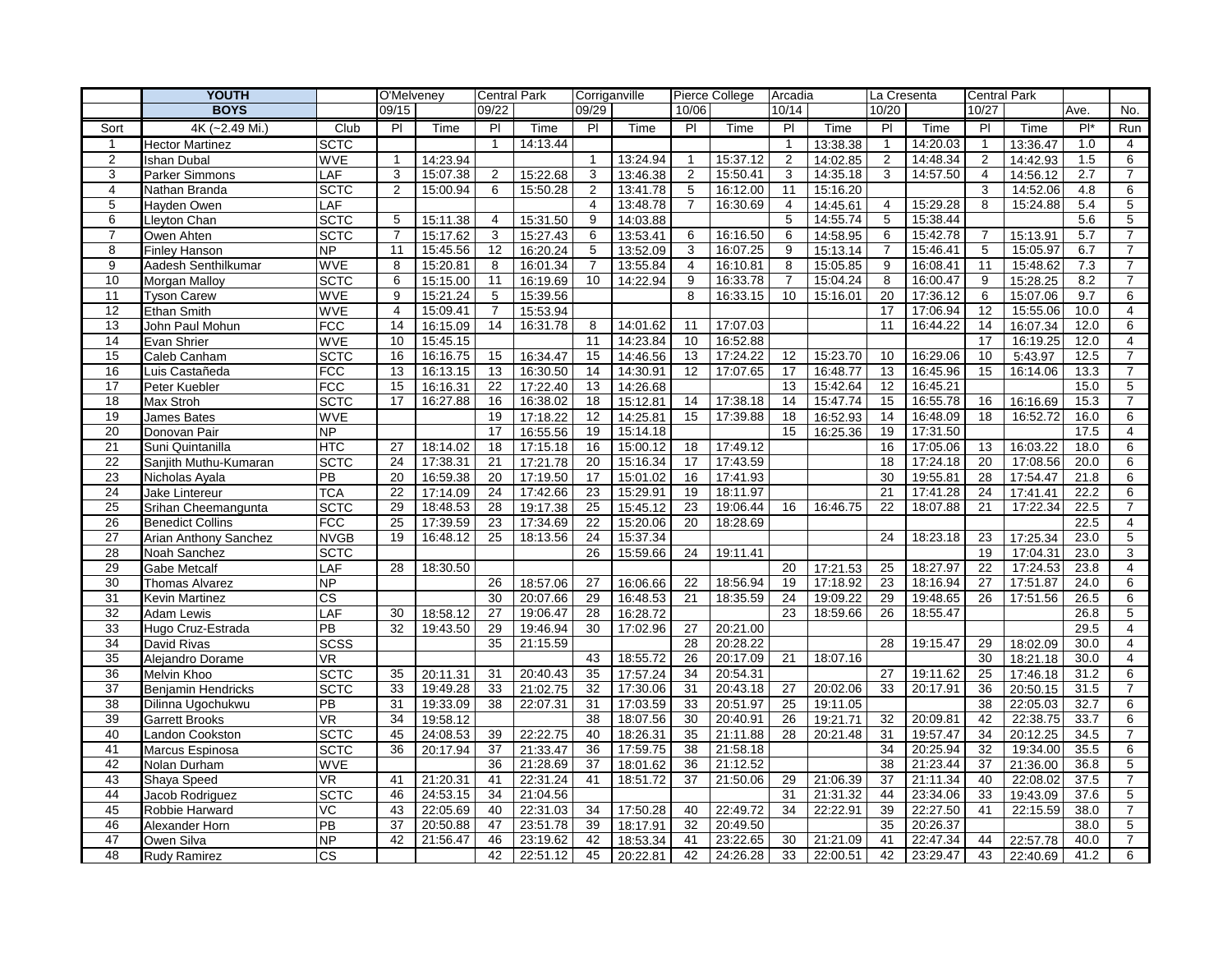|      | <b>YOUTH</b>           | O'Melveney      |       |          | <b>Central Park</b><br>Corriganville |          |       |          | Pierce College | Arcadia  |       | La Cresenta |       | Central Park |       |          |            |                |
|------|------------------------|-----------------|-------|----------|--------------------------------------|----------|-------|----------|----------------|----------|-------|-------------|-------|--------------|-------|----------|------------|----------------|
|      | <b>BOYS</b>            |                 | 09/15 |          | 09/22                                |          | 09/29 |          | 10/06          |          | 10/14 |             | 10/20 |              | 10/27 |          | Ave.       | No.            |
| Sort | 4K (~2.49 Mi.)         | Club            | PI    | Time     | PI                                   | Time     | PI    | Time     | PI             | Time     | PI    | Time        | PI    | Time         | PI    | Time     | $Pl^*$     | Run            |
| 49   | <b>Anthony Almaraz</b> | <b>HTC</b>      | 44    | 22:17.88 | 45                                   | 23:04.72 | 46    | 20:16.12 | 39             | 22:17.31 |       |             | 43    | 23:32.22     | 45    | 23:32.18 | 43.7       | 6              |
| 50   | Diego Herrera          | <b>SCTC</b>     | 48    | 30:05.81 |                                      |          | 47    | 23:04.31 | 44             | 27:04.12 | 35    | 25:27.81    | 45    | 26:50.59     | 47    | 26:04.66 | 44.3       | 6              |
| 51   | Esteban Plata          | <b>NVGB</b>     | 49    | 33:20.44 |                                      |          | 49    | 27:41.53 | 47             | 33:40.50 | 36    | 29:40.08    |       |              | 49    | 32:10.31 | 46.0       | 5              |
| 52   | <b>Robert Medina</b>   | <b>NVGB</b>     | 47    | 27:12.44 | 51                                   | 29:51.38 | 48    | 23:24.22 | 45             | 27:08.75 |       |             | 46    | 27:18.97     | 48    | 28:06.88 | 47.5       | 6              |
| 53   | Vincent Stella         | <b>SCTC</b>     | 50    | 36:08.06 | 52                                   | 36:30.00 | 50    | 38:31.06 | 46             | 29:41.47 |       |             |       |              | 50    | 34:54.38 | 49.6       | 5              |
| 54   | <b>Gavin Dion</b>      | <b>SCTC</b>     | 21    | 17:01.44 | 10 <sup>°</sup>                      | 16:16.59 | 21    | 15:16.90 |                |          |       |             |       |              |       |          | 17.3       | 3              |
| 55   | Joshua Johnson         | PB              | 39    | 20:58.00 |                                      |          |       |          | 25             | 20:05.44 |       |             |       |              | 31    | 19:29.91 | 31.7       | 3              |
| 56   | <b>Remy Morales</b>    | <b>HTC</b>      | 38    | 20:53.94 | 43                                   | 22:56.46 | 44    | 19:19.06 |                |          |       |             |       |              |       |          | 41.7       | 3              |
| 57   | Mateo Casella          | LAF             |       |          | 49                                   | 25:56.18 |       |          |                |          |       |             | 40    | 22:37.12     | 46    | 23:40.78 | 45.0       | $\overline{3}$ |
| 58   | <b>Walker Tracy</b>    | LAF             |       |          | 44                                   | 22:59.28 |       |          |                |          |       |             | 36    | 20:30.81     | 35    | 20:46.53 | 38.3       | 3              |
| 59   | <b>Alec Niemczyk</b>   | VC              |       |          |                                      |          |       |          | 29             | 20:35.00 | 22    | 18:20.88    |       |              |       |          | 25.5       | $\overline{2}$ |
| 60   | Giancarlo Diaz         | <b>WVE</b>      |       |          | 32                                   | 20:49.21 | 33    | 17:43.56 |                |          |       |             |       |              |       |          | 32.5       | $\overline{2}$ |
| 61   | Alexander Manguia      | PB              |       |          | 48                                   | 25:21.22 |       |          |                |          |       |             |       |              | 39    | 22:07.44 | 43.5       | $\overline{2}$ |
| 62   | Luna Viridiana         | PB              |       |          | 50                                   | 29:39.22 |       |          | 43             | 25:14.91 |       |             |       |              |       |          | 46.5       | $\overline{2}$ |
| 63   | Aiden Blaylock         | <b>PB</b>       |       |          | 9                                    | 19:06.38 |       |          |                |          |       |             |       |              |       |          | 9.0        | $\mathbf{1}$   |
| 64   | Aiden Weinstein        | <b>NP</b>       | 12    | 16:01.22 |                                      |          |       |          |                |          |       |             |       |              |       |          | 12.0       | $\mathbf{1}$   |
| 65   | <b>Gregory Bazen</b>   | <b>SCTC</b>     | 18    | 16:40.09 |                                      |          |       |          |                |          |       |             |       |              |       |          | 18.0       | $\mathbf{1}$   |
| 66   | <b>Jack Vowles</b>     | <b>NP</b>       | 23    | 17:24.06 |                                      |          |       |          |                |          |       |             |       |              |       |          | 23.0       | $\mathbf{1}$   |
| 67   | <b>Matthew Vooijs</b>  | <b>SCTC</b>     | 26    | 17:41.53 |                                      |          |       |          |                |          |       |             |       |              |       |          | 26.0       | $\mathbf{1}$   |
| 68   | Liam Chia              | <b>ICS</b>      |       |          |                                      |          |       |          |                |          | 32    | 21:40.94    |       |              |       |          | 32.0       |                |
| 69   | Luis Larios            | PB              | 40    | 21:09.75 |                                      |          |       |          |                |          |       |             |       |              |       |          | 40.0       | $\mathbf{1}$   |
| 70   | <b>Brendan Dezell</b>  | <b>SCTC</b>     |       |          |                                      |          |       |          |                |          |       |             |       |              |       |          | #DIV/0!    | $\Omega$       |
| 71   | lan Estrada            | LAF             |       |          |                                      |          |       |          |                |          |       |             |       |              |       |          | #DIV/0!    | $\Omega$       |
| 72   | Daniel Huiza           | <b>SCTC</b>     |       |          |                                      |          |       |          |                |          |       |             |       |              |       |          | #DIV/0!    | $\Omega$       |
| 73   | Parker King            | <b>WVE</b>      |       |          |                                      |          |       |          |                |          |       |             |       |              |       |          | #DIV/0!    | $\mathbf 0$    |
| 74   | Jacob Stutz            | <b>WVE</b>      |       |          |                                      |          |       |          |                |          |       |             |       |              |       |          | $#$ DIV/0! | $\mathbf 0$    |
| 75   | <b>Brian Suarez</b>    | $\overline{VC}$ |       |          |                                      |          |       |          |                |          |       |             |       |              |       |          | $#$ DIV/0! | $\Omega$       |
| 76   | Aryan Talwar           | <b>WVE</b>      |       |          |                                      |          |       |          |                |          |       |             |       |              |       |          | $#$ DIV/0! | $\Omega$       |
|      |                        |                 | 50    |          | 52                                   |          | 50    |          | 47             |          | 36    |             | 46    |              | 50    |          | Total 76   |                |